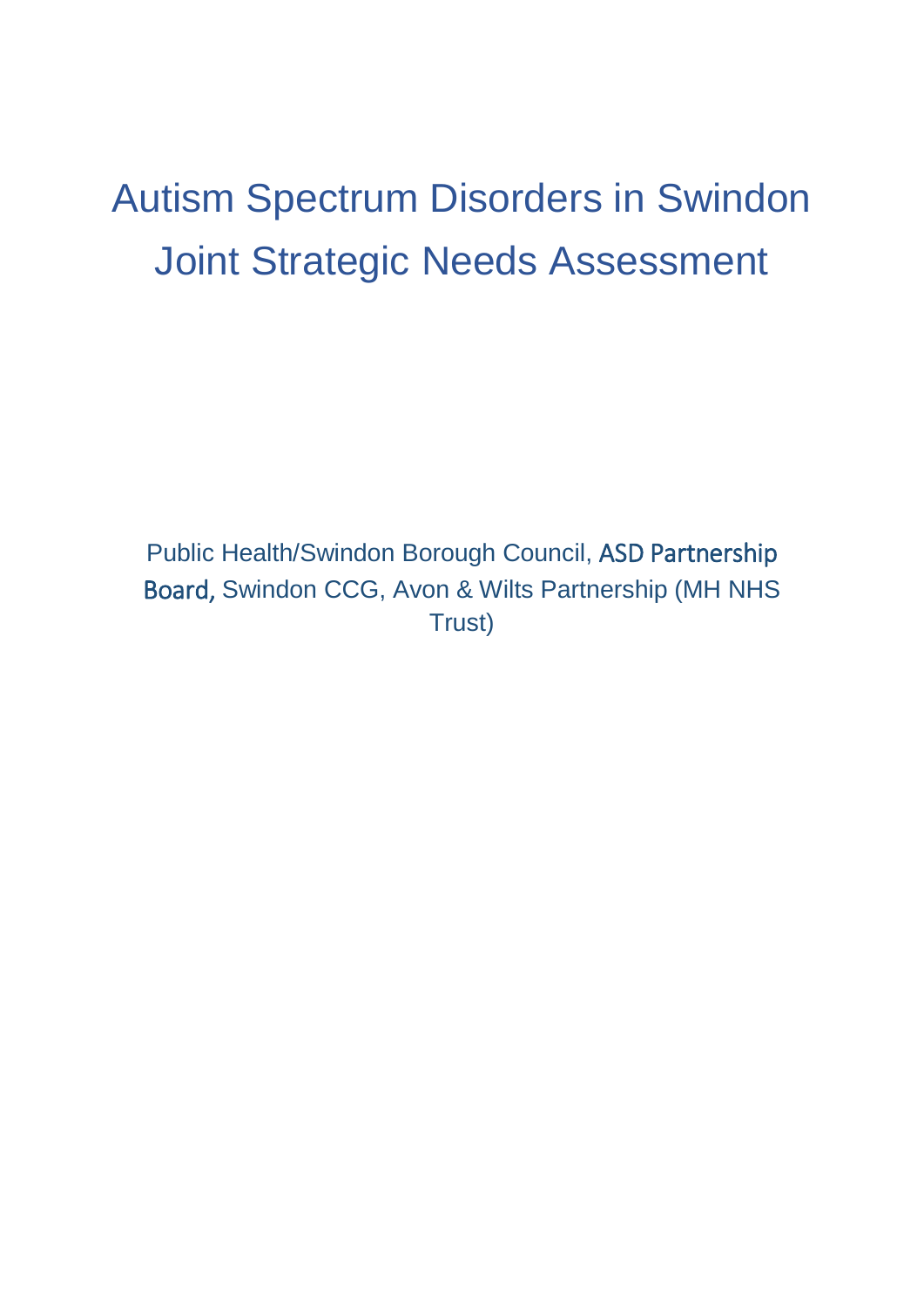# Table of Contents

| Tables, Figures, Glossary                                                        | 3              |
|----------------------------------------------------------------------------------|----------------|
| <b>Executive Summary</b>                                                         | 4              |
| 1. Introduction                                                                  | $\overline{7}$ |
| Background                                                                       | $\overline{7}$ |
| Policy context                                                                   | $\overline{7}$ |
| Aims and structure of the 2020 ASD JSNA                                          | 8              |
| 2. Children and Young People with ASD in Swindon                                 | 10             |
| Prevalence of ASD among Children and Young people in Swindon:<br><b>National</b> | 10             |
| Prevalence of ASD among Children and Young People in Swindon: School             |                |
| and SEN data                                                                     | 11             |
| Characteristics associated with ASD                                              | 13             |
| ASD and socio-economic deprivation                                               | 14             |
| <b>Community Paediatrics ASD Assessment Clinic in Swindon</b>                    | 15             |
| <b>CAMHS Neurodevelopmental Assessment Clinic in Swindon</b>                     | 19             |
| Re-design of ASD assessment and diagnostic pathway for children                  | 19             |
| Services and support available from SBC                                          | 20             |
| Services and support available from third sector organisations in Swindon        | 22             |
| Mental health service use by children with ASD in Swindon                        | 22             |
| 3. Adults with ASD in Swindon                                                    | 24             |
| Prevalence of ASD among adults in Swindon                                        | 24             |
| Characteristics associated with ASD in adults                                    | 25             |
| The assessment and diagnostic pathway for adults with ASD in Swindon             | 25             |
| Services and support available from SBC                                          | 28             |
| Services and support available from third sector organisations                   | 28             |
| Mental health service use by adults with ASD                                     | 29             |
| Costs and Impact of Autism Spectrum Disorders                                    | 31             |
| 4. Views of local people on services and support for people with ASD             | 33             |
| Part One: Consultation with parents of children with ASD                         | 33             |
| Assessment and diagnostic process                                                | 33             |
| Accessing health and care support                                                | 34             |
| More mental health support for anxiety needed                                    | 34             |
| Part Two: SEND Parent/Carer Focus Groups                                         | 35             |
| Part Three: Healthwatch Swindon survey results for adults with ASD               | 35             |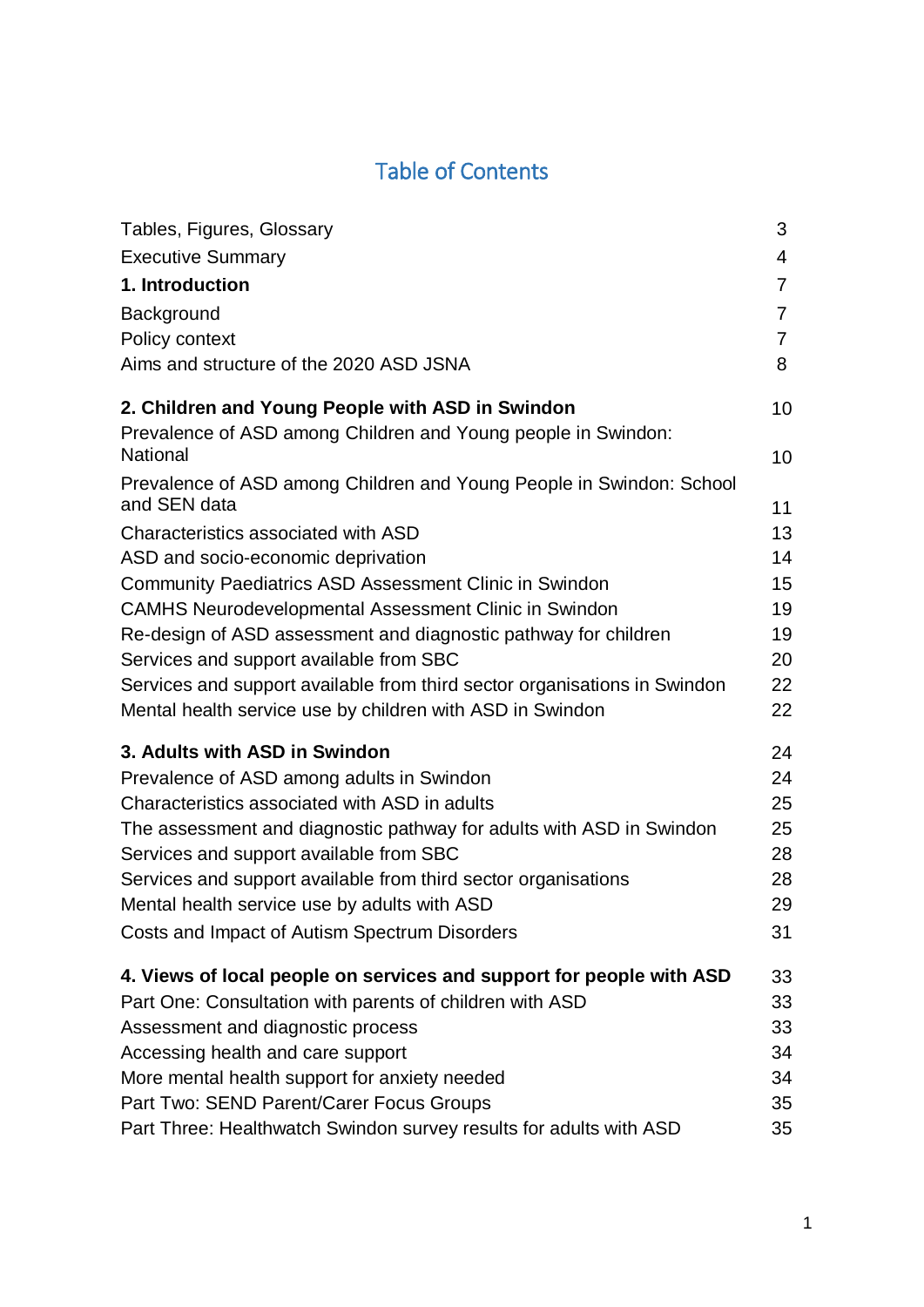| 5. Recommendations: Progress Reports on previous<br>recommendations and Updated recommendations (with SEND shown)<br>previous | 37 |  |  |  |
|-------------------------------------------------------------------------------------------------------------------------------|----|--|--|--|
| Background to the Recommendations<br>37                                                                                       |    |  |  |  |
| 2015 Recommendations (1 to 10) with Progress Reports                                                                          |    |  |  |  |
| 2020 Updated Recommendations (1 to 10, with new Recommendation 11)                                                            |    |  |  |  |
| Recommendations from the SEND JSNA Bulletin 2019                                                                              |    |  |  |  |
| <b>6. Concluding Remarks</b>                                                                                                  | 46 |  |  |  |
| <b>References</b>                                                                                                             |    |  |  |  |
| Appendix 1: Consultation questions for parents of children with ASD                                                           |    |  |  |  |
| <b>Acknowledgements</b>                                                                                                       |    |  |  |  |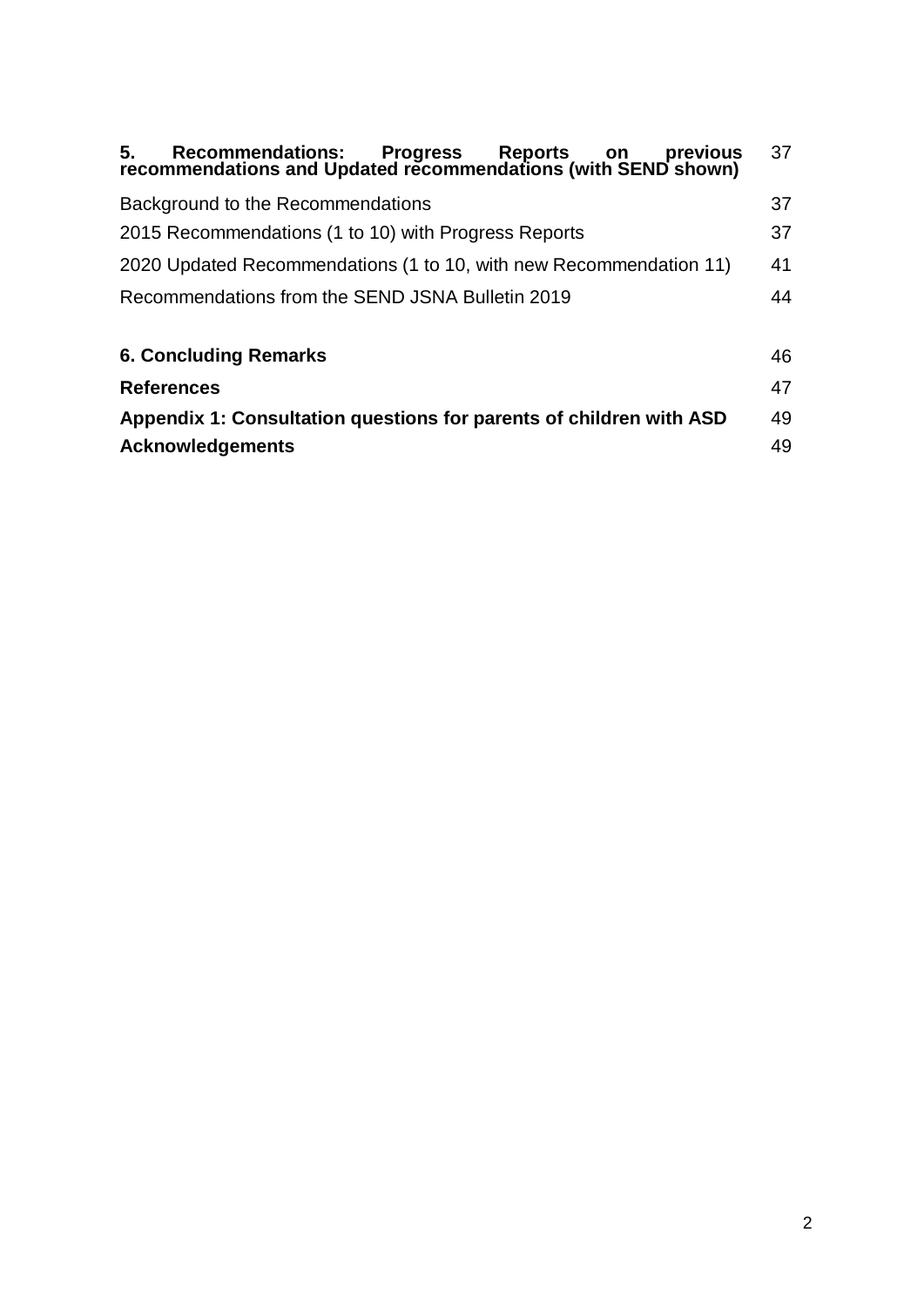# Tables

| Table 1. National prevalence estimates of ASD among 5-19 year olds from the 2017 Mental<br>Health of CYP survey and expected counts for Swindon | 10 |
|-------------------------------------------------------------------------------------------------------------------------------------------------|----|
| <b>Table 2.</b> Number and proportion of SEN pupils in state funded schools in Swindon in 2018<br>with ASD as a primary SEN                     | 12 |
| <b>Table 3.</b> Staff make up of the Community Paediatrics team at GWH (as of October 2019)                                                     | 17 |
| Table 4. Outline and description of services and support provided by SBC for children with<br>ASD and their families                            | 21 |
| <b>Table 5.</b> National prevalence estimates of ASD among adults aged 16+ from the 2007 and<br>2014 APMS and expected counts for Swindon       | 25 |
| Table 6. Staff make-up of the Adult Autism Diagnostic Service at AWP                                                                            | 26 |

# Figures

| <b>Figure 1.</b> Proportion of pupils with SEN, and proportion of all pupils, with ASD as a<br>primary/secondary SEN respectively, from 2016-2019 in Swindon | 13 |
|--------------------------------------------------------------------------------------------------------------------------------------------------------------|----|
| <b>Figure 2.</b> Prevalence of ASD among 5-19 year olds by equivalised household income<br>quintile                                                          | 14 |
| Figure 3. Current assessment and diagnostic pathway for ASD in children in Swindon                                                                           | 16 |
| Figure 4. Monthly reported wait times (in weeks) from referral to Community Paediatrics<br>team to first appointment from April 2016 to March 2018           | 18 |
| Figure 5. Annual referrals of ASD patients to AWP                                                                                                            | 30 |

# Glossary of Key Abbreviations

| <b>CAMHSChild and Adolescent Mental Health Services</b>                  |
|--------------------------------------------------------------------------|
| <b>DASHDiscovering Autistic Spectrum Happiness (Local support Group)</b> |
|                                                                          |
| <b>PCLSPrimary Care Liaison Service (part of AWP)</b>                    |
| <b>SASS</b> Swindon Autism Support Service                               |
| SENSpecial Educational Needs                                             |
| SENDSpecial Educational Needs & Disability                               |
| <b>TaMHSTargeted Mental Health Services</b>                              |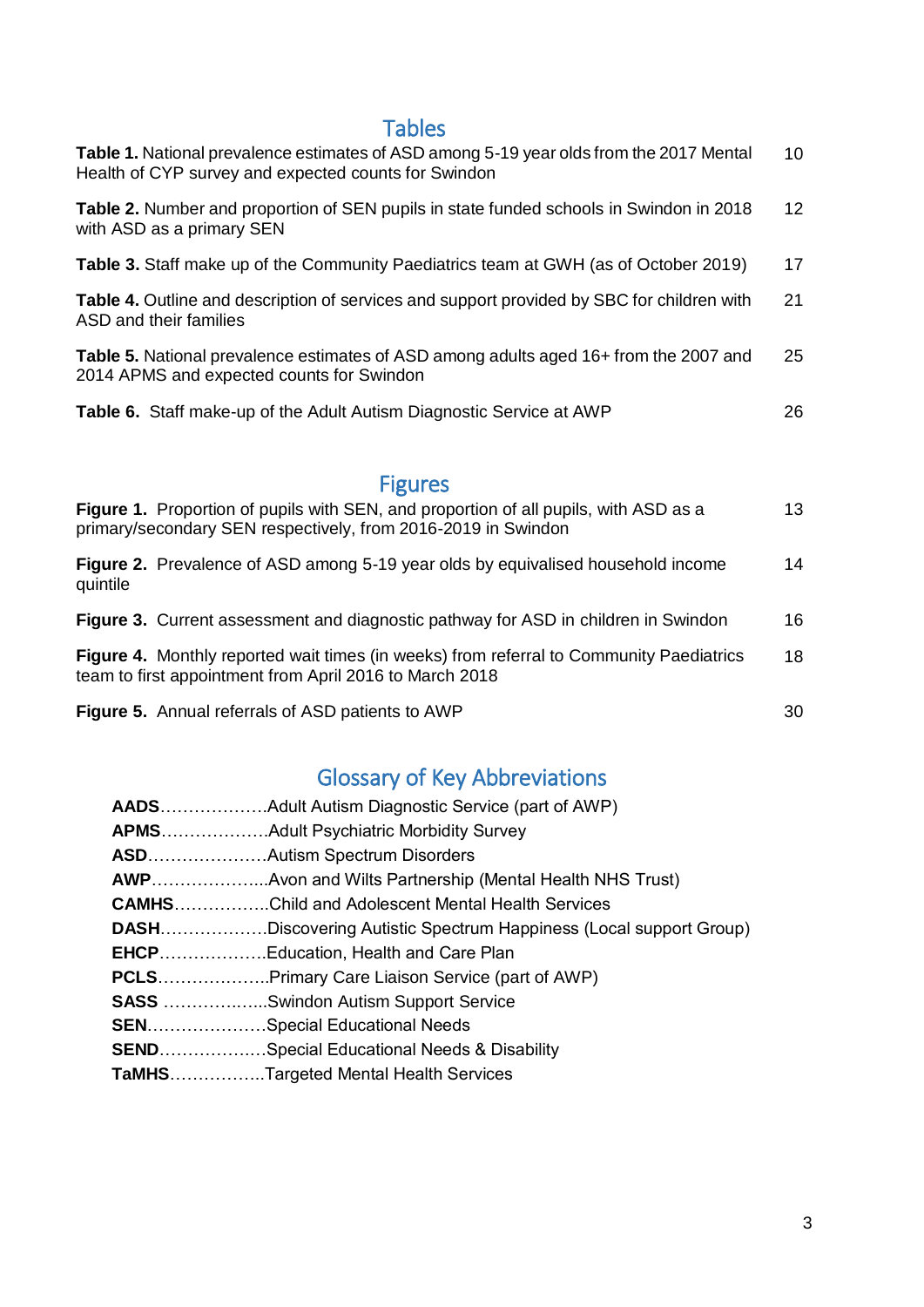## Executive Summary

#### **Introduction**

- This JSNA Report gives an overview of the prevalence of Autism Spectrum Disorders (ASD) in Swindon UA, the services available, the experiences of people with ASD and their carers, together with progress on previous recommendations, and refreshed recommendations for the future.
- Autism Spectrum Disorders (ASD), also sometimes referred to as autism, are developmental disorders characterised by impaired social interaction and communication, severely restricted interests, and highly repetitive behaviours.
- However, people with ASD can be helped to enjoy safer, healthier, more sociable, more creative and happier lives.
- Swindon has a multi-agency ASD Partnership Board. The Board has produced the Swindon Adult Autism Strategy for 2015-2018. This is due to be revised and extended in 2020 to include children and young people, and accordingly the scope of this present JSNA includes children and young people, as well as adults.

#### Children and Young People

- A key national epidemiological survey suggests that the prevalence of ASD is 1.2% among 5-19 year olds, 1.9% among boys and 0.4% among girls.
- Data from the school census (January 2019) indicates that 2.4% of school pupils (of statutory school-age) in Swindon have ASD as a primary or secondary Special Educational Need (SEN), so nearly double the expected rate.
- However, the school-based prevalence from the school census for all-England also appears to be higher than the national survey would predict. Thus, Swindon's school prevalence is higher than we might anticipate, but the disparity with the all-England situation is not as great as it might seem at first glance.
- In all, 622 children were recognised as having ASD as a primary SEN in statefunded schools in Swindon in 2018, 11% of children with SEN.
- The proportion of SEN pupils in Swindon with ASD as a primary or secondary need, has been growing since 2016.
- Just over a half of pupils with ASD as a primary SEN in Swindon have an Education, Health and Care Plan (EHCP), which delivers intensive support.
- Some children with ASD come from outside the resident Swindon population, but this in itself makes only a small contribution to raising the Swindon rate.
- Initial referrals from health/education professionals are made to the Community Paediatric ASD Assessment Clinic at Great Western Hospital. Wait times at mid-2019 averaged 21 weeks for children aged 5+ years. But some may have waited about three times as long as the average, and conceivably longer.
- Work was underway in 2019 to re-design the ASD assessment and diagnostic pathway for children in Swindon. Existing support includes a range of services from Swindon Borough Council, such as Swindon Autism Support Service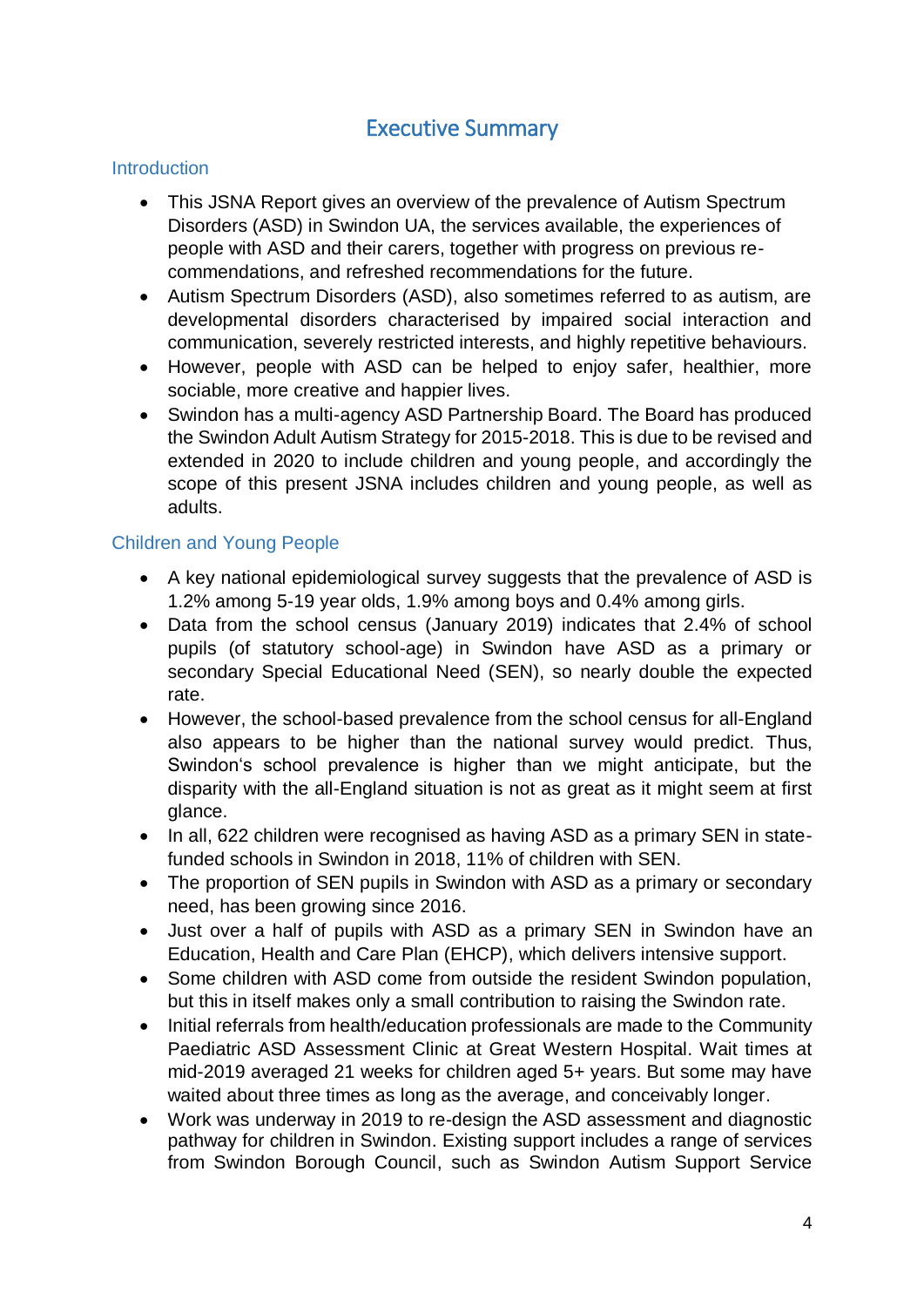(SASS), Early Bird, Cygnet Group, and Aiming High, as well as the Child and Adolescent Mental Health Services (CAMHS) provided by the NHS.

#### **Adults**

- At present we cannot directly record the number of adults with ASD in Swindon UA.
- However, the national Adult Psychiatric Morbidity Survey predicts a prevalence of 0.8% in people aged 16 years and over, 1.5% in males and 0.2% in females.
- Thus we would currently expect 1,303 males and 177 females to have ASD in Swindon, 1,480 adults in total.
- Swindon Adult Autism Diagnostic Service (which is part of Avon & Wilts Partnership NHS Mental Health Trust) is commissioned to carry out autism assessments for adults aged 18+ who live in Swindon. The Adult Autism Diagnostic Service experiences high demand and lack of resources to meet it.
- In 2018/19 the service received 182 referrals (15 a month), a rise from 135 in 2017/18. In late 2019 waiting times were averaging 97 weeks and 176 people were waiting. The rate of positive diagnoses is higher for people from more deprived areas.
- The LIFT Psychology service, part of AWP, provides more general support to adults experiencing mental health difficulties such as anxiety, low mood and stress. The LIFT service frequently sees people with ASD, but the number of people with ASD is not recorded systematically because of workload issues.
- SBC does not provide any specialist services for adults with ASD, but adults with ASD can access a range of social care services, including direct payments, support to find appropriate housing, domiciliary care, residential care, supported living and support to manage health and wellbeing needs.
- Third sector organisations that provide support locally include DASH (Discovering Autistic Spectrum Happiness), Swindon Advocacy Movement (SAM), and the Wiltshire Autism Alert Card Scheme.
- Mental health services for adults with ASD who also have co-morbidities, (i.e. additional mental health conditions) are provided by AWP; current wait times are reported to be very low.

#### Views of local people on services and support available for people with ASD

- Parents with children with ASD have raised issues concerning: long wait times before and after diagnosis, coping while waiting for a diagnosis, the clarity of information given to them at various points, the gap while waiting for a diagnosis, transitions between services, obtaining help for problems such as anxiety in their children; once a child was 'in the system', support given was generally deemed to be of good quality.
- Parents and carers for children with SEND (Special Educational Needs and Disabilities) have emphasised problems with: long wait times for neurodevelopmental assessments and for mental health support from CAMHS, a gap between Targeted Mental Health Services (TaMHS) and CAMHS resulting in children falling between these two services; the national shortage of Speech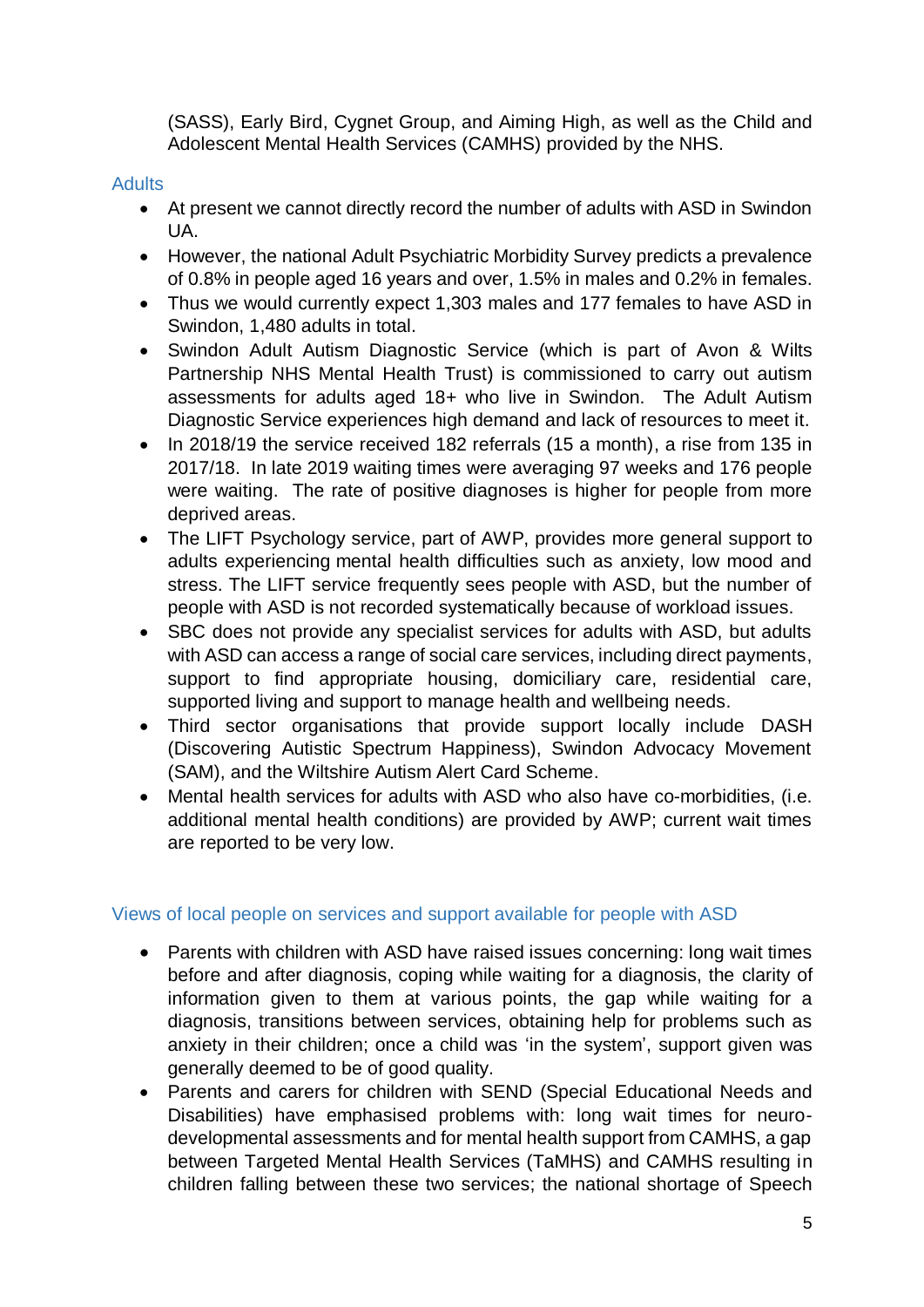and Language therapists, occupational therapists and Educational Psychologists was also felt to be having an impact on children with ASD.

 Adults with ASD have also stressed issues concerning: accessing mental health services, the long wait times for assessment and diagnosis that have been experienced, use by professionals of excessively technical language in oral and written communications; however, once a diagnosis had been made, adults with ASD said it became easier to access services.

#### Updated Recommendations

Recommendations for further action as updated in this JSNA include:

- Ensuring that the present needs assessment is used to inform the planned refresh of the Autism Strategy…
- Ensuring that there is greater representation of people with ASD, including young people and their carers on the ASD Partnership Board…
- Continuing to work with GPs as gatekeepers to diagnostic services for adults,and sometimes for children, to ensure they have adequate training and information available to understand the whole autistic spectrum and the new local diagnostic pathway…
- Continuing to work towards achieving the NICE best practice standard for access to diagnostic services, with both adults and children seeking an autism diagnosis having a first appointment within three months of their referral…
- Commissioning services as appropriate and developing specific pathways for children and adults with ASD in order that they might more easily access mental health support from CAMHS and AWP respectively.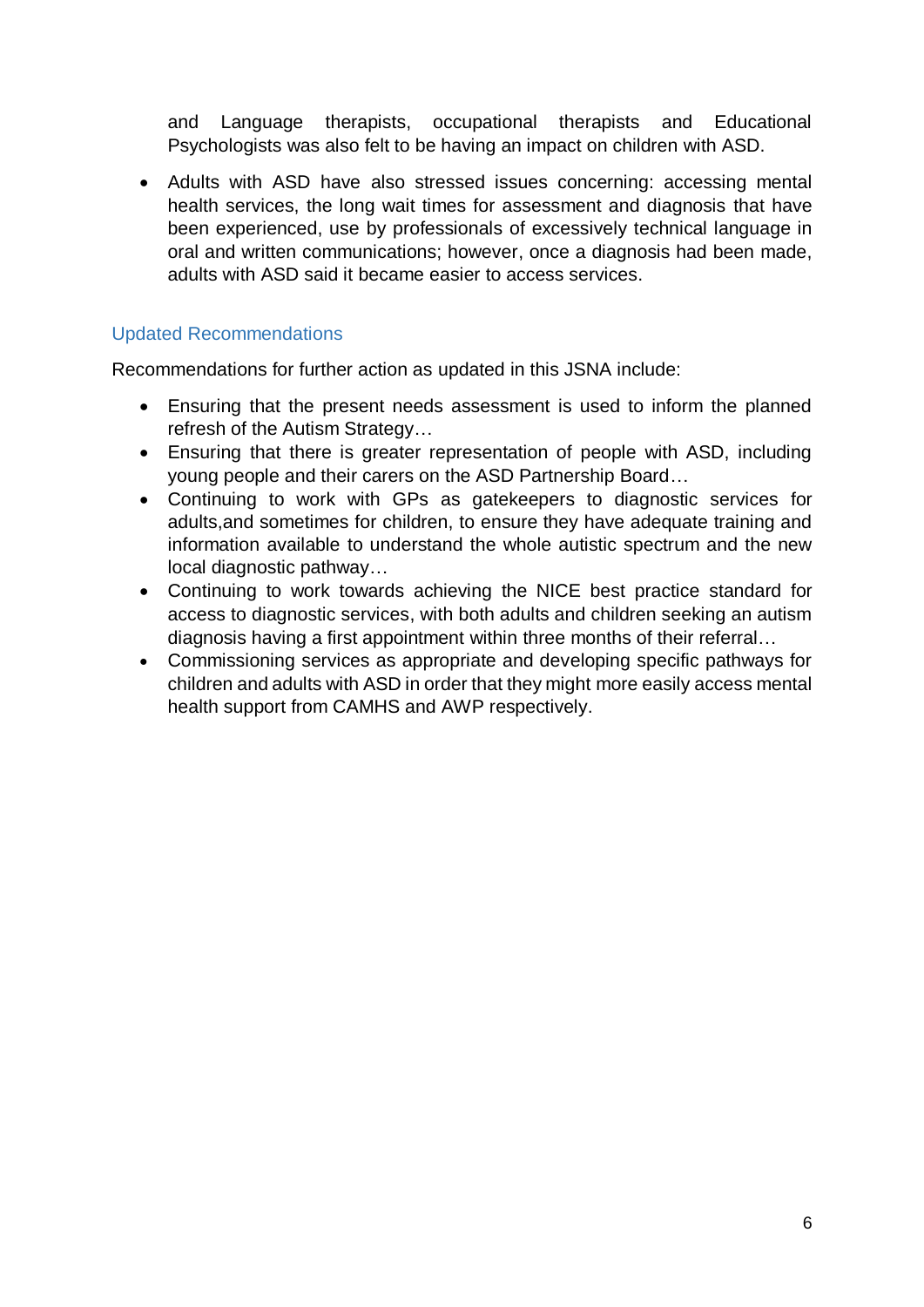### 1. Introduction

#### **Background**

Health needs assessment is a systematic method of identifying unmet health needs of a population, with the goal of informing the planning and commissioning of health, well-being and social care services within the local authority area. The overall goals of health needs assessments are to improve health and reduce health inequalities.

A Joint Strategic Needs Assessment (JSNA) is a type of health needs assessment that is commonly co-produced by a number of partners with a focus on longer-term strategic issues. The local Health and Wellbeing Board has a statutory obligation to produce regular JSNAs which must describe the current and future health, well-being and social care needs of the local population.

Autism spectrum disorders (ASD), also sometimes referred to as autism, are developmental disorders characterised by impaired social interaction and communication, severely restricted interests, and highly repetitive behaviours (NHS Digital, 2016). Autism is neither a learning disability nor a mental health problem, although both of these are more common among people with autism. Autism occurs early in a person's development and is a lifelong condition. People with autism may also experience some form of hypersensitivity or lack of sensitivity. For example, different sounds, smells, lights or colours or other sense impressions can have an impact on how people experience, and cope with, different environments. Autism is regarded as an impairment for children and adults under the Equality Act 2010 and the legislation stipulates that reasonable adjustments must be made for them.

Autism affects people in different ways. Some can live independently without any additional support, while others require a lifetime of specialist care. However, the outlook need not be a negative one. With appropriate and timely support, people with ASD can be helped to enjoy safer, healthier, more sociable, more creative and happier lives. These are the objectives of organisations such as DASH (Discovering Autistic Spectrum Happiness) Swindon, for example, an independent local charity whose mission is to improve the quality of life of adults of working age with high-functioning ASD. The clubs and social and events organised by DASH play an active role in contributing to the well-being of people with ASD [\(https://www.dashswindon.com\)](https://www.dashswindon.com/). It is also worth noting that some people with ASD regard their autistic traits as a valuable part of their personality, something that contributes to their creativity and gives them a unique perspective on the world.

#### Policy context

Autism is a national priority. In 2009 the Autism Act was passed to make provision for meeting the needs of adults with autistic spectrum conditions, and the publication of a national autism strategy followed in 2010, 'Fulfilling and rewarding lives: the strategy for adults with autism in England'. An update to this strategy, namely 'Think Autism', was published in 2014 (HM Government, 2014). In 2019, the Department of Health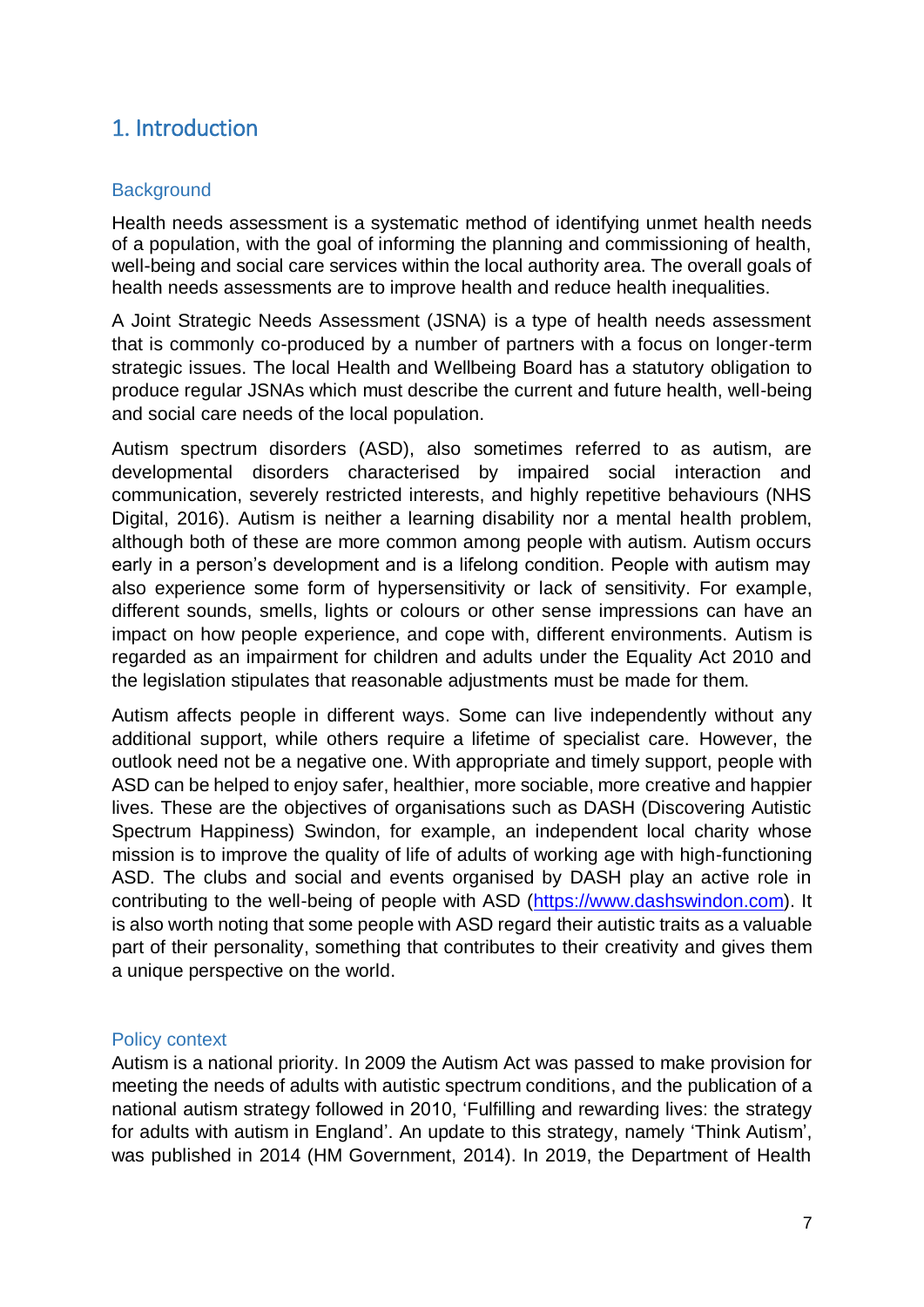and Social Care and the Department for Education has again been reviewing the 'Think Autism' strategy and intends to extend it to cover children as well as adults.

The vision of the national autism strategy is that:

'All adults with autism are able to live fulfilling and rewarding lives within a society that accepts and understands them. They can get a diagnosis and access support if they need it, and they can depend on mainstream public services to treat them fairly as individuals, helping them make the most of their talents.'

Swindon has a multi-agency ASD Partnership Board as recommended by the national strategy. The Board has produced the Swindon Adult Autism Strategy 2015-2018, which is due to be refreshed and expanded in 2020 to include children and young people. The local strategy sets out seven key priorities to improve the health and wellbeing of adults with ASD living in Swindon, which are based on national policy priorities and also local needs as identified by the 2015 Adult Autism Needs Assessment. The seven priorities are:

- Evidence-led planning, commissioning and service provision
- Training and awareness-raising to improve understanding of autism amongst professionals and the public
- Ensuring that the right support for people with autism in Swindon is available at the right time during their life-course
- Transition planning and support for young people with autism as they prepare for adulthood
- Employment and learning opportunities for adults with autism
- Working with the criminal justice system so that it takes account of the needs of people with autism
- Housing and support for people with autism so they can live independently

#### Aims and structure of the 2020 ASD Joint Strategic Needs Assessment

As mentioned above, in 2015, an Adults Autism Needs Assessment was published in Swindon, which informed the Adult Autism Strategy for 2015-18.

Periodically, local autism strategy groups are required to carry out an Autism Self-Assessment to monitor their progress in implementing the government's 'Think Autism' strategy, in partnership with local residents with autism and their family and carers. One of the actions arising from the 2018 self-assessment in Swindon was a decision to refresh the previous needs assessment.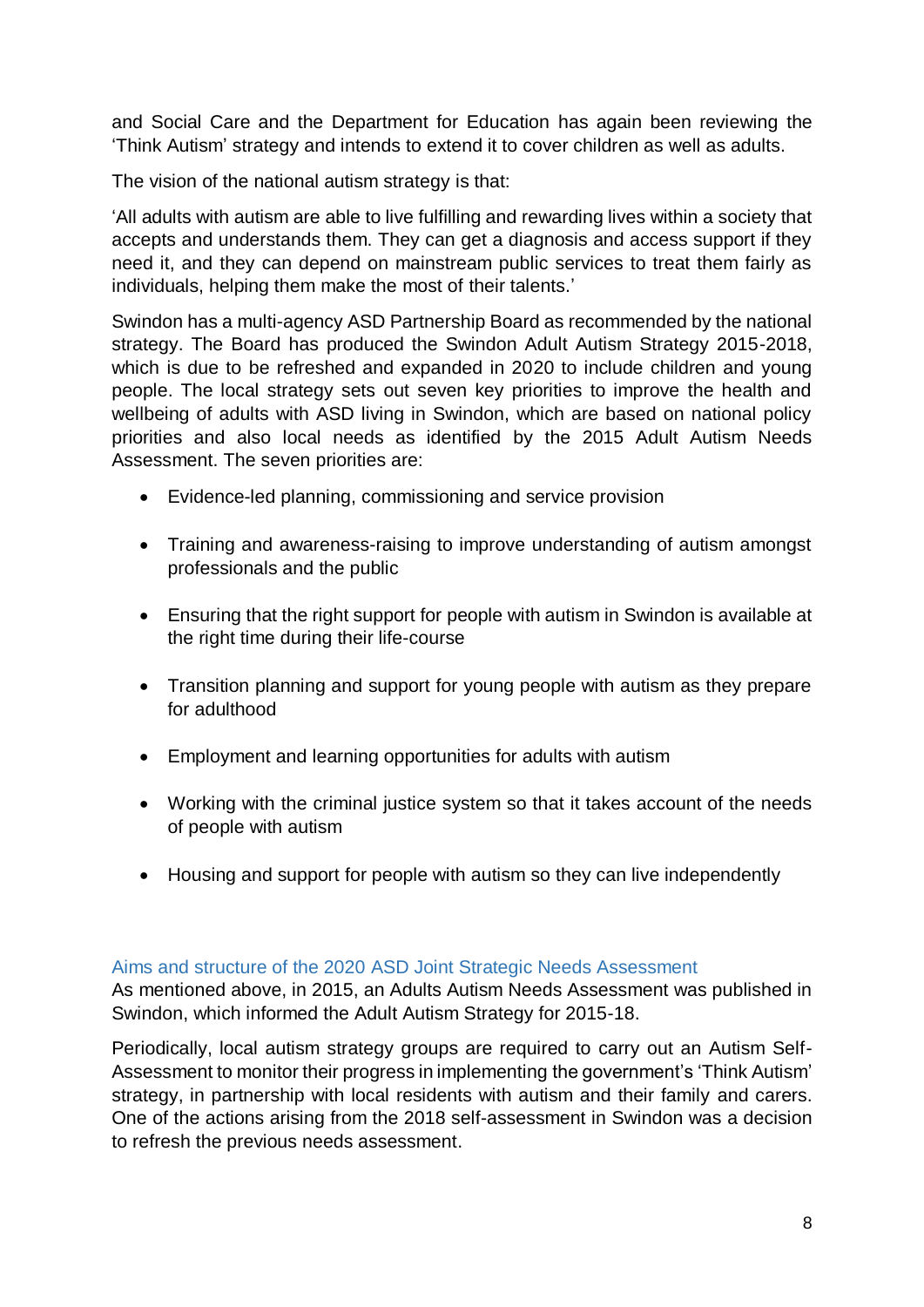Hence, the main aims of this present Joint Strategic Needs Assessment are to update the 2015 Adult Autism Needs Assessment for Swindon, and additionally to assess the needs of children and young people with ASD.

The specific objectives of the 2020 ASD Joint Strategic Needs Assessment are as follows:

- To provide an up-to-date overview of the prevalence of autism among children and adults in the population of Swindon Unitary Authority (UA)
- To assess current service provision for children and adults with autism and identify gaps in provision
- To present information gained through consultations with parents of children with ASD in February and June 2019 and through consultation carried out by Healthwatch in April 2019 with adults with ASD on services and support available in Swindon
- To provide a progress update on the recommendations of the 2015 Adult Autism Needs Assessment
- To set forth revised or new recommendations for future work to improve the lives of children and adults with ASD in Swindon

Accordingly, the 2020 JSNA is divided into six main sections:

- 1. Introduction
- 2. Children and Young People with ASD in Swindon
- 3. Adults with ASD in Swindon
- 4. Views of local people on services and support available for ASD in Swindon
- 5. Recommendations, with progress on previous recommendations, and revised or new recommendations
- 6. Concluding Remarks

The respective chapters on adults and children both review prevalence estimates as well as service provision. In relation to the latter, information is presented on the assessment and diagnostic pathway, on ASD-specific services available from Swindon Borough Council (SBC), the NHS children's services, the third sector, and on NHS mental health services. Apart from assessment and diagnostic services, there are no ASD-specific services provided by the NHS.

Mental health service use is the focus of this present needs assessment, however, because of the greater burden of mental ill-health among adults and children with ASD. For instance, about 40% of people with ASD have symptoms of at least one anxiety disorder at any time, compared with about 15% of the general population (National Autistic Society, 2019). Similarly, more than 7 out of every 10 children with ASD are thought to have a co-occurring mental health problem (South West Children and Young People's Mental Health Strategic Clinical Network, 2018).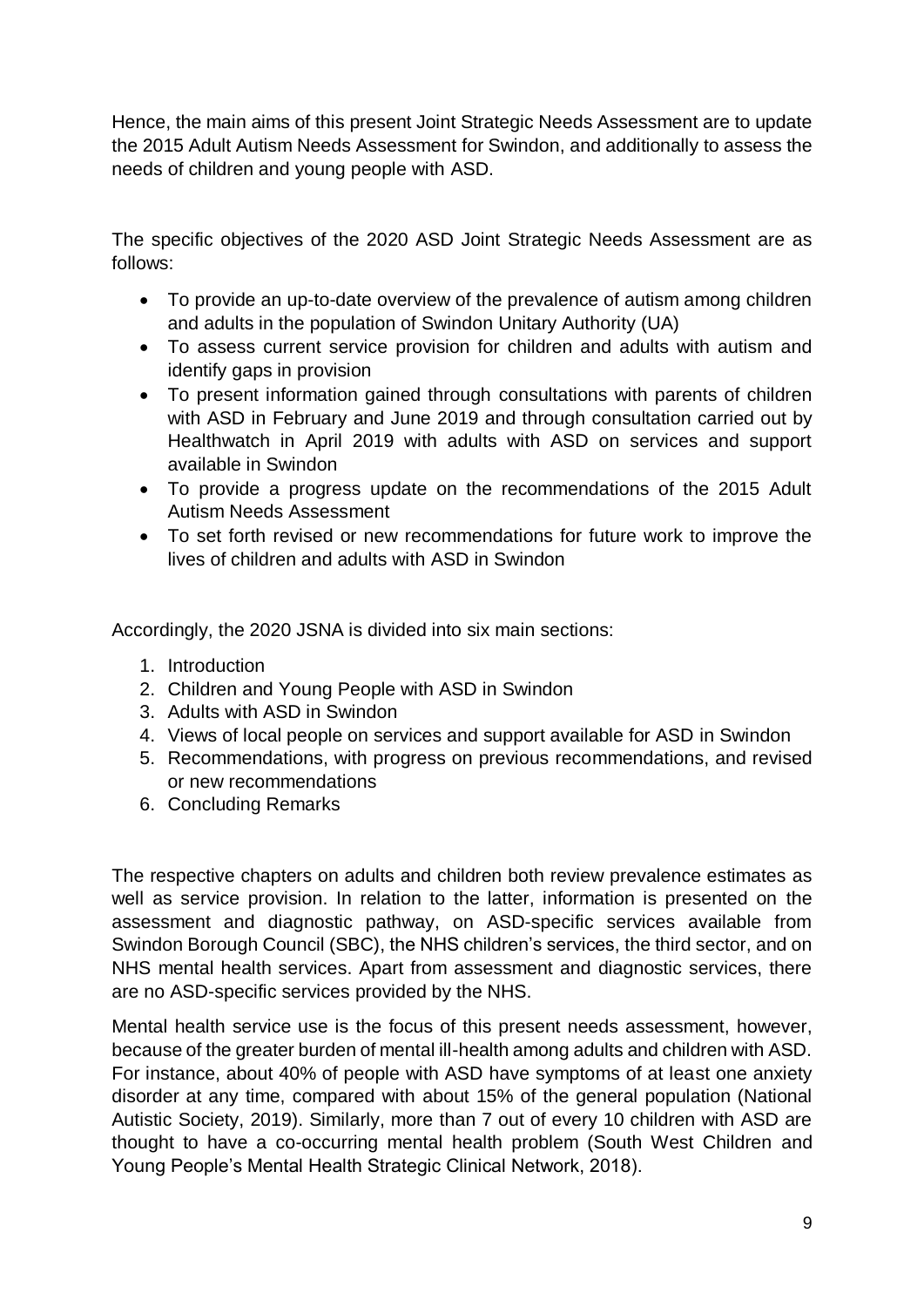### 2. Children and Young People with ASD in Swindon

Prevalence of ASD among Children and Young People in Swindon: National prevalence estimates

Autism or ASD is diagnosed by a clinical assessment, usually involving a team of professionals. For children the team will include an educational specialist and a psychologist, for example. ASD is not routinely screened for in any way or diagnosed by genetic testing.

The NHS Mental Health of Children and Young People survey is the most reliable national profile of child mental health available; it is an epidemiological, populationbased survey which identifies both diagnosed and undiagnosed mental health disorders (NHS Digital, 2018). The most recent survey, conducted in 2017, had a representative sample of over 18,000 children and young people, drawn from the NHS Patient Register for England.

The results indicate that the prevalence of ASD is 1.2% among 5-19 year olds (with a 95% confidence interval (CI) of 0.9%-1.4%), with the prevalence among boys (1.9%) over 4 times higher than that among girls (0.4%). The survey was first carried out in 2004. Comparing the results of the 2004 and 2017 surveys suggests that the prevalence of ASD in 5-15 year olds has remained fairly stable (1.0% in 2004 versus 1.3% in 2017). Table 1 below shows the prevalence estimates from the 2017 epidemiological survey and gives the expected counts for Swindon, calculated by applying the national prevalence estimates to our local population figures.

| Table 1. National prevalence estimates of ASD among 5-19 year olds from the |
|-----------------------------------------------------------------------------|
| 2017 Mental Health of Children and Young People survey and expected counts  |
| for Swindon                                                                 |

| <b>Group</b>                    | <b>Estimated prevalence of</b><br><b>ASD</b> | for<br><b>Expected</b><br>count<br><b>Swindon</b> |
|---------------------------------|----------------------------------------------|---------------------------------------------------|
| Boys aged 5-19 years            | 1.9%                                         | 387                                               |
| Girls aged 5-19 years           | 0.4%                                         | 78                                                |
| Population of 5-19 year<br>Olds | 1.2%                                         | 465 (sum of above)                                |

Sources: NHS Digital, 2018, ONS 2017 mid-year population estimates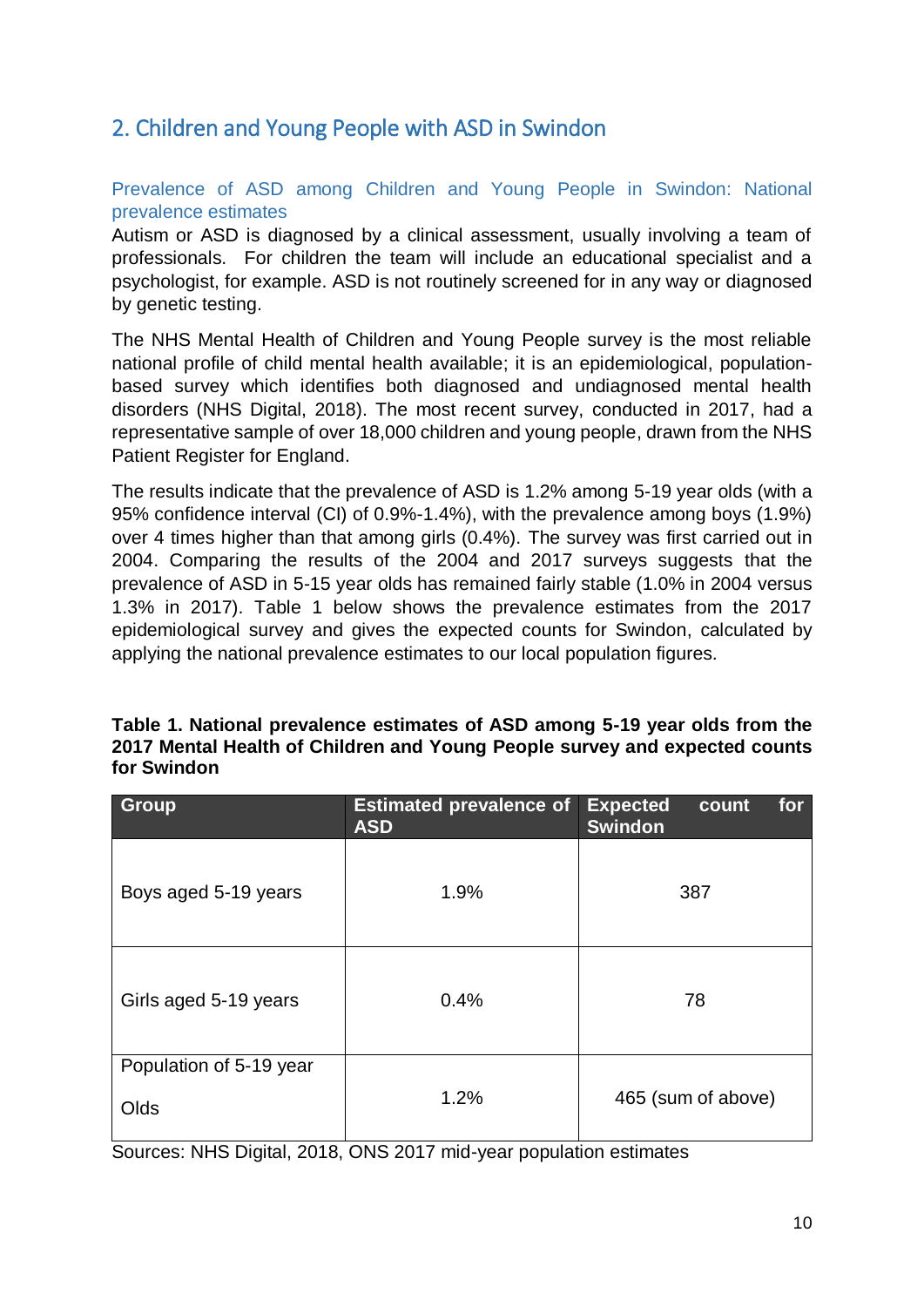The gender gap in prevalence of ASD has long been recognised; however, recently, questions have been raised about whether ASD may be under-diagnosed among females (NHS Digital, 2018). This could be the case for a number of reasons, including biased assessments by clinicians and other professionals due to a male 'stereotype', or it could be that girls with autism present differently to boys. In relation to the latter point, girls typically have higher levels of social skills and it may be that thresholds for social skills deficits applied for recognition of autism may be appropriate for boys, but too low to identify girls with ASD, who are functioning far below their female 'neurotypical' peers (NHS Digital, 2018).

#### Prevalence of ASD among Children and Young People in Swindon: estimates based on School and Special Educational Needs (SEN) data

ASD is known to be strongly associated with the presence of learning disabilities; research suggests that 60-70% of people with ASD will also have a learning disability (Mental Health Foundation, 2019). Linked with this, the majority of children with ASD have special educational needs (SEN). The 2017 Mental Health of Children and Young People survey found that, although the prevalence of ASD is 1.2% among the general population aged 5-19 years, only 0.1% of children without SEN have ASD. Thus SEN data from local authorities is a key source of data for the local prevalence of ASD in Children and Young People, although care must be taken in making comparisons.

Local data from the school census of January 2019 suggests that 2.4% of school pupils<sup>1</sup> (of statutory school-age) in Swindon have ASD as a primary or secondary SEN; this is almost double the national epidemiological prevalence rate of 1.2% observed in children aged 5-19 years.

However, the school-based prevalence in England as a whole also appears to be notably higher than the national epidemiological survey would predict. If we focus on ASD as a primary need only, data from the school census indicates that in 2019, the proportion of pupils recorded as having ASD as a primary SEN in state-funded primary, secondary and special schools in Swindon was 1.99%, compared to 1.62% for England as a whole (Dept for Education, Special Educational Needs tables, January 2019.) The same source also suggests that the England level comes even closer to the Swindon levels, if ASD as a secondary need is taken into account.

To summarise, then, the school-based prevalence of ASD in Swindon is much higher than the national epidemiological survey predicts, but the same is true of the schoolbased prevalence of ASD in England as a whole. In other words, Swindon's schoolbased prevalence is higher than we might anticipate, but the true disparity with England as a whole is not nearly as great as it might seem at first glance.

With regard to the higher rate in Swindon, it is conceivable that local specialists may be more inclusive when diagnosing ASD in children in a 'real-life' service than were

-

<sup>1</sup> This Swindon school census prevalence is based on children from reception year to year 11 only, as this is the most robust measure. School census data for Swindon includes children attending a Swindon school, irrespective of whether they are Swindon residents; Swindon resident children who go to school outside of Swindon are not included.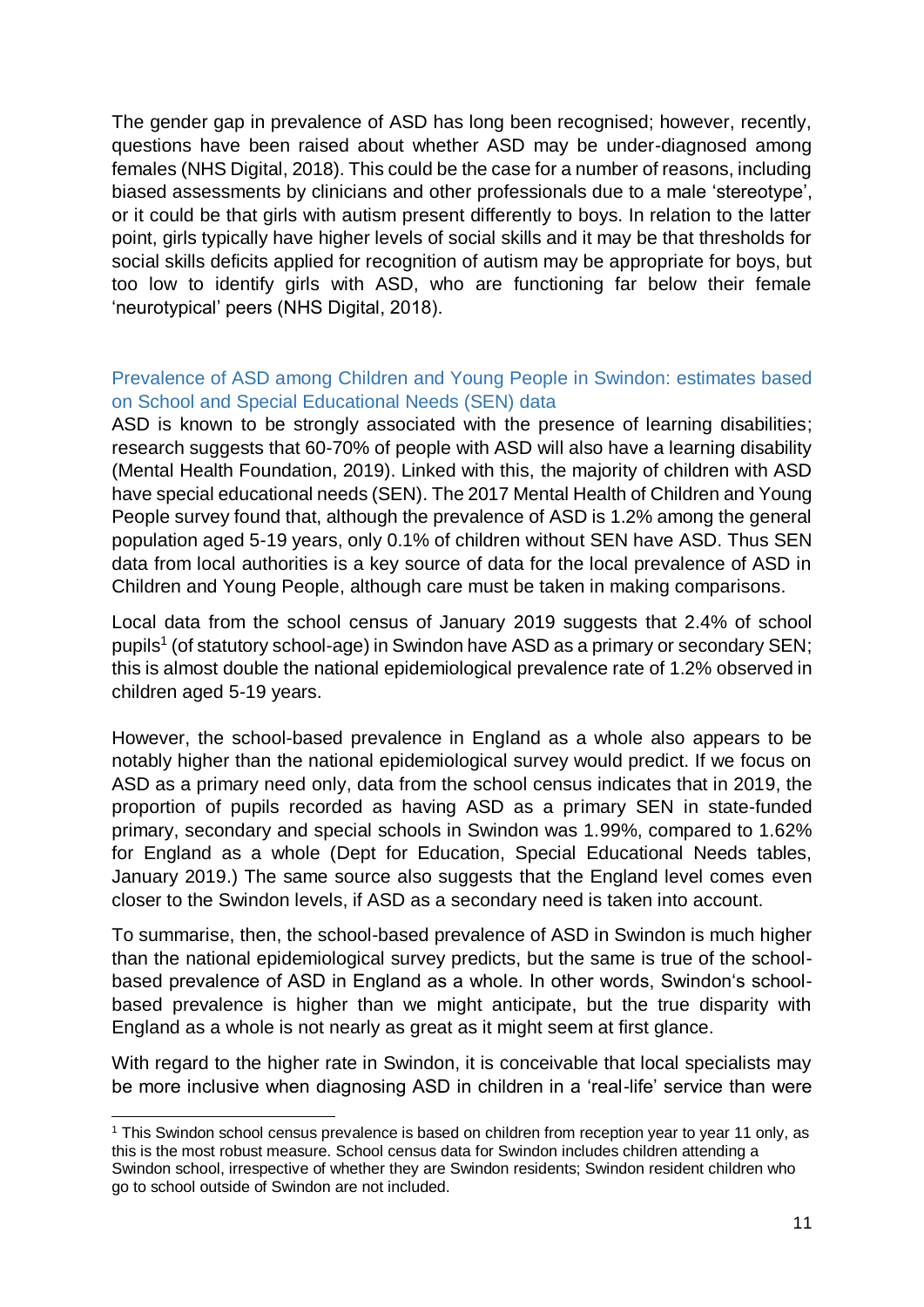the researchers who conducted the national survey in a more academic context. The same might also apply to specialists in services in England as a whole.

Table 2 gives the number of pupils and the proportion of SEN pupils with ASD as a primary SEN in state funded schools in Swindon in 2018. In all, 622 children were recognised as having ASD as a primary SEN in state-funded schools in Swindon.

Some of these children actually came from outside the resident Swindon population, that is, from local authority areas that are neighbouring to Swindon and their parents might have been attracted by the educational facilities in Swindon. Yet even if so, this would in itself make only a small contribution to the higher than anticipated figures. The rate of any SEN and the rate of ASD (as a primary need) were only slightly higher in children who came across the border into Swindon than in children resident in Swindon; local data based on postcodes suggest that there were probably only about 11 more children with any SEN and only about 5 more children with ASD (as a primary need) coming in from neighbouring areas than we might have anticipated by making a statistical prediction.

| Type of school (all state-<br>funded) | Number of<br><b>ASD</b><br>with<br>primary SEN | pupils<br>as<br>a | <b>Proportion of all SEN pupils</b><br>with ASD as a primary need |
|---------------------------------------|------------------------------------------------|-------------------|-------------------------------------------------------------------|
| Primary                               | 238                                            |                   | 7.4%                                                              |
| Secondary                             | 191                                            |                   | 10.6%                                                             |
| Special                               | 193                                            |                   | 32.1%                                                             |
| Total across all types of<br>schools  | 622                                            |                   | 11%                                                               |

#### **Table 2 Number and proportion of SEN pupils in state funded schools in Swindon in 2018 with ASD as a primary SEN**

Source: Department for Education, 2018

Just over a half of pupils with ASD as a primary SEN have an Education, Health and Care Plan (EHCP); this is a legal document for those children and young people aged up to 25 years who need more intensive SEN support than is typically available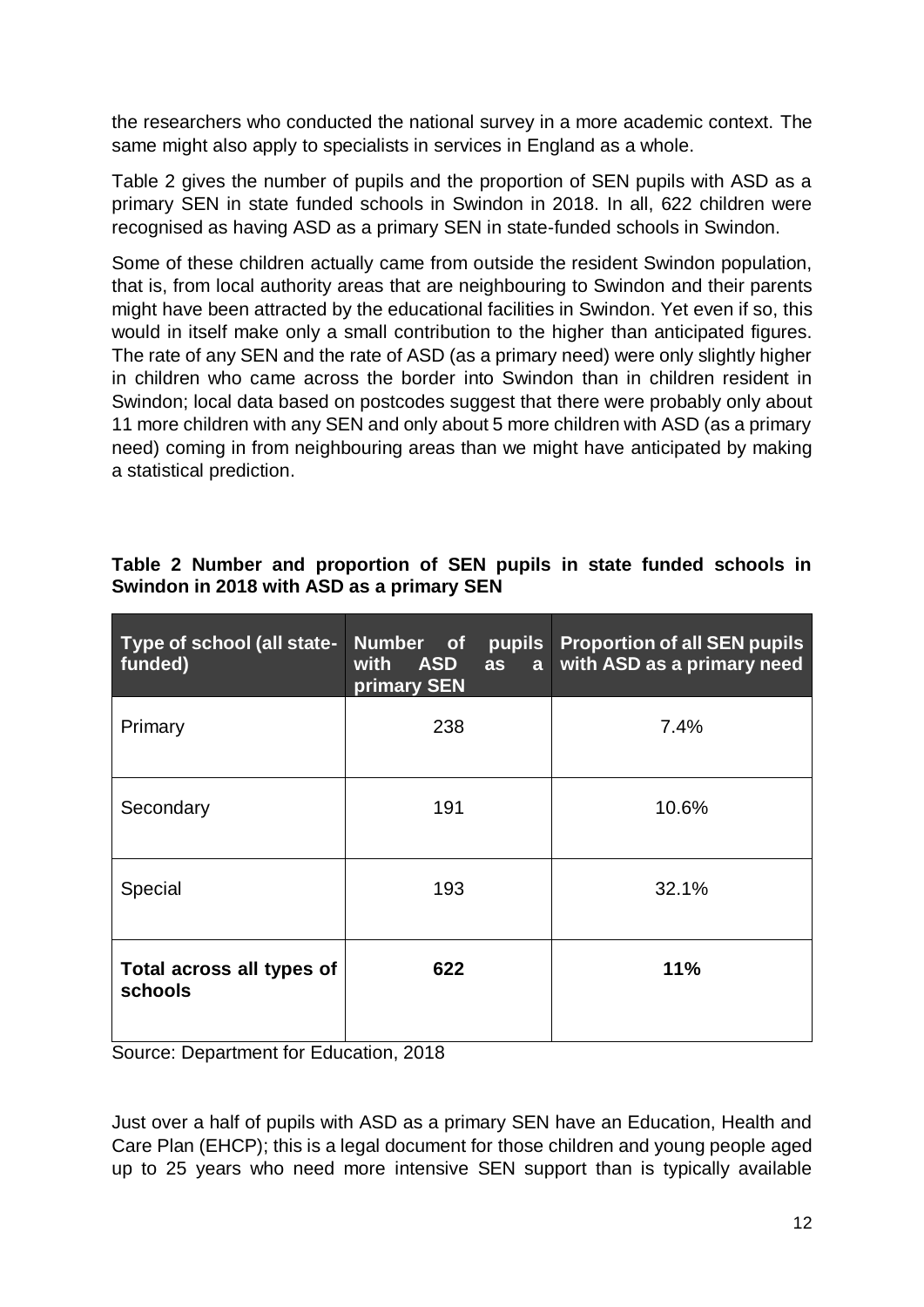through mainstream educational settings. An EHCP identifies the child or young person's special educational, health and social care needs and the support needed to meet those needs. Local data for 2019 shows that nearly 30% of children and young people with EHCPs in Swindon have ASD recorded as a primary need.

The proportion of all school pupils in Swindon with ASD as a primary or secondary SEN, and the proportion of SEN pupils with ASD as a primary or secondary need, has been growing since 2016, as illustrated in Figure 1 below.



**Figure 1 Proportion of pupils with SEN, and proportion of all pupils, with ASD as a primary/secondary SEN respectively, from 2016-2019 in Swindon**

\*all pupils refers to all children attending Swindon schools, including nurseries and sixth forms that are part of schools and Education other than at school, but does not include Further Education colleges

#### Characteristics associated with ASD

The 2017 Mental Health of Children and Young People survey indicated that certain characteristics are associated with ASD; children and young people with these characteristics are more likely to have ASD, although people without these features may also have ASD. The characteristics are: male gender, White British ethnicity, having special education needs, fair, bad or very bad self-reported general health (physical and mental health), parental psychological distress, 'Unhealthy' family functioning (assessed with the McMaster Family Activity Device), low-income households or parental receipt of low income or disability benefits.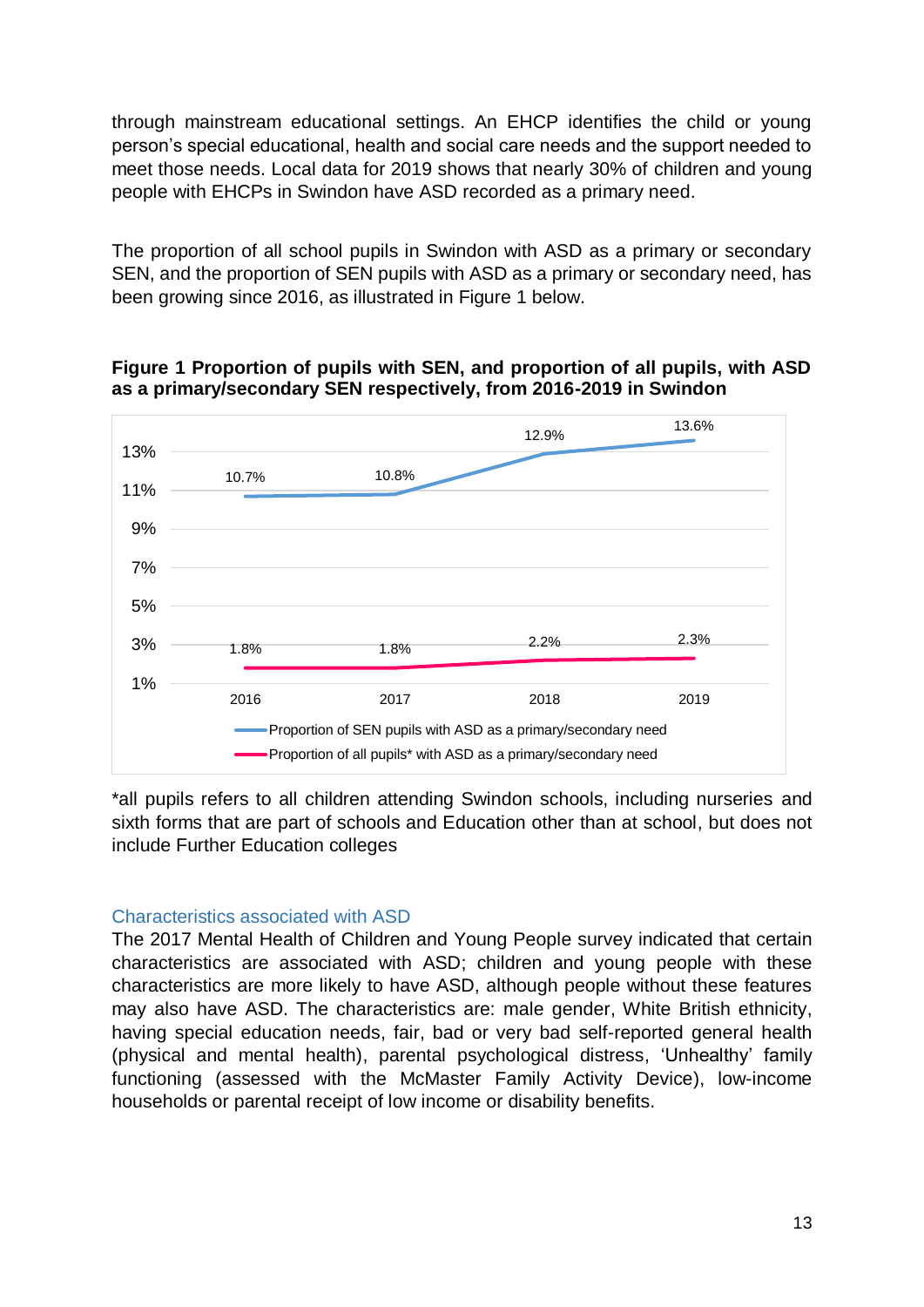ASD is known to be strongly associated with the presence of learning disabilities. Research suggests that 60-70% of people with ASD will also have a learning disability (Mental Health Foundation, 2019). Linked with this, the vast majority of children with ASD, as implied above, have special educational needs (SEN); the 2017 Mental Health of Children and Young People survey found that, although the prevalence of ASD is 1.2% among the general population of those aged 5-19 years, only 0.1% of children without SEN have ASD.

#### ASD and socio-economic deprivation

The 2017 Mental Health of Children and Young People Survey highlighted an association between ASD in children and living in a low-income household, as illustrated in Figure 2 below. However, no association was found with neighbourhood deprivation.



**Figure 2 Prevalence of ASD among 5-19 year olds by equivalised household income quintile** 

Source: NHS Digital, 2018

If we situate these findings in the broader research literature, however, the relationship between ASD and socioeconomic status becomes less clear. Some studies, many of which were carried out in USA and Australia, have found an association between ASD and higher socioeconomic status, probably due to a bias in case detection. In line with these findings, a UK study using data from the 'Born in Bradford cohort', comprising of 13,857 children born between 2007 and 2011, found a higher rate of ASD diagnosis among children of mothers with a higher level of education. Specifically, the study showed that children of mothers educated to A-level standard or above had twice the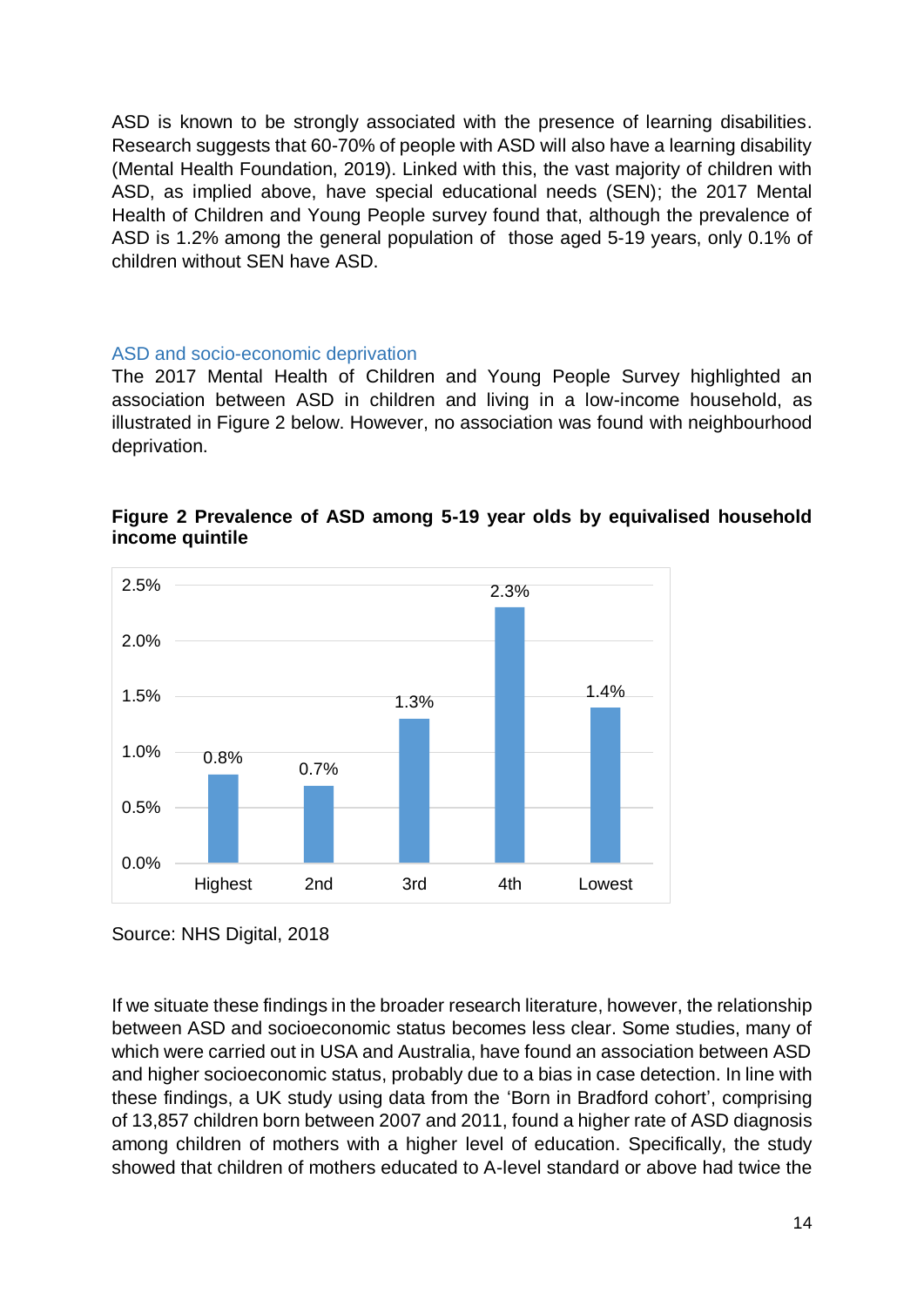rate of autism diagnosis (1.5%, 95% CI 1.1%-1.9%) compared to children of mothers with lower levels of education (0.7%, 95% CI 0.5%-0.9%) (Kelly, Williams, Collins et al., 2019). After taking into account maternal education level, no significant relationships were found between ASD prevalence and income or neighbourhood deprivation level. These findings corroborate those of an earlier study of over 50,000 children aged 9-10 years in the South Thames region which found a lower rate of ASD diagnosis among children of lower socioeconomic status (Baird, Simonoff, Pickles et al., 2006). This study also found no association between ASD prevalence and income or neighbourhood deprivation, after taking account of parental education status. These findings suggest that ASD may be under-diagnosed among children of parents with a lower education level.

However, other studies, many of which have been carried out in Europe, have found an association between ASD prevalence and lower socioeconomic status (Delobel-Ayoub, Ehlinger, Klapouszczak et al., 2015). This association is not easily explained, and if valid, the underlying mechanisms are likely to be complex.

In summary, there is no clear consensus in the literature regarding the relationship between ASD and socioeconomic status, but there is some evidence that there may be a detection bias in relation to socioeconomic status, with children of parents with a lower level of education less likely to be diagnosed.

#### Community Paediatrics ASD Assessment Clinic in Swindon

The current assessment and diagnostic pathway for ASD in children aged 0-18 years in Swindon is outlined in Figure 3 below. Referrals from health or education professionals are made to the consultant-led Paediatric ASD Assessment Clinic (run by the Community Paediatrics team) at Great Western Hospital (GWH). In 2017-18, the main referral sources (for all referrals to Community Paediatrics, not just those relating to ASD) were GPs, Swindon Borough Council and Targeted Mental Health Services (TaMHS, which are delivered by SBC). Cases in which a diagnosis cannot be made by one clinician are discussed at the monthly multi-agency Complex Cases meeting; approximately 25% of children referred to the ASD service are discussed at these meetings.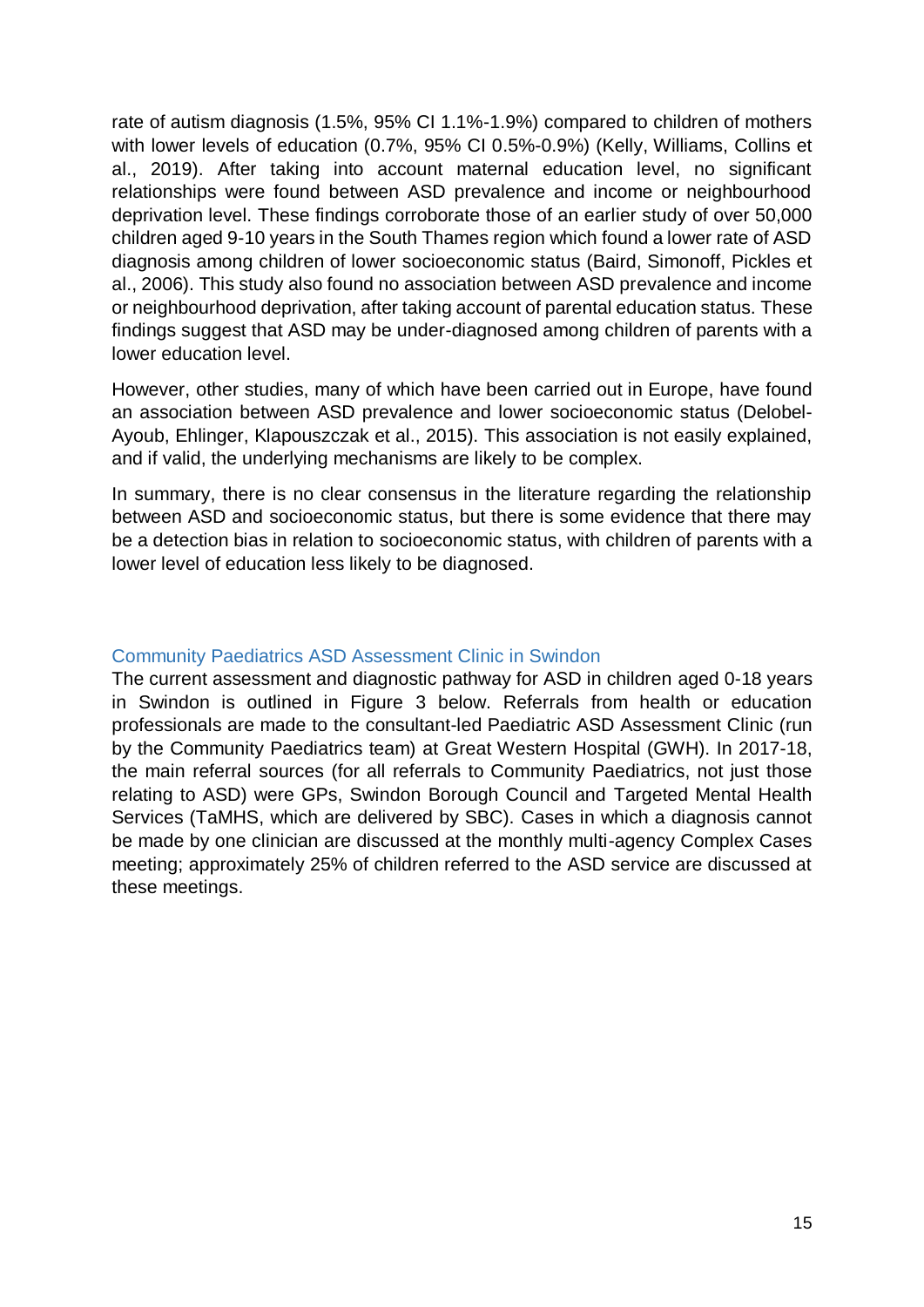#### **Figure 3 Current assessment and diagnostic pathway for ASD in children in Swindon**



Table 3 below shows the current make-up of the Community Paediatrics team at GWH (as of October 2019). Swindon CCG has allocated funding for the purposes of employing another community paediatrician, but an appointment has not yet been made.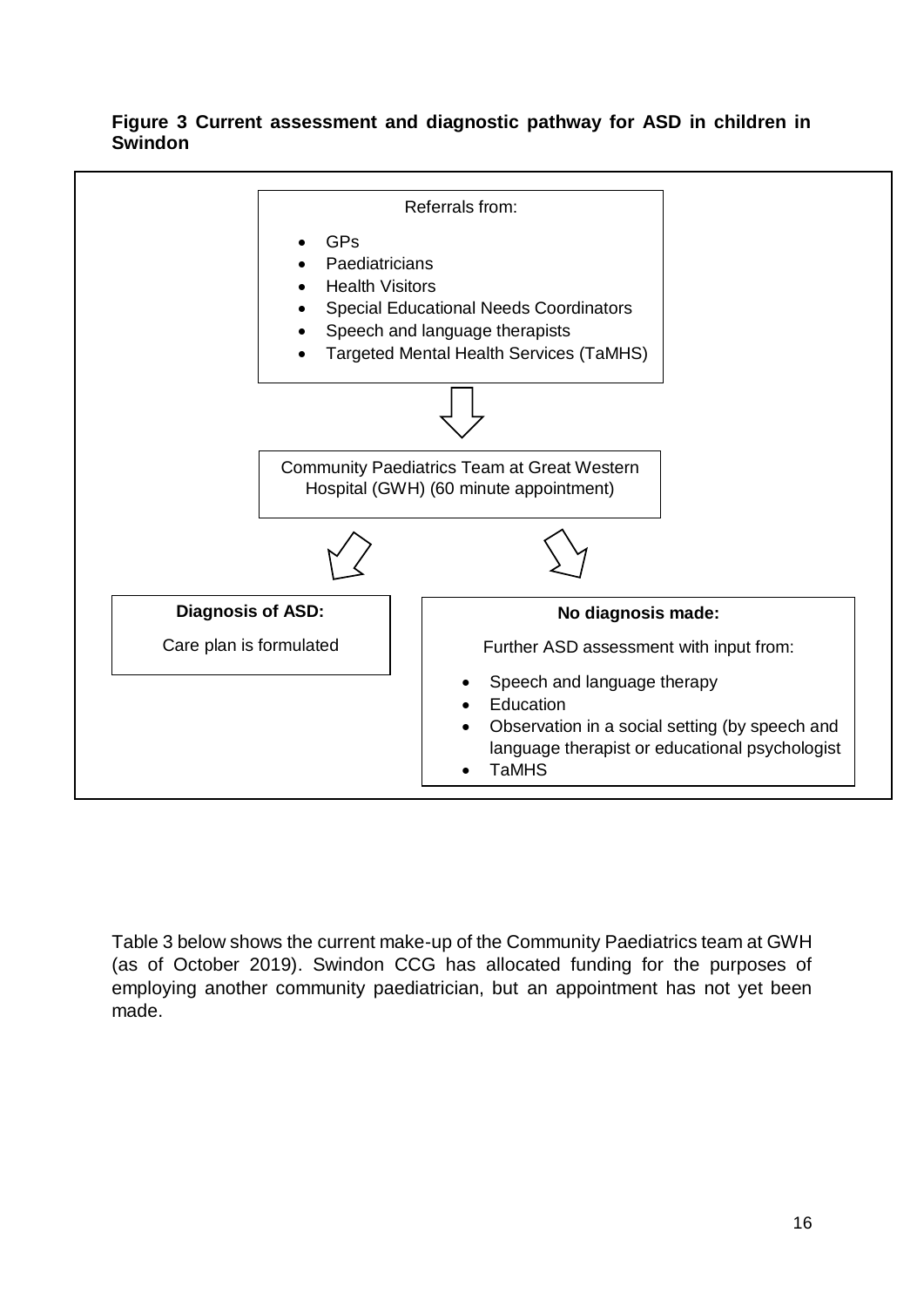#### **Table 3 Staff make-up of the Community Paediatrics team at GWH (as of October 2019)**

| <b>Staff Group</b>                | <b>Whole Time</b><br><b>Equivalent</b><br>(WTE) |
|-----------------------------------|-------------------------------------------------|
| Consultant                        | 4                                               |
| Associate<br>Specialist           | 0                                               |
| <b>Specialty Doctor</b>           | 0.8                                             |
| Registrar                         | 0.1                                             |
| <b>Specialist Nurse</b>           | 1                                               |
| <b>Total WTE staff</b><br>members | 5.9                                             |

The ASD Assessment Clinic run by the Community Paediatrics team experiences high demand; it receives 150% of the expected referrals for Swindon's size, and wait times for assessments far exceed the three month guideline from the National Institute of Health and Care Excellence (NICE, 2011).

Figure 4 below shows that average wait times from referral to the Community Paediatrics team to first appointment (for all types of referrals, not just those for ASD) peaked at 44 weeks in November 2016 for the period April 2016 to March 2018. Average wait times have been dropping gradually since then, to 36 weeks as of March 2018, and 35 weeks as of May 2019.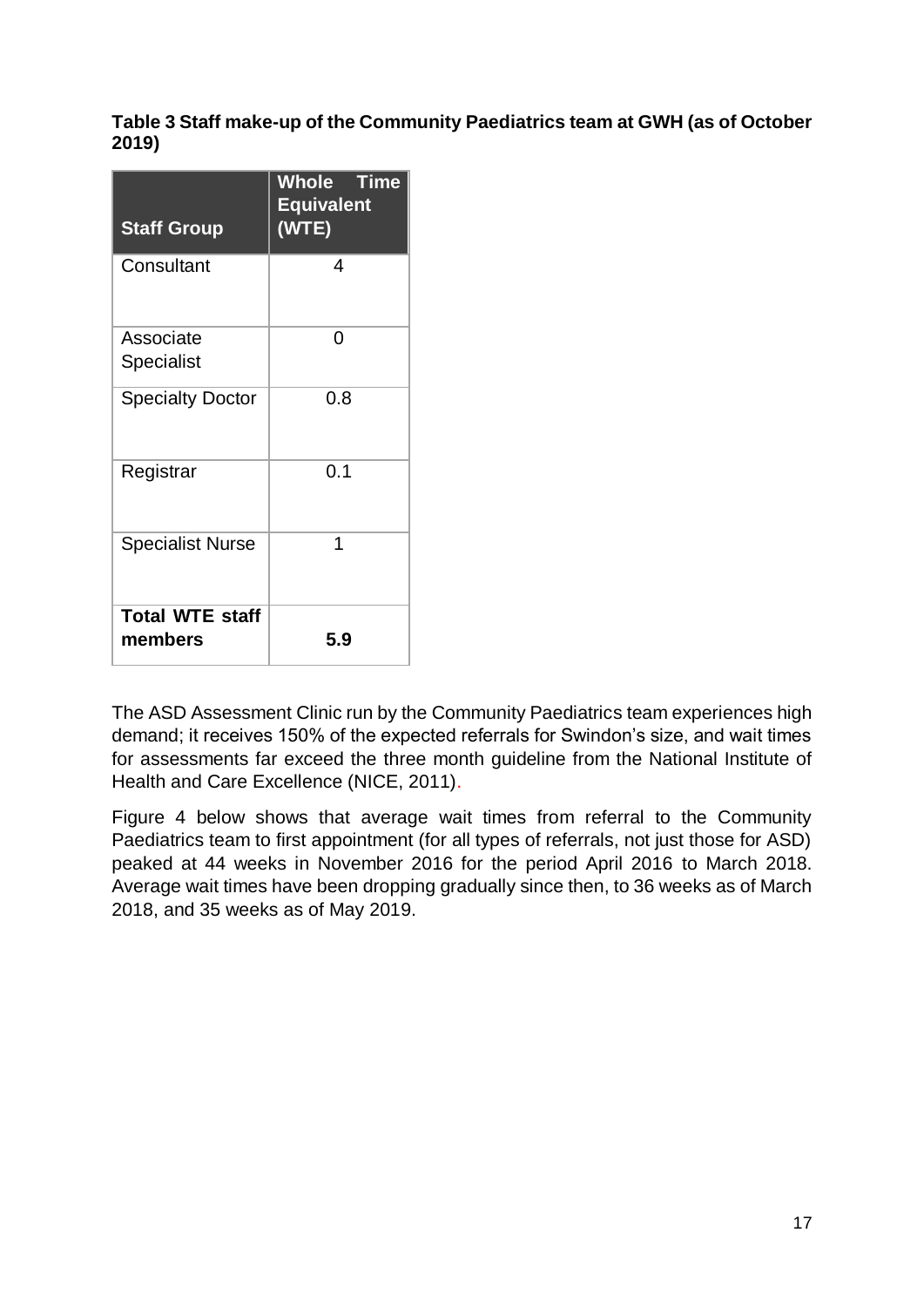



More detailed data for referrals between 1<sup>st</sup> April 2018 and March 31<sup>st</sup> 2019 received from the Community Paediatrics team shows that the overall picture in terms of time to an assessment is a complex one, as children are seen according to perceived clinical need and risk, and the age of the child is also an important factor.

This review of data for the year in question took place at  $30<sup>th</sup>$  September 2019: for children aged under 5 years, 236 referrals were made and 209 children were seen, with 27 still waiting to be seen; the average wait time of those actually seen was 19 weeks, with a range of wait times from 1.5 weeks to 74 weeks.

For children aged 5 years and over the total referrals were 469, the number seen was 171, with 298 still waiting to be seen. The average wait was 21 weeks with a range from 2 weeks to 62 weeks. Yet it must be observed that these wait times do not include the numerous children who had not actually reached assessment. The team reports that wait times for some of the older children can eventually be as long as two years when they finally reach the assessment stage. Thus, it is clear that the average wait time is not a particularly informative measure of how long children experience a delay for their assessment. The Community Paediatrics team reports that 38% of these referrals were for possible ASD.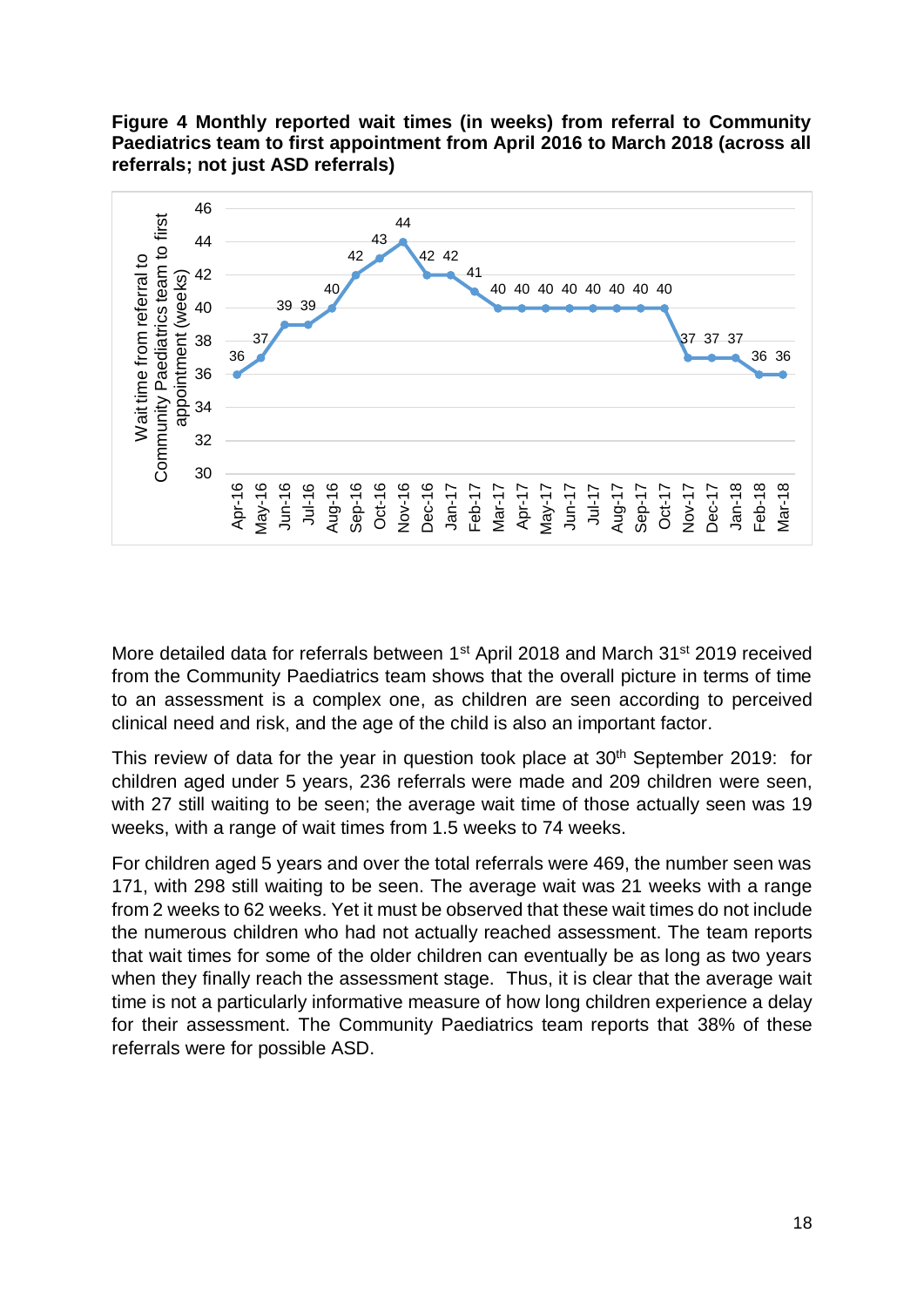#### Children and Adolescent Mental Health Services (CAMHS) Neurodevelopmental Assessment Clinic in Swindon

Outside of the main ASD diagnostic pathway outlined in Figure 3, children and young people who are open cases to CAMHS or the CAMHS-LD (Learning Disability) services in Swindon may be referred internally to the Neurodevelopmental Assessment Clinics if there are concerns that they may be presenting with an underlying neurodevelopmental difficulty in addition to the mental health need for which they are being seen by CAMHS.

For the period April 2017 to March 2018, 69 CAMHS patients and 12 CAMHS-LD patients were referred to the Swindon CAMHS Neurodevelopmental Assessment Clinic. For the former group, 26 assessments were completed, and for the latter all 12 referrals were assessed. In 2018, the average wait time for assessment of CAMHS referrals was 11 months, and the wait time for CAMHS-LD referrals was 18 months.

#### Re-design of ASD assessment and diagnostic pathway for children

Work has been underway throughout 2019 to re-design the ASD assessment and diagnostic pathway for children in Swindon with the following aims:

- To reduce waiting times for assessment and diagnosis
- To provide a single point of access for all neurodevelopmental conditions
- To provide an approach which is embedded in the communities, families and social networks of service‐users
- To maintain a focus on helping individuals to manage their condition, and on helping their families to support them to do this
- To deliver a model that is outcomes‐led, delivered by an experienced multi‐ agency team in partnership with parents and individuals living with ASD and/or Attention Deficit-Hyperactivity Disorder.

This work is being led by Swindon CCG's Autistic Spectrum Conditions Strategy Group and Project Group, and has been informed by engagement workshops carried out with parents/carers and other stakeholders on their experiences of the current diagnostic pathway in summer 2018. These workshops highlighted a current lack of support:

- For families whilst waiting for assessment
- For older children
- For children who do not exhibit specific manifestations of ASD, and are higher functioning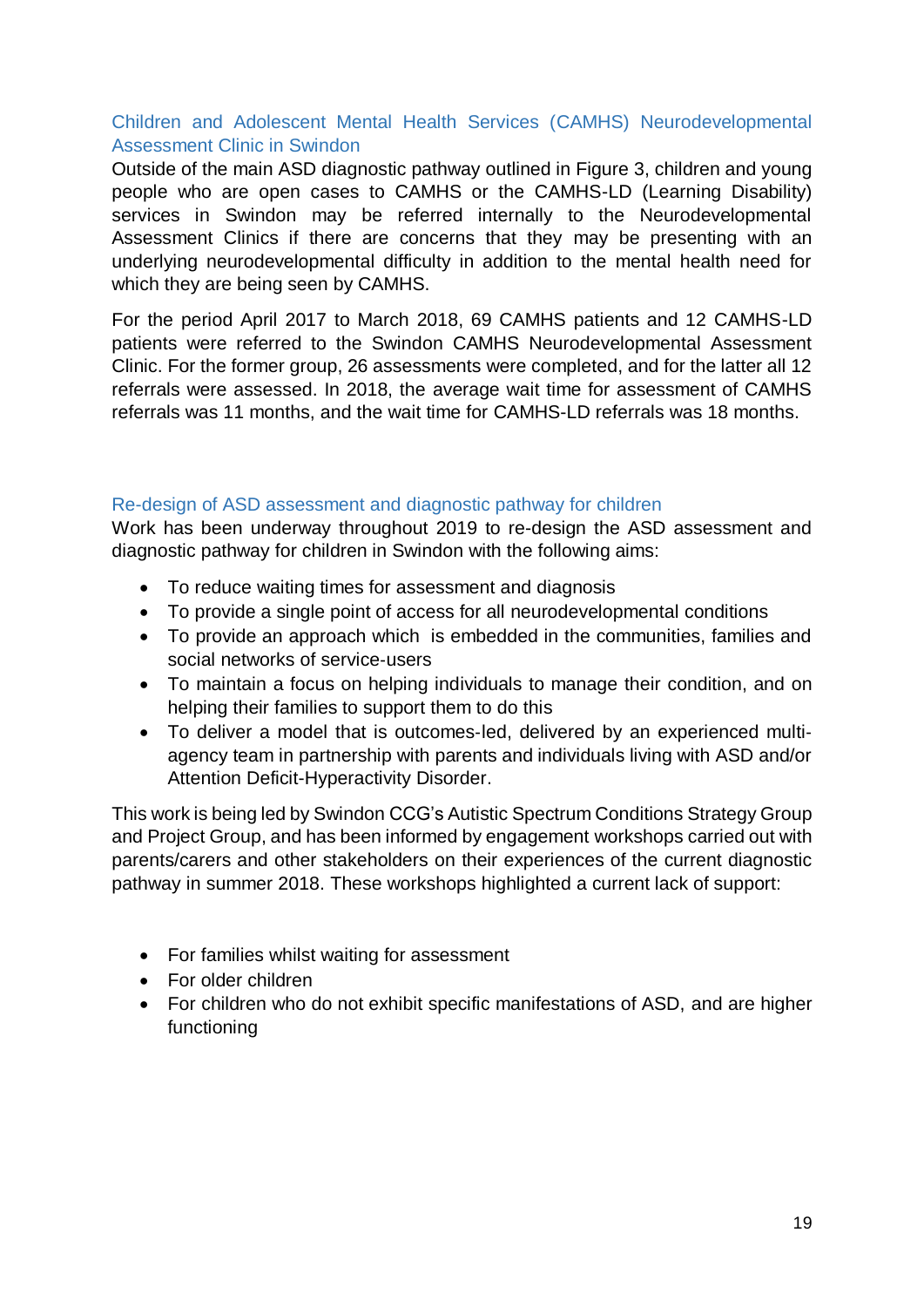Suggestions made at the workshops for the new pathway included:

- Having an information hub available to families to answer questions and find out what services Swindon has on offer
- Having a single point of contact for triage of referrals
- Offering alternative provision/support for those who do not receive a diagnosis as part of the pathway.

#### Services and support available from SBC

Table 4 below outlines the key ASD-specific services and support provided by SBC for children who have been diagnosed with ASD and their families in Swindon.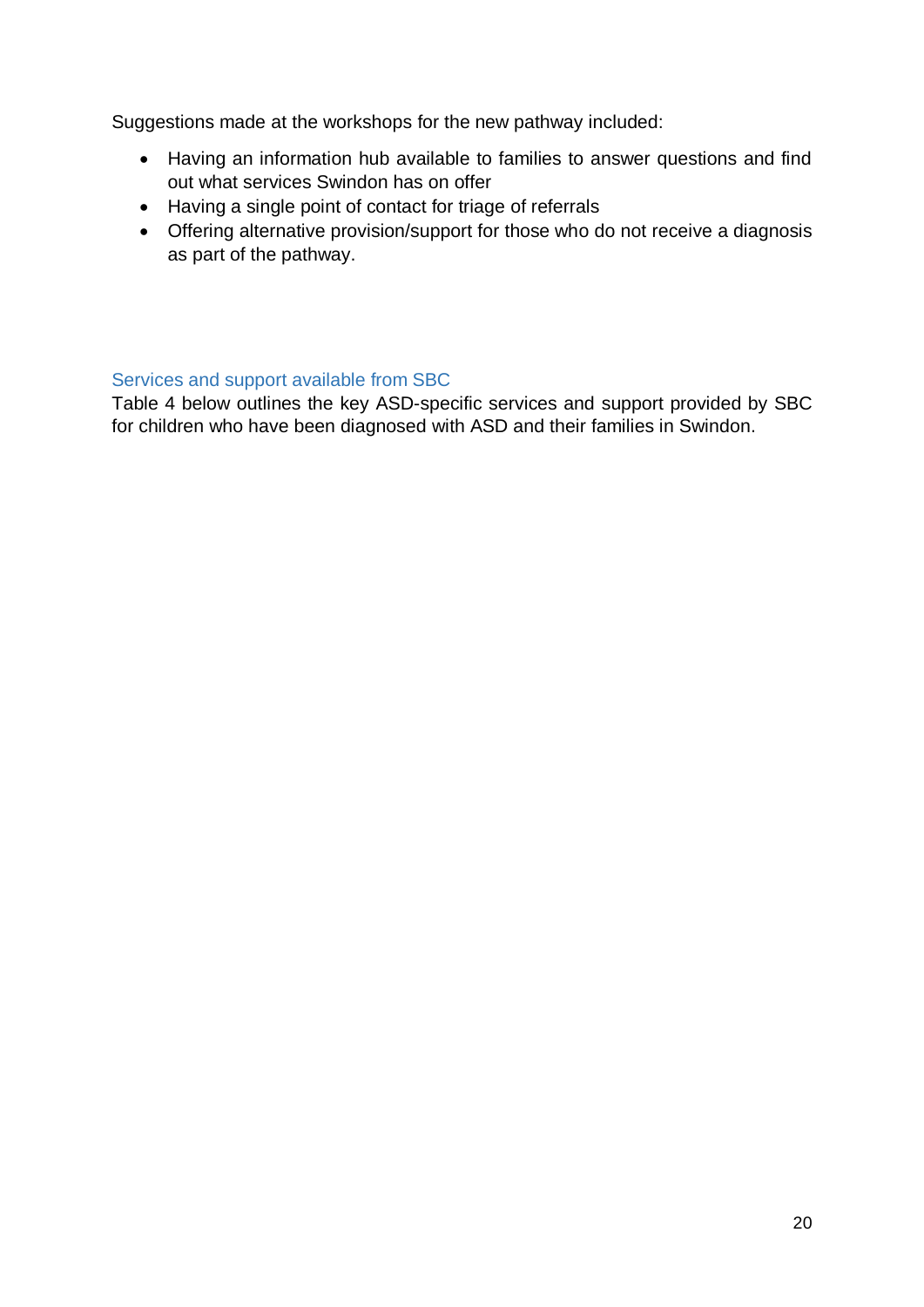**Table 4 Outline and description of services and support provided by SBC for children with ASD and their families**

| <b>Name of service</b>                                | <b>Brief description of service</b>                                                                                                                                                                                                                                                                                                                                                                                                                                                                                                                                                                                                                                                                                                                                                                                                                                                                                                                                                                                                                     |
|-------------------------------------------------------|---------------------------------------------------------------------------------------------------------------------------------------------------------------------------------------------------------------------------------------------------------------------------------------------------------------------------------------------------------------------------------------------------------------------------------------------------------------------------------------------------------------------------------------------------------------------------------------------------------------------------------------------------------------------------------------------------------------------------------------------------------------------------------------------------------------------------------------------------------------------------------------------------------------------------------------------------------------------------------------------------------------------------------------------------------|
| Swindon<br>Autism<br>Service<br>Support<br>(SASS)     | SASS is commissioned by SBC to provide an advisory and outreach<br>service that supports the inclusion of pupils with ASD or social<br>communication and interaction difficulty (SCID). This service is<br>known to schools as the Swindon ASC School Response Team. It<br>The responds to individual pupil referrals and provides advice,<br>training and support to enable schools to meet the needs of<br>ASD/SCID affected pupils and enable them to engage more fully and<br>access learning. The service works with a wide range of ASD/SCID<br>pupils, school/settings staff, parents and multi-agency professionals.<br>As well as the advisory and outreach service commissioned by SBC,<br>SASS offers an enhanced level of support and intervention for pupils<br>with ASD/SCID as a traded service called the 'Autism Resource<br>Centre' (ARC). ARC offers educational programmes of social<br>communication and therapeutic learning activity, which can be<br>commissioned by schools, other educational settings or social<br>services. |
| <b>Bird</b><br>Early<br>and<br><b>Early Bird Plus</b> | The Early Bird programme is a three-month parenting support and<br>training programme for parents of pre-school children who have a<br>diagnosis of ASD. The programme consists of eight group training<br>sessions with five individual home visits, where video feedback is<br>available. The aim of the programme is to empower parents/carers<br>and support families in the period between the diagnosis of ASD and<br>school placement.                                                                                                                                                                                                                                                                                                                                                                                                                                                                                                                                                                                                           |
|                                                       | The Early Bird Plus programme is a three-month training programme<br>for parents/carers of children aged 4-8 years with a diagnosis of<br>ASD, and childcare professionals. The programme aims to<br>encourage a consistent approach between home and school by<br>training parents and childcare professionals who work with the child<br>in school together.                                                                                                                                                                                                                                                                                                                                                                                                                                                                                                                                                                                                                                                                                          |
| <b>Cygnet Group</b>                                   | Cygnet is a parenting support programme for parents/carers of<br>children/young people aged 7-18 years who have a diagnosis of<br>ASD. The course was developed by Barnardo's and its effectiveness<br>has been supported by a number of studies. It consists of 10<br>sessions, each lasting 2.5 hours.                                                                                                                                                                                                                                                                                                                                                                                                                                                                                                                                                                                                                                                                                                                                                |
|                                                       | The programme gives parents and carers an opportunity to better<br>understand ASD. It offers practical strategies that can be<br>implemented at home, and gives attendees the chance to meet with<br>others in a similar position and hear about their experiences.                                                                                                                                                                                                                                                                                                                                                                                                                                                                                                                                                                                                                                                                                                                                                                                     |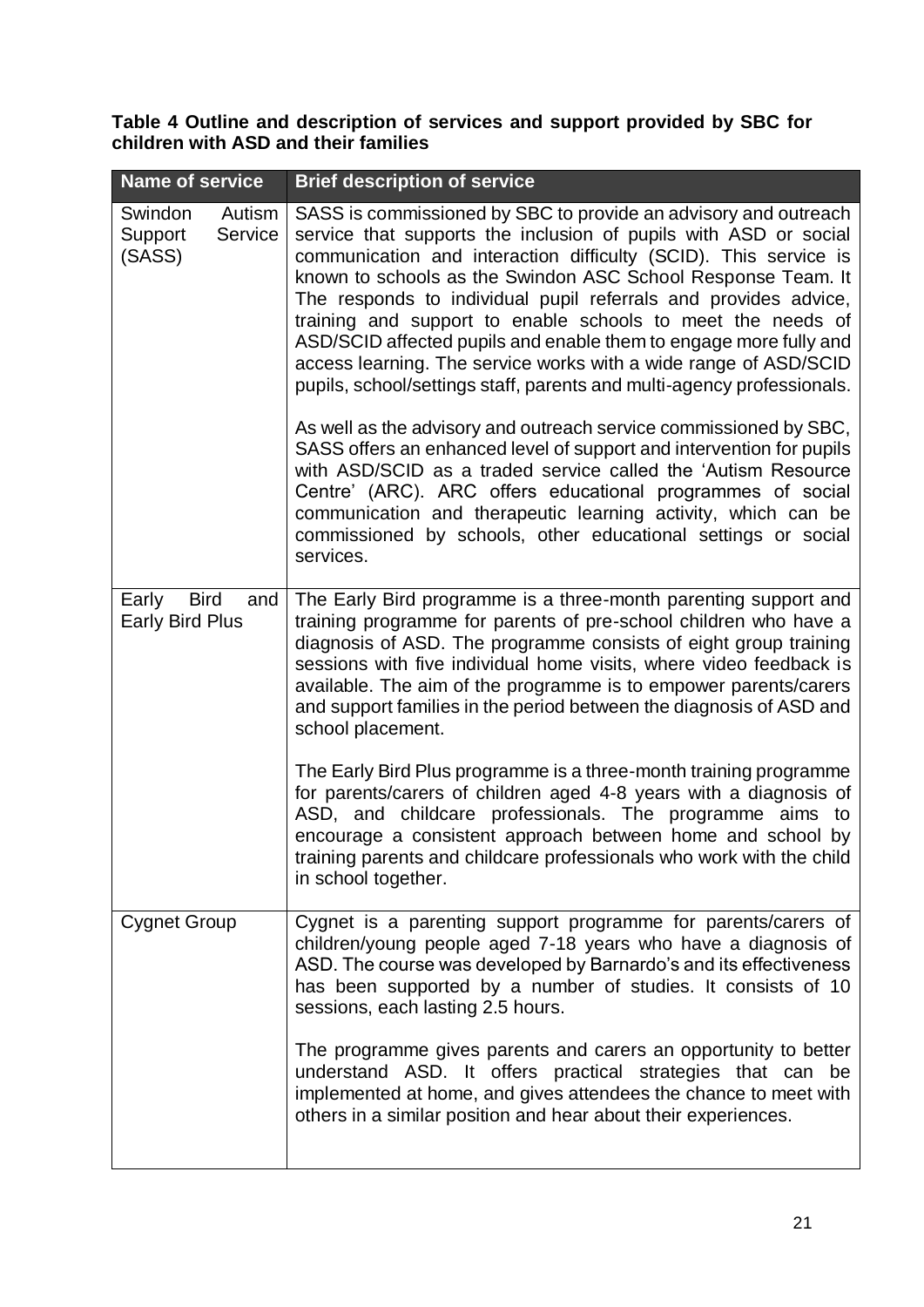| Aiming High                    | Aiming High provides short breaks and positive activities for families<br>of children and young people with disabilities aged 0-18 years. The<br>service allows parents and carers to have a break from their caring<br>responsibilities, and enables their children to take part in social and<br>leisure activities. Short breaks can include day, evening, overnight,<br>weekend or holiday activities. |
|--------------------------------|------------------------------------------------------------------------------------------------------------------------------------------------------------------------------------------------------------------------------------------------------------------------------------------------------------------------------------------------------------------------------------------------------------|
|                                | Among the services offered by Aiming High are social activity groups<br>for children aged 5-18 years with a diagnosis of ASD; these groups<br>run after school during term-time and during the holidays. There is<br>also a monthly Saturday group. There is a charge of £6.25 per<br>session for the after school groups, and £10 per session for the<br>Saturday and holiday groups.                     |
|                                | Aiming High also offers social activity groups for children attending<br>specialist education provision who have a possible diagnosis of ASD<br>and/or communication difficulties. These groups run bi-monthly on a<br>Saturday, and during holiday periods. There is a charge of £10.00<br>per session.                                                                                                   |
|                                | The types of activities that children participate in include cookery,<br>play, outdoor play (bikes, scooters, ball games etc.), arts and crafts,<br>social games, sensory play, swimming and walks to the local park.                                                                                                                                                                                      |
| Sunflower<br>lanyard<br>scheme | Not a full service as such but a scheme at Great Western Hospital<br>that allows children with hidden disabilities such as ASD to be visible.                                                                                                                                                                                                                                                              |

#### Services and support available from third sector organisations in Swindon

There are a range of charities, community groups and parents' support groups in Swindon that offer services and support for children with ASD and their families. Many of these groups and organisations are listed on the Council's Local Offer page for ASD: https://localoffer.swindon.gov.uk/content/send-local-offer/landing-pages/swindonsend-local-offer/

#### Mental health service use by children with ASD in Swindon

Child and Adolescent Mental Health Services (CAMHS) in Swindon are provided by Oxford Health NHS Foundation Trust and Targeted Mental Health Services (TaMHS) by Swindon Borough Council. There is a single point of access and needs are assessed and a decision taken about what support is necessary and which team will provide it depending on the needs of the young person. TaMHS generally offers short term interventions, whereas CAMHS provides more intensive support.

Within Oxford Health, although diagnoses of ASD can be recorded on the electronic clinical record, the service has identified that these are currently being under-reported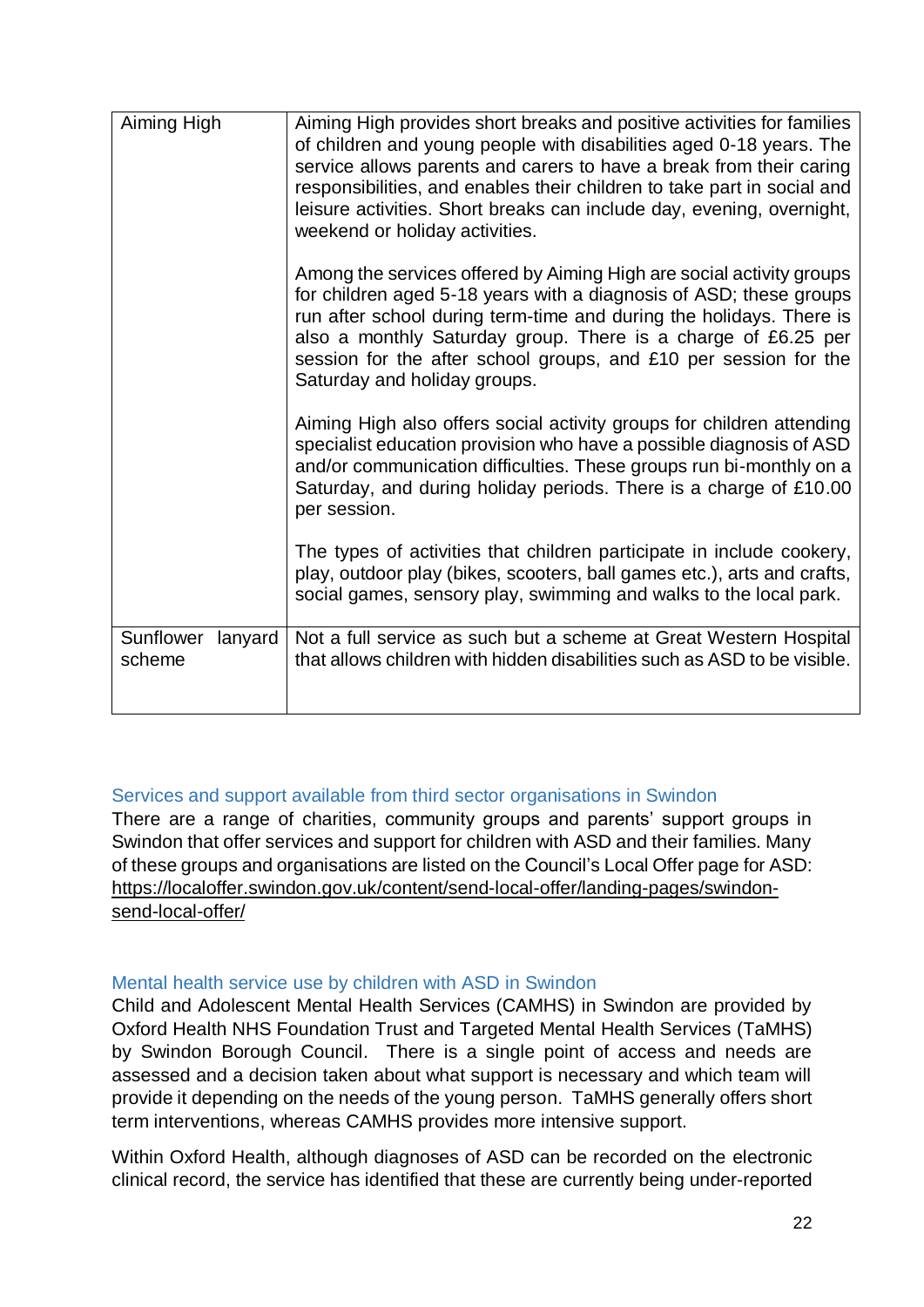by staff. Therefore, the decision has been taken not to include any CAMHS data on ASD in this section for data quality reasons. The CAMHS service has undertaken to improve the recording of ASD in the future.

All young people referred to Oxford Health in Swindon are offered a mental health assessment which identifies their individual needs. Children with an ASD diagnosis have access to the full range of interventions, as other children entering CAMHS, and are seen by a range of clinical staff. These interventions are adapted to meet the young person's needs. Those with a diagnosis of ASD and who have a learning disability will generally be offered support through specialist LD clinical staff. CAMHS follows the NICE guidance around working with children and young people with ASD.

Oxford Health employs a wide range of professionals from varied backgrounds. All staff at CAMHS will be supported to have a basic level of understanding of the needs of young people with a diagnosis of ASD and what adjustments may be required to adapt interventions. Specific staff groups, e.g. LD nurses, Occupational Therapists, psychologist and doctors will have more comprehensive ASD training. There is a clinical lead for neurodevelopmental CAMHS who, as part of their role, provides direction and leadership around ASD diagnosis and intervention. All staff can access consultation and joint working from more experienced staff when required to adapt their practice. CAMHS is undertaking more work to equip all staff to a higher basic standard on ASD and are planning to bring the LD staff group and core CAMHS clinicians together to increase skills.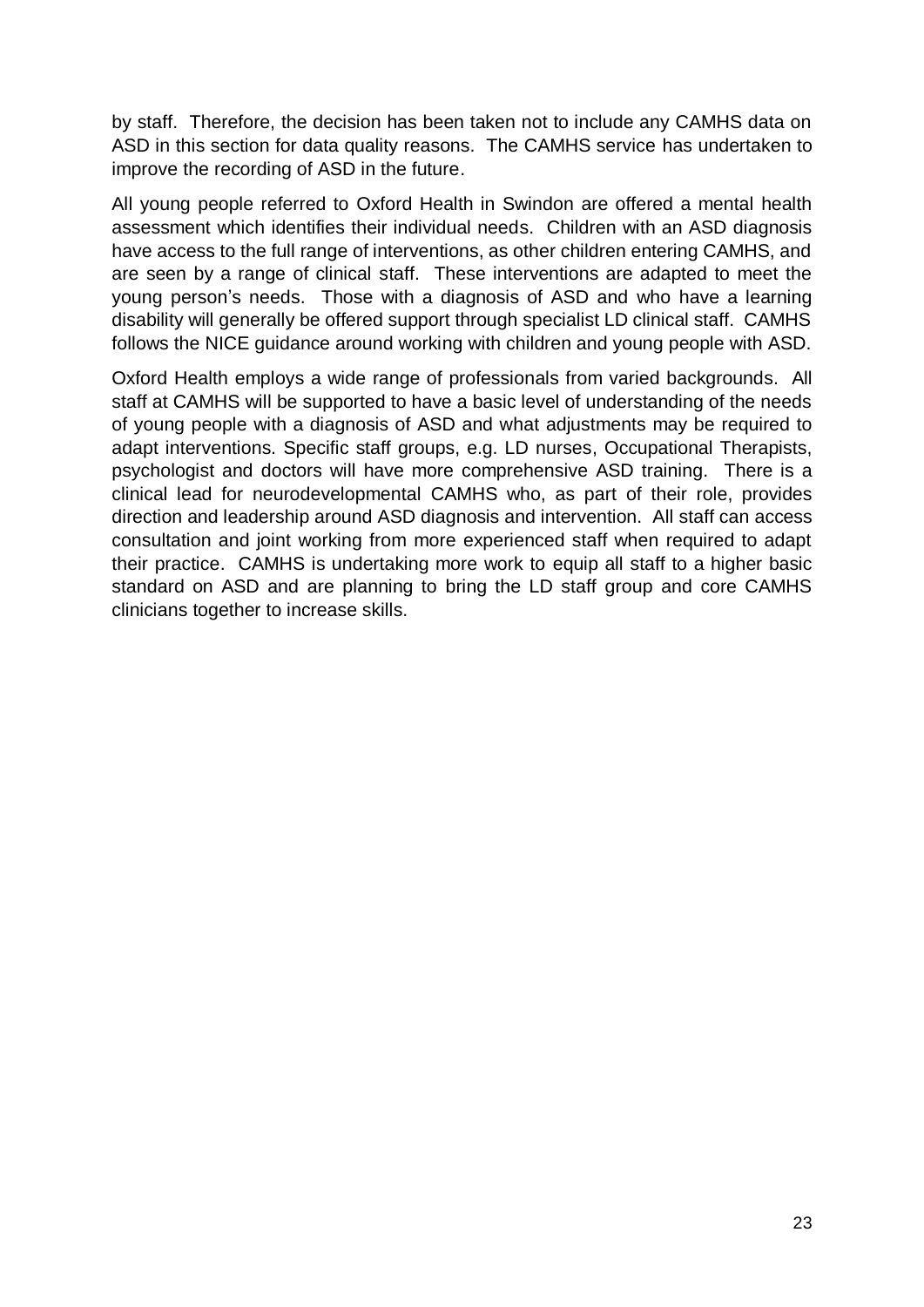### 3. Adults with ASD in Swindon

#### Prevalence of ASD among adults in Swindon

Until recently, there have been no reliable estimates of the true prevalence of diagnosed and undiagnosed ASD among adults in England. This is because ASDs are more apparent and easier to study in children, in part because the diagnosis of autism should include presence of symptoms during childhood; parent and teacher observations of this are more likely to be accurate and available for this group. (NHS Digital, 2016, Chap. 6).

In 2007, the Adult Psychiatric Morbidity Survey (APMS) became the first ever general population survey in any country to assess ASD in adults, and the survey was then repeated in 2014. The APMS is carried out every seven years and provides an assessment of mental health in England. It is the most reliable profile of adult mental health available, taking a representative sample of over 7,500 adults from across the country and identifying both diagnosed and undiagnosed disorders (NHS Digital, 2016).

The APMS has used a two-phase process to identify potential cases of ASD; the Autism Quotient instrument was used to screen for ASD in the phase one interview. Participants with a score of 4 or more went on to have a fuller assessment in phase two by clinically trained interviewers using the Autism Diagnostic Observation Schedule. As only 31 potential cases were identified across both the 2007 and 2014 APMS combined, the data should be interpreted with caution.

National prevalence estimates based on combined data from the 2007 and 2014 surveys are outlined in Table 5 below for the population overall (aged 16 and over), by gender, along with the corresponding expected counts for Swindon. These are the best available guideline we have to the number of adults with ASD in Swindon. This is because not all adults with ASD will be in contact with public services at the same time, and the times between contacts may vary greatly; as all children should be within the purview of the education services at the same time, the task of estimating the true local prevalence of ASD for them is much more straightforward.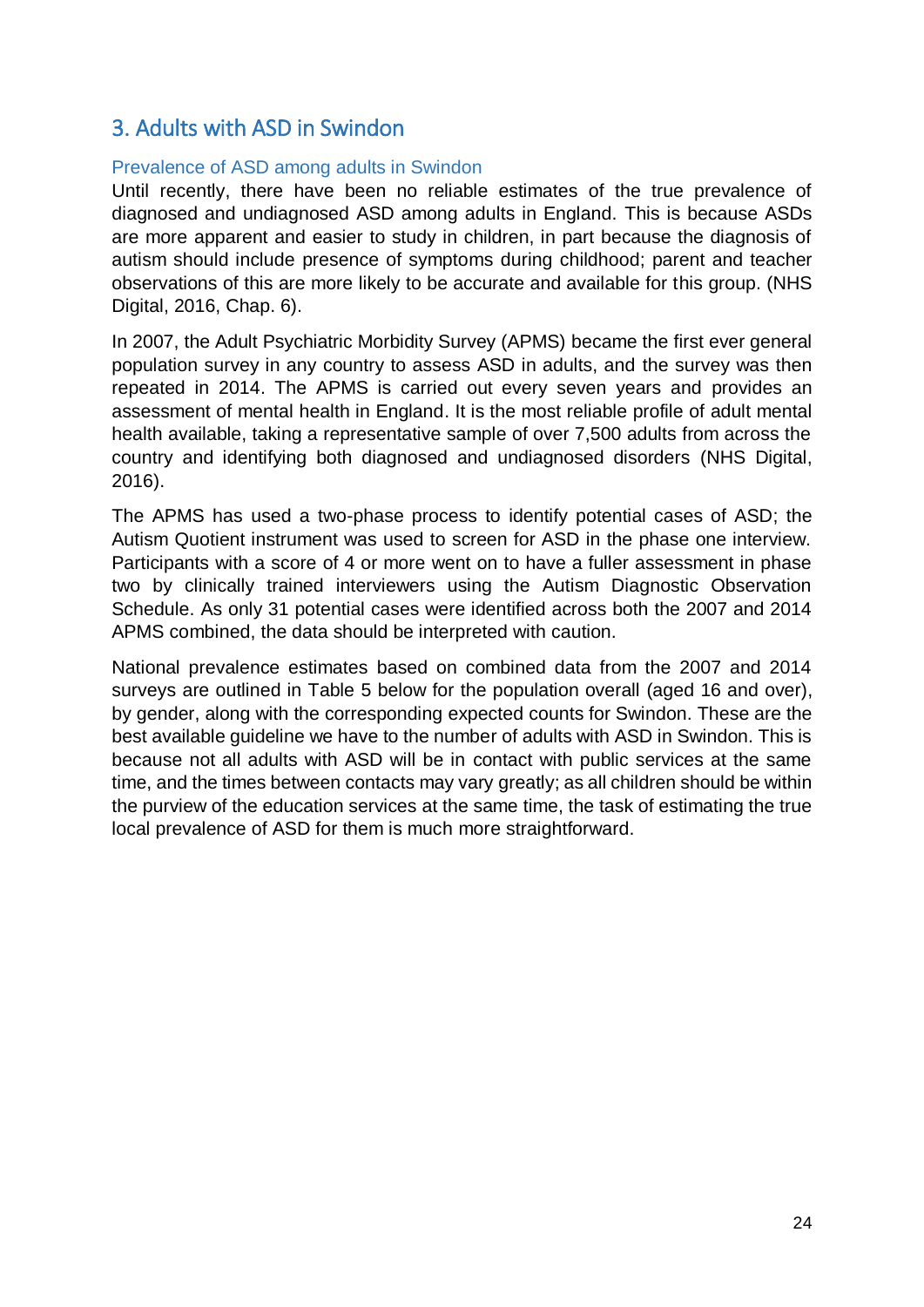**Table 5 National prevalence estimates of ASD among adults aged 16+ from the 2007 and 2014 APMS and expected counts for Swindon**

| <b>Group</b>       | <b>Estimated prevalence of</b><br><b>ASD (95% CI)</b> | <b>Expected</b><br>for<br>count<br><b>Swindon</b> |
|--------------------|-------------------------------------------------------|---------------------------------------------------|
| Men                | 1.5% (0.8%-2.6%)                                      | 1,303                                             |
| Women              | $0.2\%$ (0.1%-0.6%)                                   | 177                                               |
| Population overall | $0.8\%$ (0.5%-1.3%)                                   | 1,480 (sum of above)                              |

Sources: NHS Digital, 2016, ONS 2017 mid-year population estimates

Estimates from the APMS highlight an even more pronounced gender gap in the prevalence of ASD in adults compared with the prevalence estimates for children; Table 5 shows that prevalence among men (1.5%) is estimated to be nearly eight times as high as among women (0.2%), whereas estimates from the 2017 Mental Health of Children and Young People Survey suggest that prevalence among boys (1.9%) is about four times higher than among girls (0.4%) (NHS Digital, 2018). However, as the two surveys use different methodologies and investigate different age-groups, their results are not strictly comparable.

As discussed in the section above on children and young people, questions have been raised about whether ASD may be under-diagnosed among females, and whether females with ASD may present differently to males (NHS Digital, 2018). If assessments for autism are based more on how the condition manifests in men, this may contribute to under-identification of ASD in women (NHS Digital, 2016).

#### Characteristics associated with ASD in adults

Data from the 2007 and 2014 APMS indicate that ASD is associated with male gender, and with a lack of educational qualifications. In terms of level of educational qualification, prevalence of ASD was highest among those with no qualifications (1.5% overall, but 3.2% among men in this sub-group) and lowest among those with a degree level qualification (0.2%). The surveys may have failed to identify other characteristics associated with ASD due to the relatively small number of cases that could be detected using this sample size.

#### The assessment and diagnostic pathway for adults with ASD in Swindon

Swindon Adult Autism Diagnostic Service (which is part of Avon and Wilts Partnership (Mental Health NHS Trust), often referred to as AWP), is commissioned to carry out autism assessments for adults aged 18 years and over who live in Swindon. This is a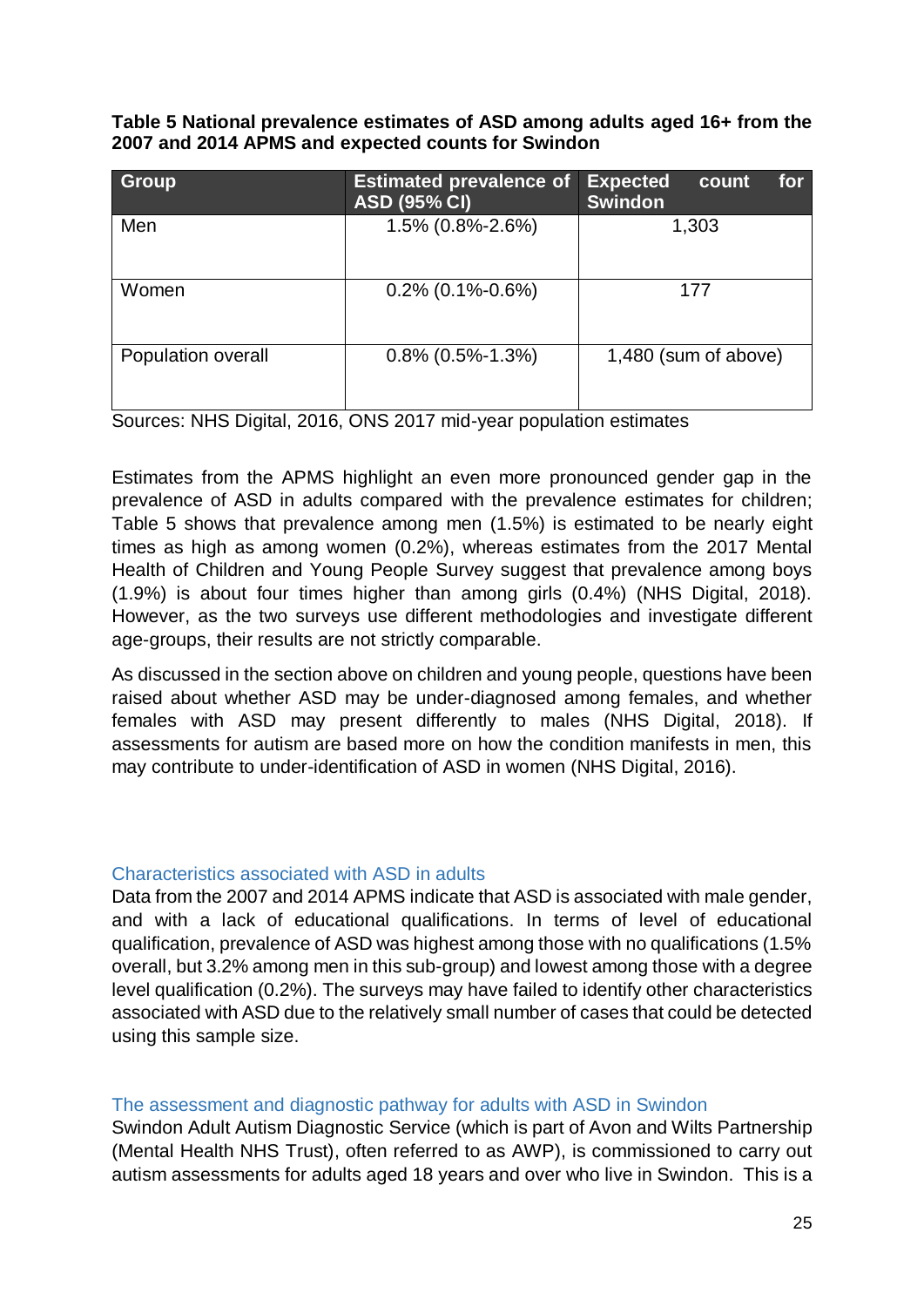diagnostic service only. Referrals are made by GPs but may be instigated by LIFT psychology or the AWP Primary Care Liaison Service (PCLS). There are three or four appointments in the process:

- Clinical interview 2 to 2.5 hours with 2 assessors
- Clinical assessment 1 to 1.5 hours with 1 or 2 assessors
- $\bullet$  Feedback appointment  $-1$  hour, applicant informed of decision
- Follow up appointment (if necessary)

A decision is made as to whether the individual meets the clinical criteria for ASD or does not meet (or cannot supply enough evidence to meet) the clinical criteria for a diagnosis of ASD.

| <b>Staff Group</b>               | <b>Staff</b><br>numbers |
|----------------------------------|-------------------------|
| Diagnostic lead<br>and assessor  | 1                       |
| Assessor                         | 4                       |
| Support worker                   | 1                       |
| Team admin                       | 1                       |
| <b>Total</b><br>staff<br>members |                         |

#### **Table 6 Staff make-up of the Adult Autism Diagnostic Service at AWP**

The Adult Autism Diagnostic Service is experiencing high demand. The service is commissioned to provide 8 assessments a month, and would not be able to increase this with current funding whilst preserving its service quality. In 2018-19 the service received 182 referrals (15 a month) up from 136 in 2016-17 and 135 in 2017-18. The 8 assessments are performed each month, although the need is actually for twice that number. This has created a considerable waiting list, with 176 people waiting at the end of November 2019. Average waiting times (from initial referral) have risen from 39 weeks in 2016-17 to 97 weeks in late 2019, and some people may be waiting longer than this. In 2018-19, in one quarter of the assessments the person was not diagnosed with ASD at the end of the process. As waiting times for an initial assessment by Adult Autism Diagnostic Service for adults with possible ASD is now averaging 97 weeks,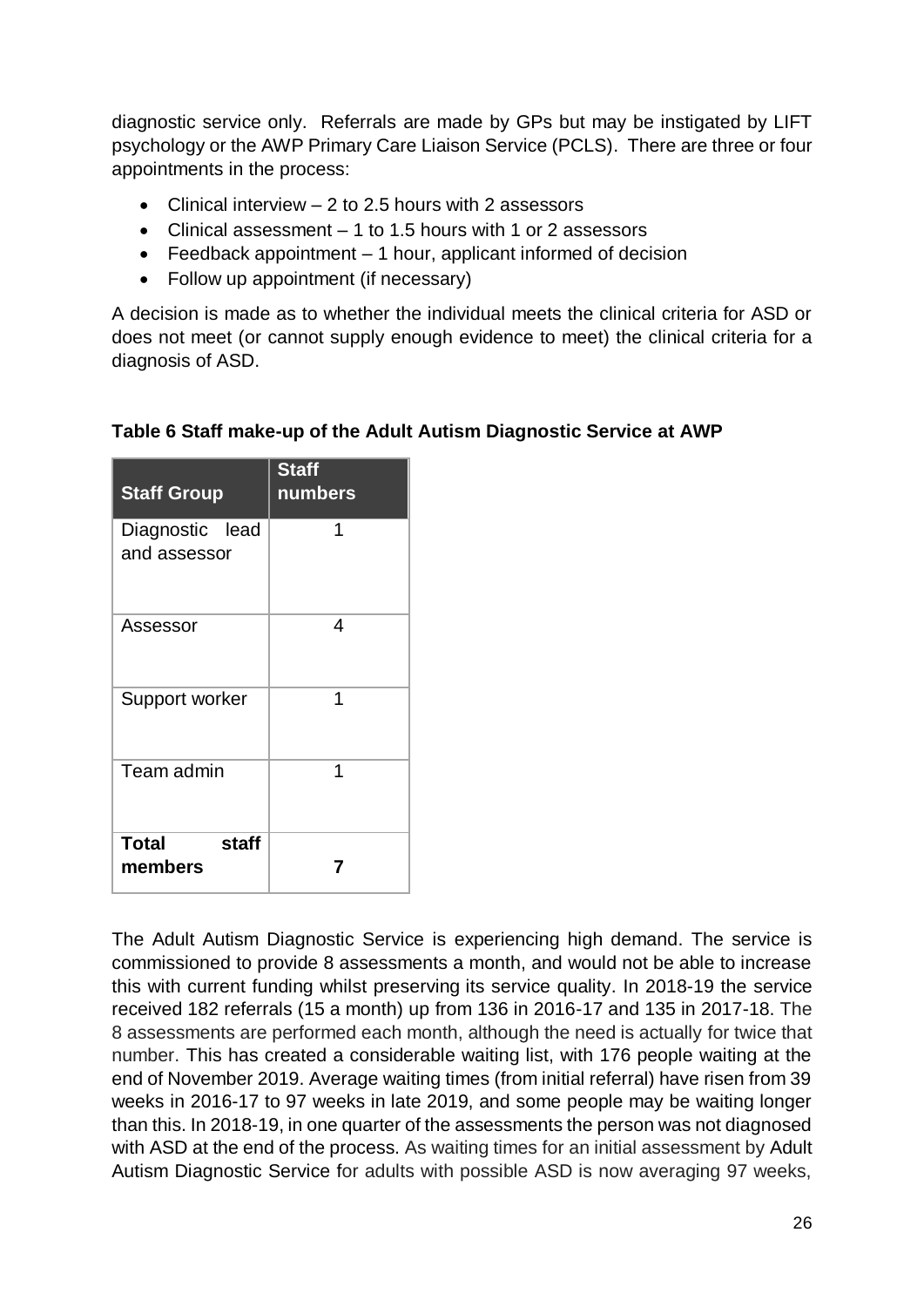this means that some people will wait longer than that. As of November 2019, 176 people are waiting. In 2018-19, in one quarter of the assessments the person was not diagnosed with ASD at the end of the process. Over the last year, the commissioners have been proactive in offering funding for a pilot project with a partner organisation, and the service has been able to offer a number of diagnostic assessments via a webbased platform, which is available outside standard office hours.

Despite the prevalence of ASD in men being several times higher than in women according to the APMS survey, the Adult Autism Diagnostic Service has been receiving similar numbers of referrals for men and women in recent years. Women made up 41% of referrals in 2017-18 and 40% in 2018-19. The women referred are equally likely to receive a diagnosis of ASD from the service (78% in 2018-19 compared to 76% of men). The average age of referrals has increased from 28 in 2016-17 to 34 in 2017-18 and 48 in 2018-19.

Post-diagnostic support is provided at feedback and follow-up appointments. These are used to make sure that people are signposted to DASH or LIFT so that they can have access to support to enable them to understand their diagnosis. Onward referrals will also be considered, e.g. to Therapeutic Work In Gardening Swindon (TWIGS) or Building Bridges for employment support, and a disclosure document or employment support plan will be developed if this is needed. If there is no further multi-disciplinary work required, the person is discharged.

The Adult Autism Diagnostic Service also runs a rolling programme of training workshops with an 'expert by experience', a person with autism diagnosed within the service. There are three half-day sessions looking at autism, differences for women, and ways to support effective communication. They are free for people with autism with one supporter, but the sessions also function as a form of Continual Professional Development for local staff.

People diagnosed with ASD between 2016-17 and 2018-19 were not evenly distributed across the population of Swindon. Overall in Swindon, 10.4 people per 10,000 adults were newly diagnosed with ASD by the Adult Autism Diagnosis Service during this time. However, in Liden, Eldene and Park South ward the rate was almost double this, 18.3 per 10,000. This was the highest rate for any ward, followed by 16.9 per 10,000 for Walcot and Park North. The rate of positive diagnoses was higher in more deprived areas. In the most deprived quintile (most deprived fifth) of areas in Swindon (according to the Index of Multiple Deprivation 2015), 19.2 per 10,000 adults were newly diagnosed with ASD compared to less than 10 per 10,000 in each of the other four quintiles. The least deprived quintile had the lowest diagnosis rate (7.8 per 10,000).

It should be note that an additional problem with gaining accurate figures about adults with ASD in Swindon is that local clinicians prefer not to diagnose using ICD 10 (International Classification of Diseases, Revision 10), criteria which have limitations when working with able adults on the autism spectrum. As a result, the DSM 5 (Diagnostic and Statistical Manual of Mental Disorders Edition 5) criteria are used in the Swindon Adult Autism Diagnostic Service, while NHS data systems tend to record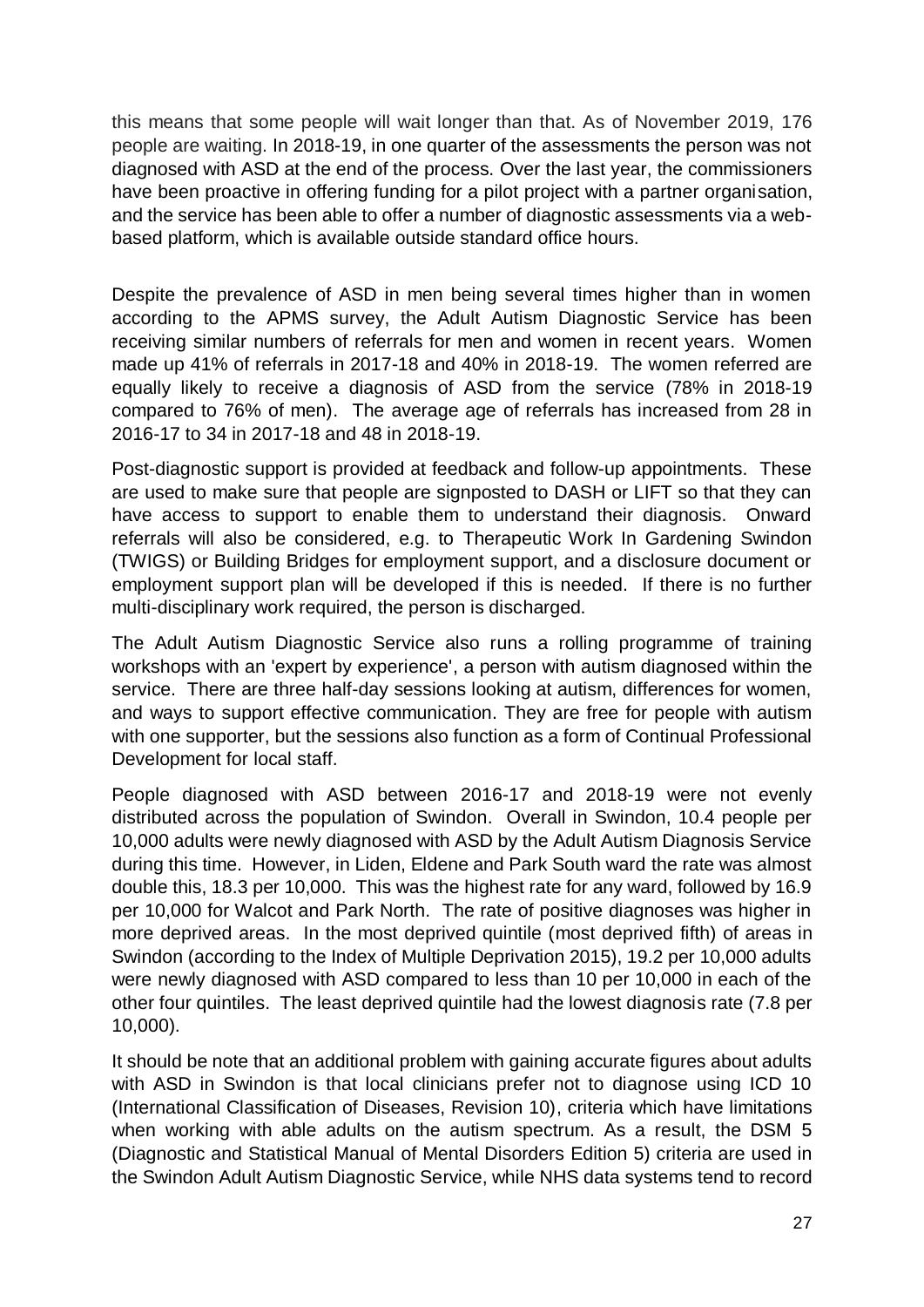using ICD-10 codes. The situation might improve when the revised ICD-11 codes become the norm, but this will not happen in the NHS as a whole for number of years. These difficulties have been highlighted within AWP and it is hoped a solution will be reached.

#### Services and support available from SBC

SBC does not provide or commission any specialist services for adults with ASD, but adults with ASD can access a range of social care services, including direct payments, support to find appropriate housing (particularly for young people looking to move out of home), domiciliary care, residential care, supported living and support to manage health and wellbeing needs from Community Navigators and Community Support workers.

Up until 2019, data collection on adult social care service users with ASD was not robust because it was not mandatory to record information on medical diagnoses on the case management system. However, recording is now required and thus, in future, more robust data will be available to examine service use by adults with ASD.

Bearing in mind significant problems with data quality, adult social care data for 2018- 19 indicates that 207 service users with ASD were supported. The vast majority had a dual diagnosis of ASD with a learning disability, and hence were supported by the Learning Disability team. The most common services accessed by people with ASD in 2018-19 included:

- Residential care
- Direct payments
- Day care
- Domiciliary care
- Supported living
- Education

#### Services and support available from third sector organisations

There are a number of voluntary sector-led services that support people with autism and their carers in Swindon, including;

 **DASH (Discovering Autistic Spectrum Happiness)**, which is an independent local charity with a mission to improve the quality of life of adults of working age with high functioning Autistic Spectrum Conditions living in Swindon. DASH organises social groups for people with ASD to reduce social isolation, enable people to meet other people with the same condition in a safe and supportive environment, and increase skills and confidence in social and work based interactions. Representatives of DASH have expressed concern about the amount of support DASH and other agencies are able to give people with ASD, particularly with the amount of time that can be spent with any one individual.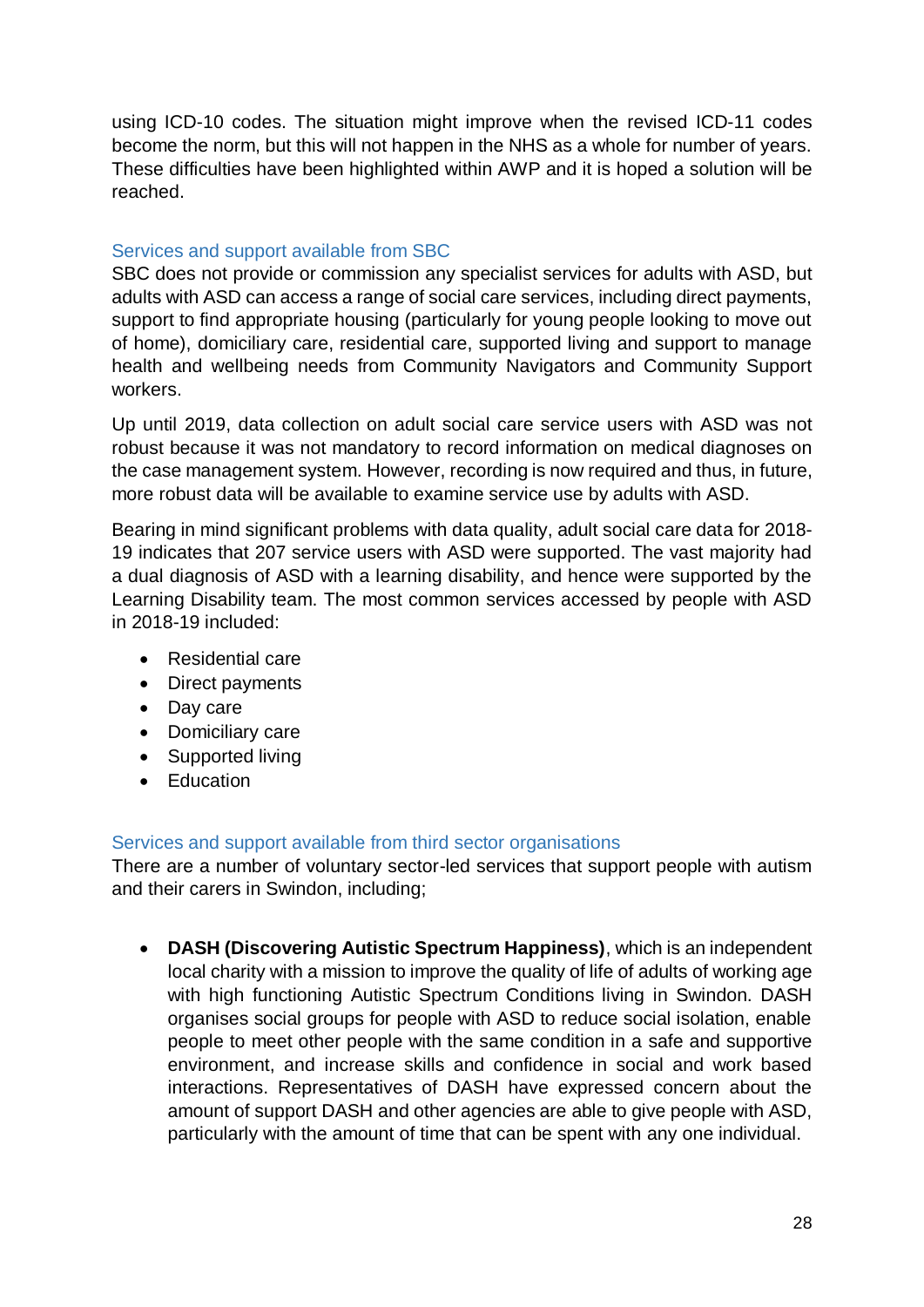- **Swindon Advocacy Movement (SAM)** is a user-led independent advocacy service. There is a dedicated staff member who supports people with ASD to understand their condition better, to communicate needs and wishes to family members, carers and professionals, to access the adult diagnostic service, and access other services for advocacy and support
- **Wiltshire Autism Alert Card Scheme**, which aims to help those with ASD who come into contact with the criminal justice system and emergency services to receive appropriate support in difficult situations, and to raise of awareness autism and understanding amongst professionals working in these services. The scheme provides a card designed to be carried in a wallet or purse at all times
- **The National Autistic Society**, offers information, support and signposting services for children and adults with autism and their carers, but this is only through a website for people in Swindon, as there is not a currently an active local branch

#### Mental health service use by adults with ASD

Mental health services for adults in Swindon are provided by AWP. The number of referrals over the past five years has remained broadly stable at around 100 each year. The majority of these are repeat referrals. The majority of those who are diagnosed with ASD are recorded as having Asperger syndrome (ICD10 code F845) and also co-morbidities related to mental health issues such as behavioural disorders or substance misuse.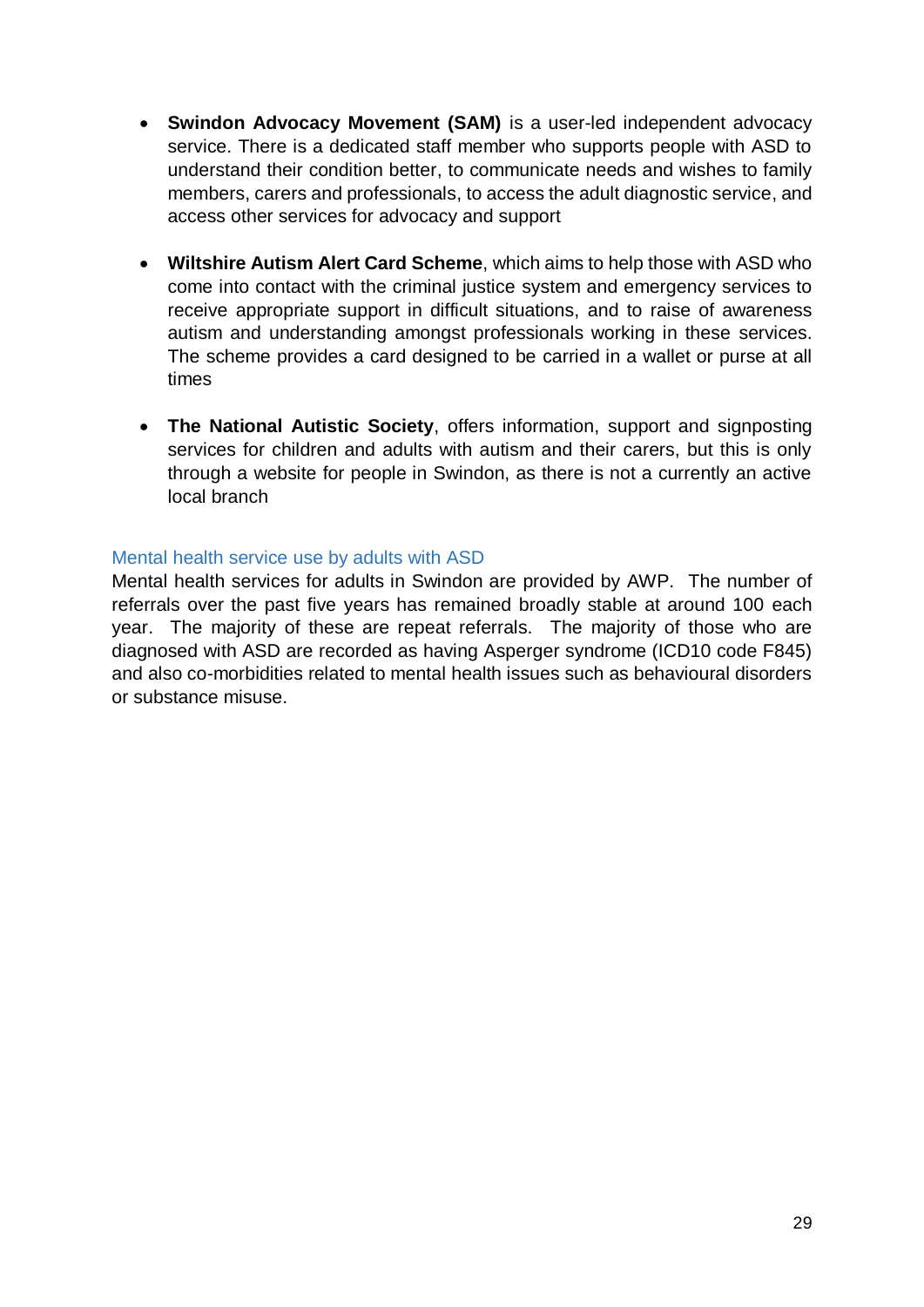

**Figure 5 Annual referrals of ASD patients to AWP**

Almost half of referrals were seen by the Primary Care Liaison Service (PCLS) and this was fairly constant over the approximately four year period of the analysis. A further 12% were seen by Intensive Teams, 8% by an Approved Mental Health Practitioner and 7% by the criminal justice liaison team (CARS). The number of referrals accessing each different service or team has changed little over the last five years.

The average waiting time to be seen by AWP has fallen from 15 days in 2017-18 to seven days in 2018-19 and to four days in 2019-20 to date. However, the average waiting time to be taken on by the service has historically been much longer, although this too has reduced from 74 days in 2017-18 to 29 days in 2018-19 and is currently being reported by AWP as only three days for 2019-20 to date.

The LIFT Psychology service, part of AWP, provides support to adults experienceing mental health difficulties and offers a range of courses that teach people how to manage conditions such as anxiety, low mood and stress. Staff from LIFT Psychology are based at each GP practice across Swindon and Shrivenham. People do not need a GP referral to use LIFT Psychology and can book a course by telephone or online.

The LIFT service reports that LIFT frequently sees people with ASD, but the number of people with ASD is not recorded systematically because of workload issues. At any one time a high number of people with ASD are waiting for low and high intensity Improving Access to Psychological Therapies (IAPT) referrals from LIFT (internal referrals for one-to-one Cognitive-Behavioural Therapy) with ASD. LIFT also signposts a number of people towards support at DASH and refers a small number of people for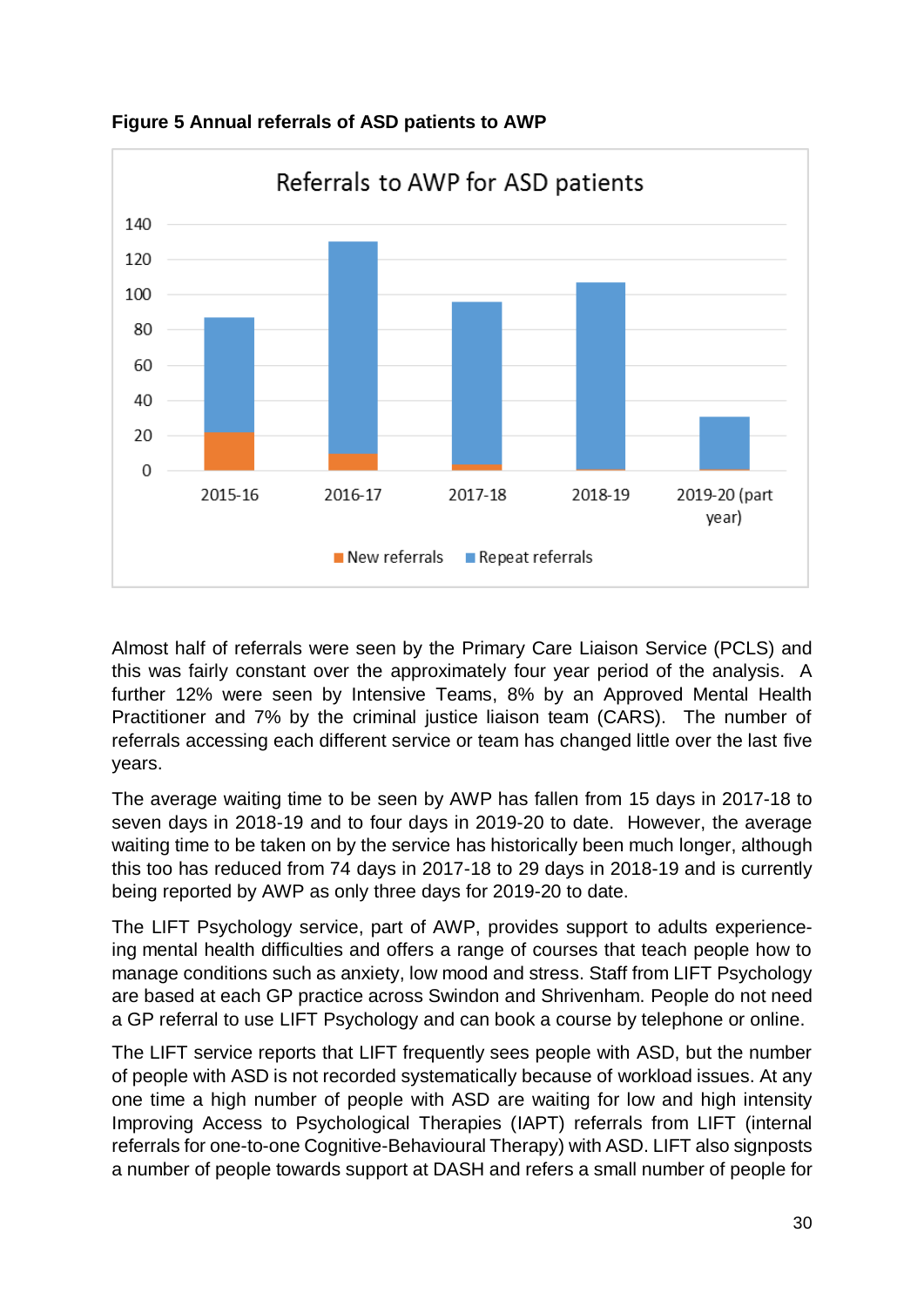assessment in PCLS (Primary Care Liaison Service, the access service into secondary mental health services) each year. The majority of these people are directed back to LIFT after assessment in PCLS. LIFT would not generally direct people with ASD towards services other than these (*Personal Communication from LIFT staff.*)

#### Costs and Impact of Autism Spectrum Disorders

The costs associated with an Autism Spectrum Disorder can include direct medical costs, non-medical costs (for example, special education, day care and after-school care), accommodation costs (private, supported living, residential or hospital) and outof-pocket payments by families (such as travel to medical appointments and home modifications). In addition, additional costs may arise as a result of unemployment in people with ASD and their families. NICE (2015) has cited evidence of the costs of ASD, principally based on work by Buescher et al. (2014). Buescher and colleagues have used existing data to estimate the annual and lifetime costs associated with people with ASD in the UK and in the USA in 2013. The costs in this particular analysis were accommodation, medical services, non-medical services, special education, employment support, and out-of-pocket payments by families. Additional costs were calculated as lost productivity as a result of lost or disrupted employment for people with ASD and their families. Lifetime costs assumed a life expectancy of 67 years for people with ASD.

The annual cost to the UK of children under the age of 18 years with ASD was estimated as £3.1 billion a year, assuming a 40% prevalence of intellectual disability. The annual cost was estimated at £3.4 billion when the prevalence of intellectual disability was assumed to be 60%. These costs were largely driven by direct nonmedical costs, such as special education, and indirect non-medical costs, such as loss of parental productivity.

The annual cost of adults with an ASD was estimated as £29 billion a year in the UK, assuming a 40% prevalence of intellectual disability and £31 billion a year assuming a 60% prevalence. The largest contributing factors to these costs were accommodation, direct medical costs, and productivity loss for the person with autism. The cost of ASD throughout a person's life in the UK was estimated as £1.5 million per person for those with intellectual disability and £0.92 million per person for those without intellectual disability. This analysis has a number of limitations; for example, some costs had to be estimated by imputation, the authors did not take account of the possible benefits of interventions and support, and they may have over-estimated the proportion of ASD people with an intellectual disability. Therefore the costs calculated may be over-estimates. That said, these are accepted by NICE as the most accurate figures available. The conclusion is that autism is costly for families and society, and that the direct and indirect economic effect is greater for people with ASD who also have intellectual disability, particularly when this involves impaired development of life skills.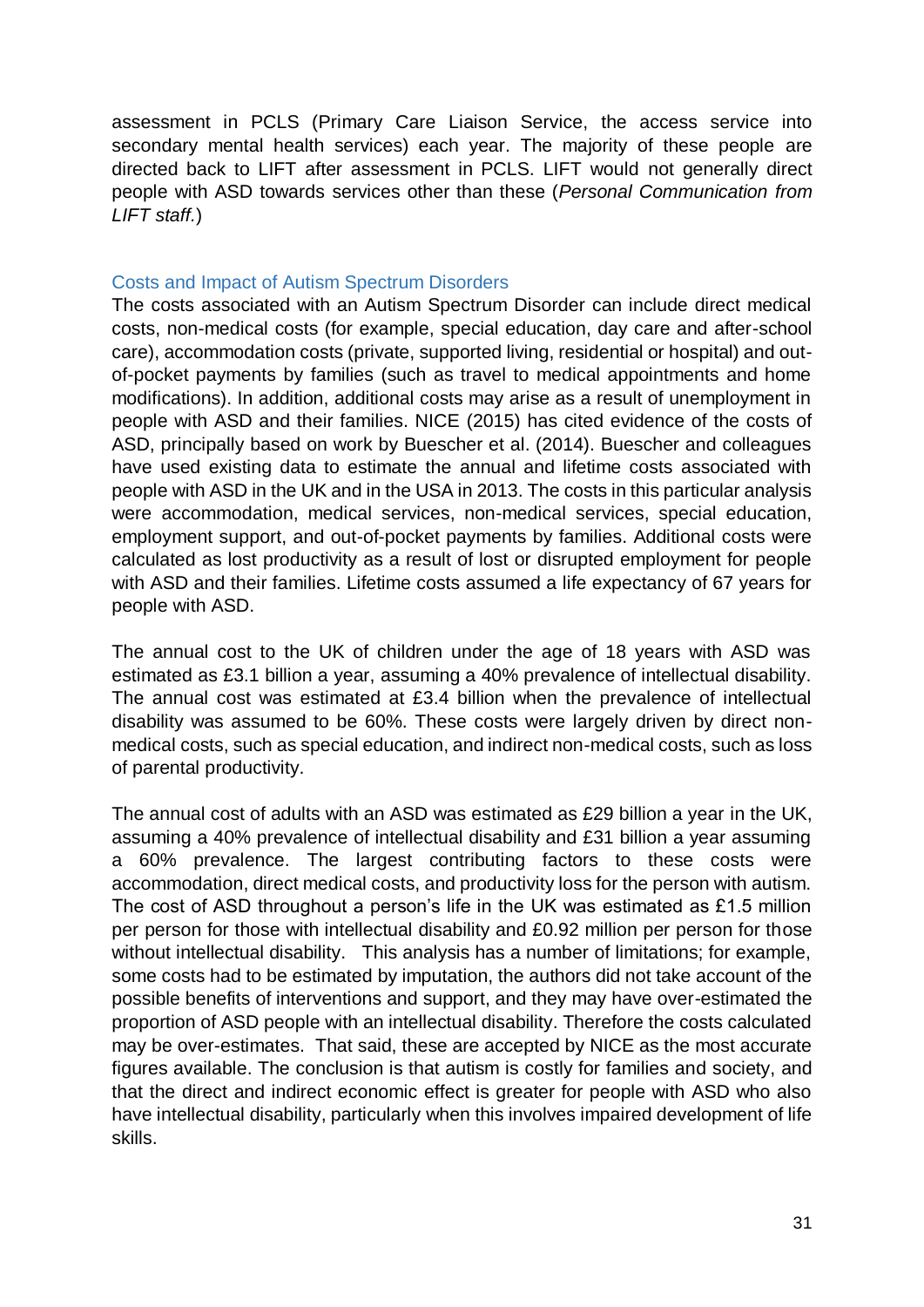The length of the average life-span has been increasing over the past decades and this means that people with ASD will be living to a greater age. An important ramification of this is that people with ASD may require services that relate to their age as well as to their autism. A full discussion of this issue lies beyond the scope of this present JSNA report.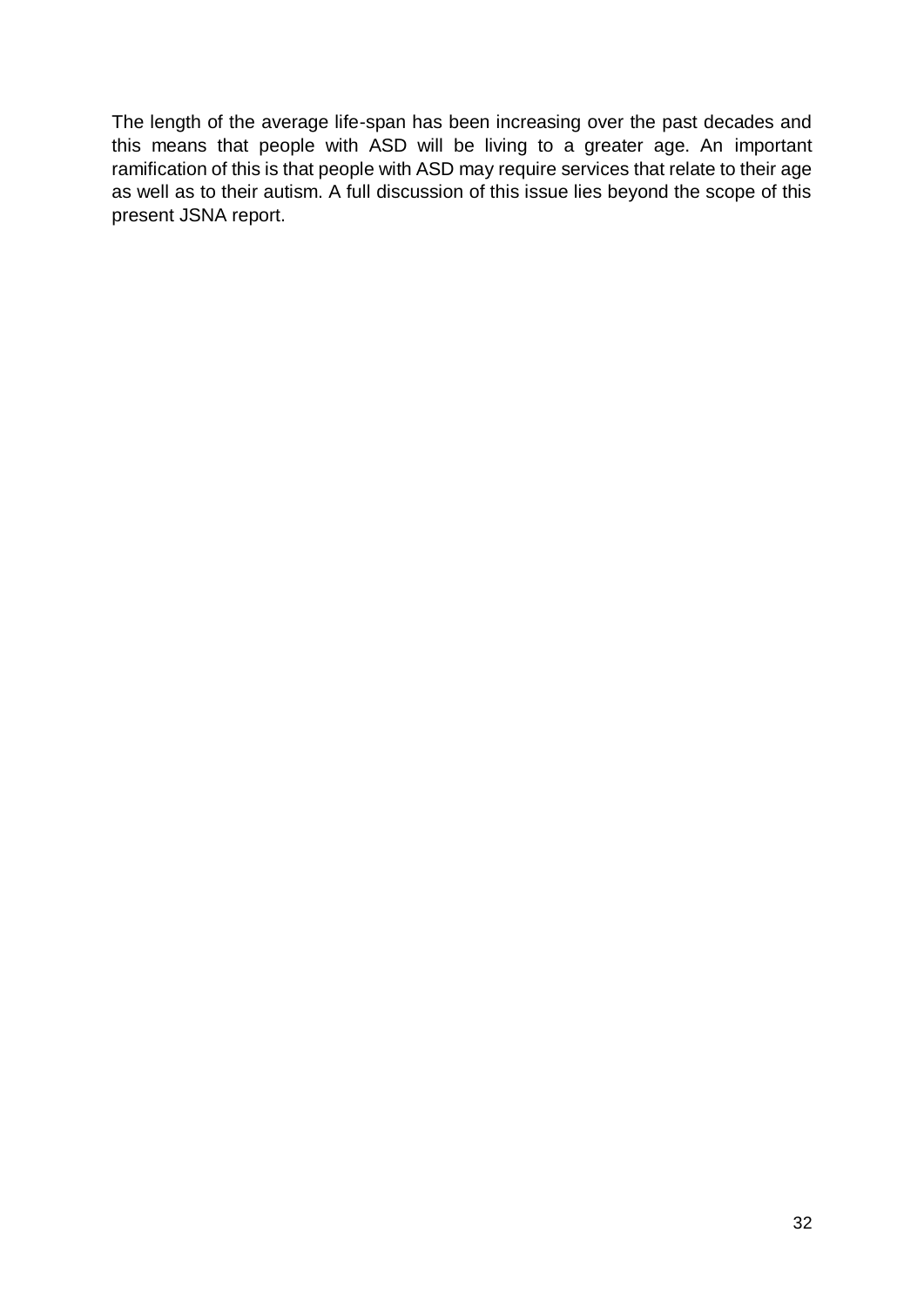# 4. Views of local people on services and support available for people with ASD

#### Part One: Consultation with parents of children with ASD in June 2019

In June 2019, SBC Public Health and Swindon CCG jointly ran a consultation with parents of children with ASD, which was attended by six mothers. The questions asked were drawn mainly from those used by Healthwatch Swindon in their 2019 public engagement programme to inform implementation of the NHS Long Term Plan; they focused on experiences of the assessment and diagnostic process, and of accessing health and care support (see Appendix 1 for the specific questions asked).

The perspectives and experiences that emerged from the feedback gathered at this consultation are highlighted below as a series of main themes:

#### Assessment and diagnostic process

- Getting a diagnosis is crucial to accessing services and support.
- Wait times for assessment and diagnosis are long, and this can be detrimental to parents' physical and mental health (e.g. leading to anxiety, depression, high blood pressure). Participants reported variable wait times for assessment, ranging from 6-8 weeks, to 4 years at the extreme. For most, a range of one year to 18 months was reported.
- There is no signposting or support offered while parents are waiting for an assessment for their child. However, one participant mentioned that 'Koalas' (a nursery for children aged 0-5 years with special needs) helped to put speech and language support in place for her child while she was waiting for an assessment.
- Following assessment, paediatricians give parents a sheet with a list of useful organisations and contacts. However, more information is needed about what the organisations and services on the list actually do, and the reasons for which parents should contact them. Parents may find it difficult to absorb information at the initial assessment appointment and it would be beneficial to be able to contact someone after diagnosis for advice.
- The access offered to further health and care support will depend on a number of factors such as the paediatrician undertaking the initial assessment, the child's more obvious needs, and how the child presents on the day of the assessment appointment.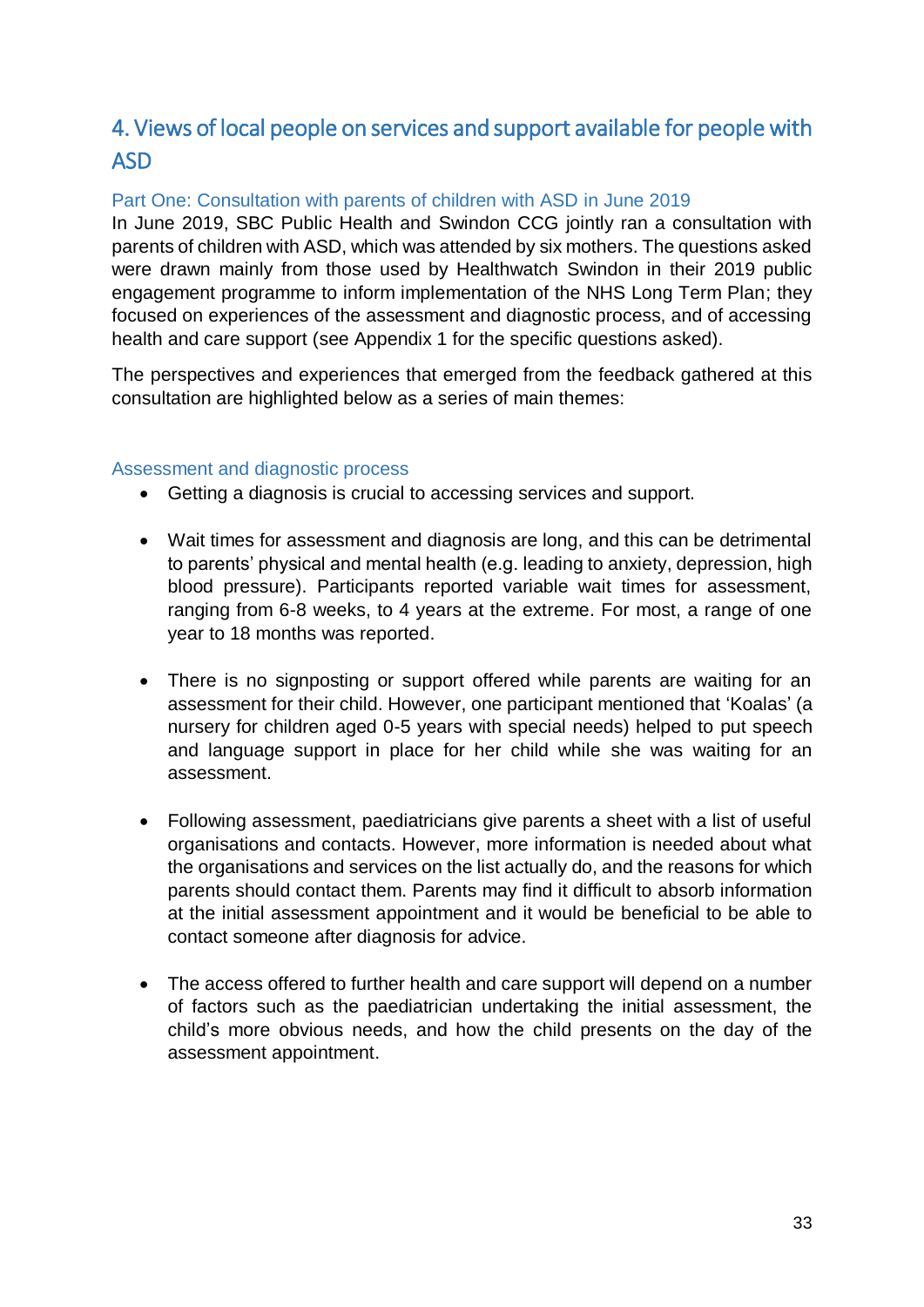#### Accessing health and care support

- After assessment and diagnosis, there are long waiting times (usually 12-18 months) to access health and care support.
- Participants said that once they received the support it worked well; they praised the Occupational Therapy (OT) service, the disability section of the speech and language therapy service, and the Early Bird, Early Bird Plus and Cygnet parenting courses. They said that these parenting courses are very valuable for families because they give parents strategies and tools to manage the child at home, and the opportunity to meet other parents and make friends.
- Participants with children in special schools and nurseries found it relatively easy to access support, as this can be done directly through the schools and nurseries. For participants whose children are not in special schools, it is not easy to access ongoing support; the best way to do so is through social services.
- In terms of improving the support that is currently available, participants emphasised:
	- Reducing wait times
	- Providing more help with transitions (between schools and services)
	- Providing more signposting and information on services, support groups, and entitlements (e.g. Disability Living Allowance for children and council tax relief), and providing access useful information such as this in one place
	- Providing more support for mental health problems, especially anxiety in children and young people with ASD, as outlined below.

#### More mental health support for anxiety needed

- Participants said that anxiety is a major issue for children with ASD and it is difficult to obtain support for this.
- They said that it is very difficult to access support from CAMHS for anxiety alone. One participant's son is receiving support from CAMHS-LD for 'violence'; the underlying issue is in fact anxiety, but he would not be given support if the referral was for anxiety alone.
- The criteria used by CAMHS are considered problematic by some parents because children with ASD do not necessarily fit in well with a set of criteria.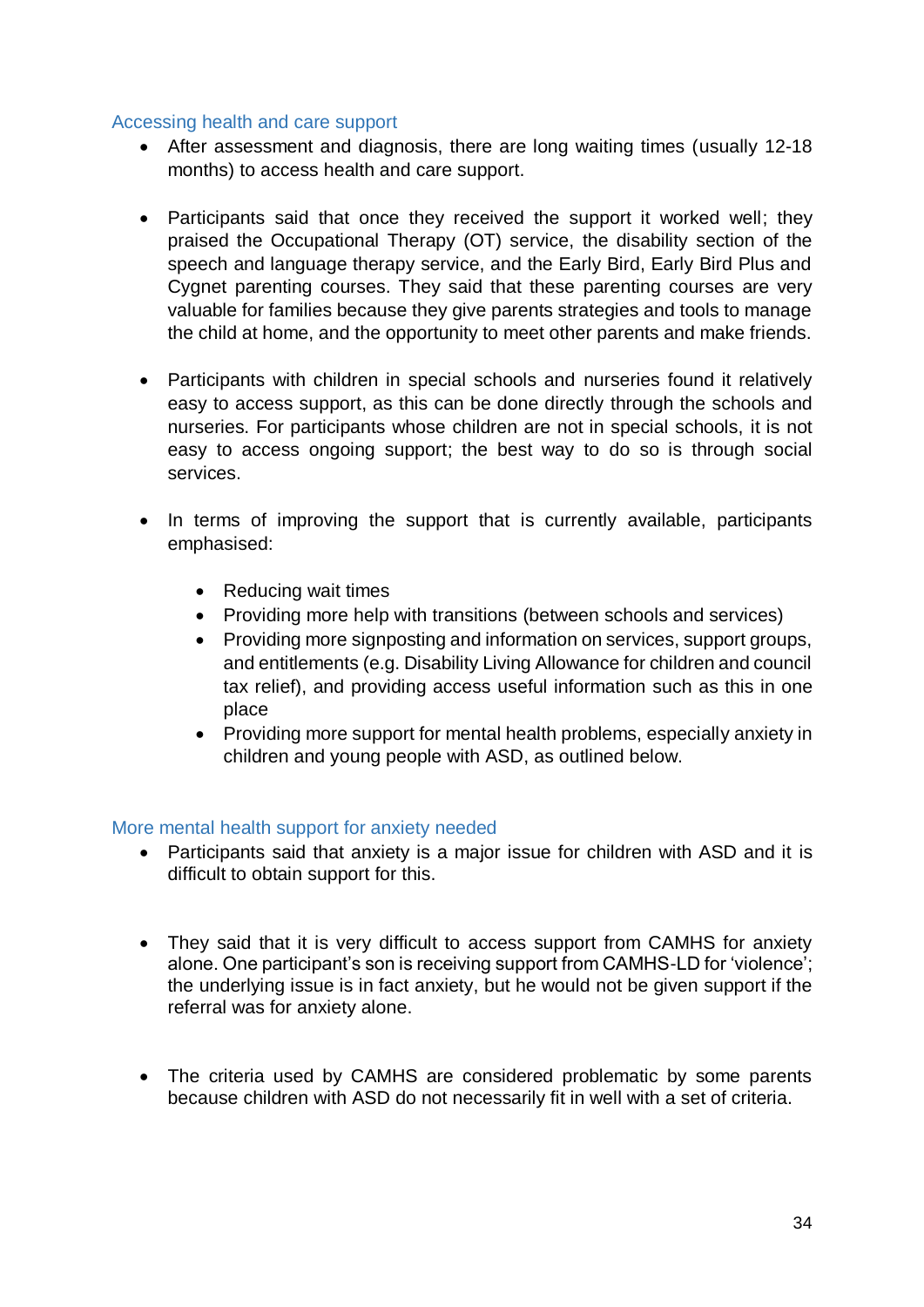#### Part Two: Special Educational Needs and Disabilities Parent/Carer Focus Groups in Feb. 2019

The Director of Children Services at SBC held two sessions in February 2019 for parents and carers to provide feedback on their experiences in Special Educational Needs and Disability (SEND) services in the local area. The sessions were facilitated by the chair of Swindon SEND Families' Voice. Swindon SEND Families' Voice is the Council's strategic partner in consulting with parents and carers of children with SEND.

- Findings from these consultations also emphasised that wait times for neurodevelopmental assessments and for mental health support from CAMHS are too long, leading to unmet needs and in some cases, crisis.
- It was also highlighted that the gap between Targeted Mental Health Services (TaMHS) and CAMHS is too large, resulting in children 'falling between the cracks' of these two services.
- Parents said that the national shortage of speech & language therapists, occupational therapists and educational psychologists is having an impact on children.

#### Part Three: Healthwatch Swindon survey results for adults with ASD in April 2019

Healthwatch Swindon conducted a number of focus groups and surveys in March and April 2019 to gather information on local people's experiences of NHS services and support; this was part of Healthwatch Swindon's engagement programme to inform implementation of the NHS Long Term Plan. As part of this programme, survey data were gathered from five Swindon residents with autism, both males and females, with ages ranging from 18 to 44 years. Some key themes that emerged from their responses are highlighted below. Since the survey was about the health service in general, was not primarily for people with ASD and involved a small number of people, the results must be treated with some circumspection and a larger sample size might be sought in the future:

- More mental health support and easier access to such support is needed; one respondent said that it took a suicide attempt before they received the support they needed through CAMHS.
- Long waiting times for assessment and diagnosis have been experienced and can be detrimental to mental health.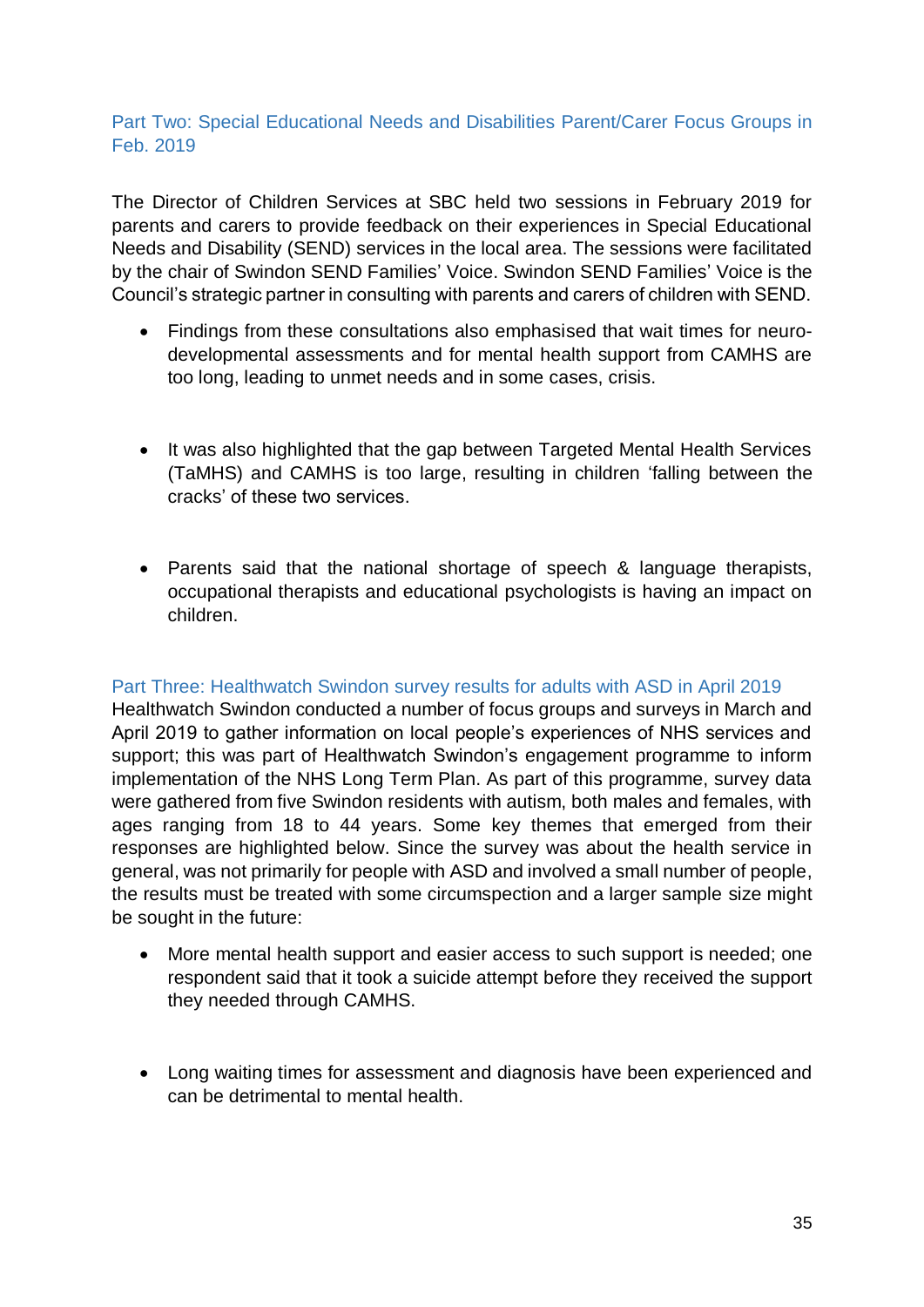- When asked to rate their overall experience of receiving help, there was a wide range in responses from very positive to very negative, with two people saying it was average.
- Respondents found it was easier to access ongoing support after a diagnosis was made; in fact all respondents selected, 'Very Easy', 'Easy' or 'Okay' when asked to rate how easy it was to access ongoing support after diagnosis.
- Respondents said that care could be improved by ensuring that oral and written communications are easier to understand and avoiding the use of jargon.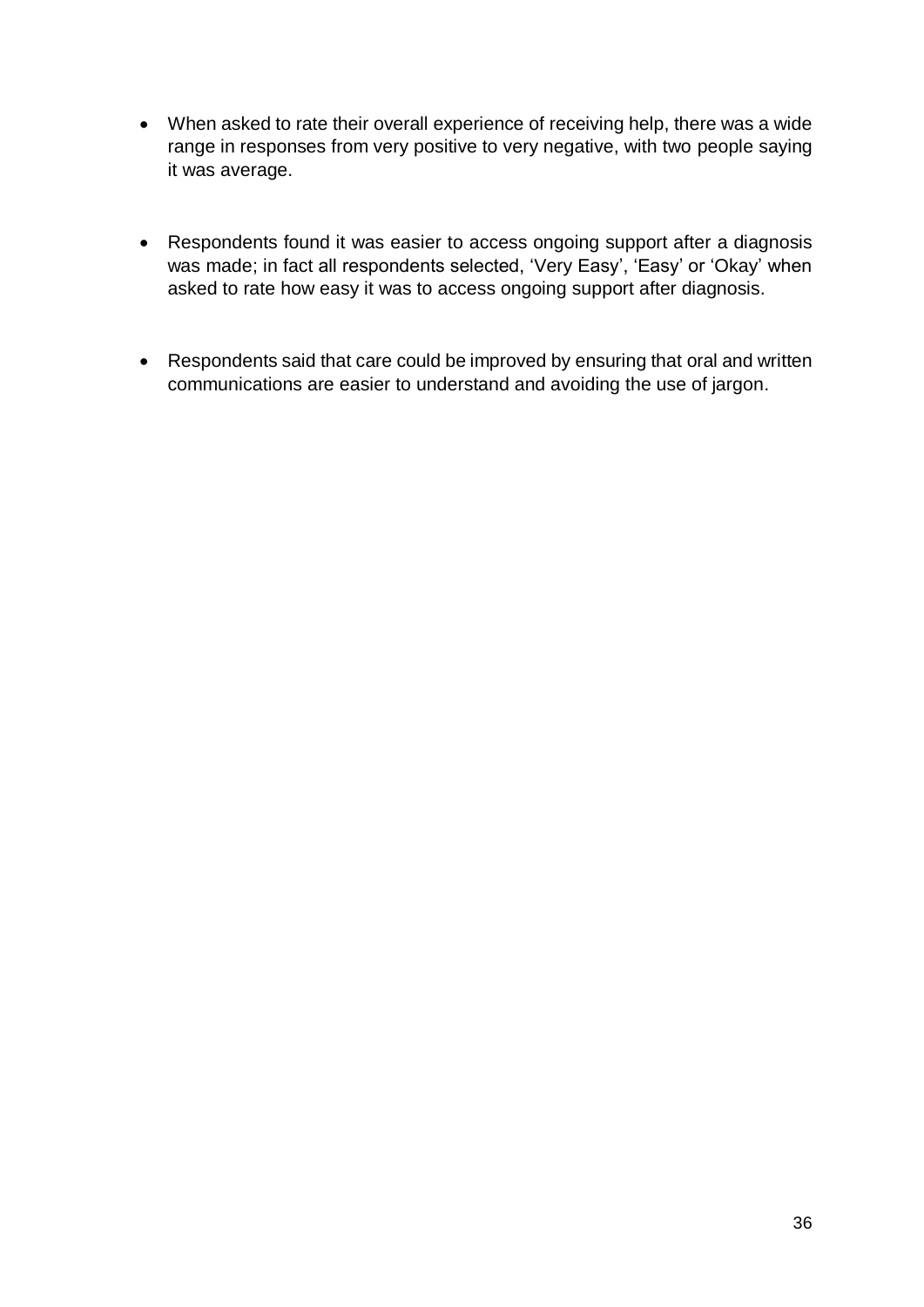# 5. Recommendations: Progress Reports on previous recommendations and Updated recommendations (with SEND recommendations also shown).

#### Background to the Recommendations

The 2015 Adult Autism Needs Assessment made ten key recommendations. Each of the recommendations from the 2015 needs assessment is listed in the following section with a progress update. Then in the succeeding section, the updated recommendations based on this current 2020 report are set out. Recommendations are intended for the Health Community of Swindon as a whole, but in particular the Health and Well-being Board and Autism Partnership Board with their facilitating roles.

#### 2015 Recommendations (1 to 10) with Progress Reports

*1. Develop an Adult Autism Strategy for Swindon to include action on these recommendations as well as national strategy and statutory guidance.*

#### **Progress report:**

The Swindon Adult Autism Strategy 2015-2018 was jointly developed by SBC and Swindon CCG. It is due to be refreshed and expanded to include children and young people in 2020 by the ASD Partnership Board as part of the SAF 2018 Improvement Plan.

*2. Ensure that the Swindon Autism Partnership Board has clear Terms of Reference and a work plan informed by Swindon's Adult Autism Strategy and local priorities identified by this JSNA. The Board should include people from across the autism spectrum and their carers, as well as partners from all agencies in Swindon required to deliver the work plan.*

#### **Progress report:**

Terms of Reference for the ASD Partnership Board were developed and included in the Adult Autism Strategy 2015-2018. The Self-Assessment Framework 2018 Improvement Plan constitutes the Board's work plan. There is some, albeit limited, representation of people with ASD and their carers on the Board; more work is needed to ensure greater representation and more consistent attendance from these groups. There is a need for younger people with ASD to be represented at Board meetings; New College could be a potential partner to work with on this.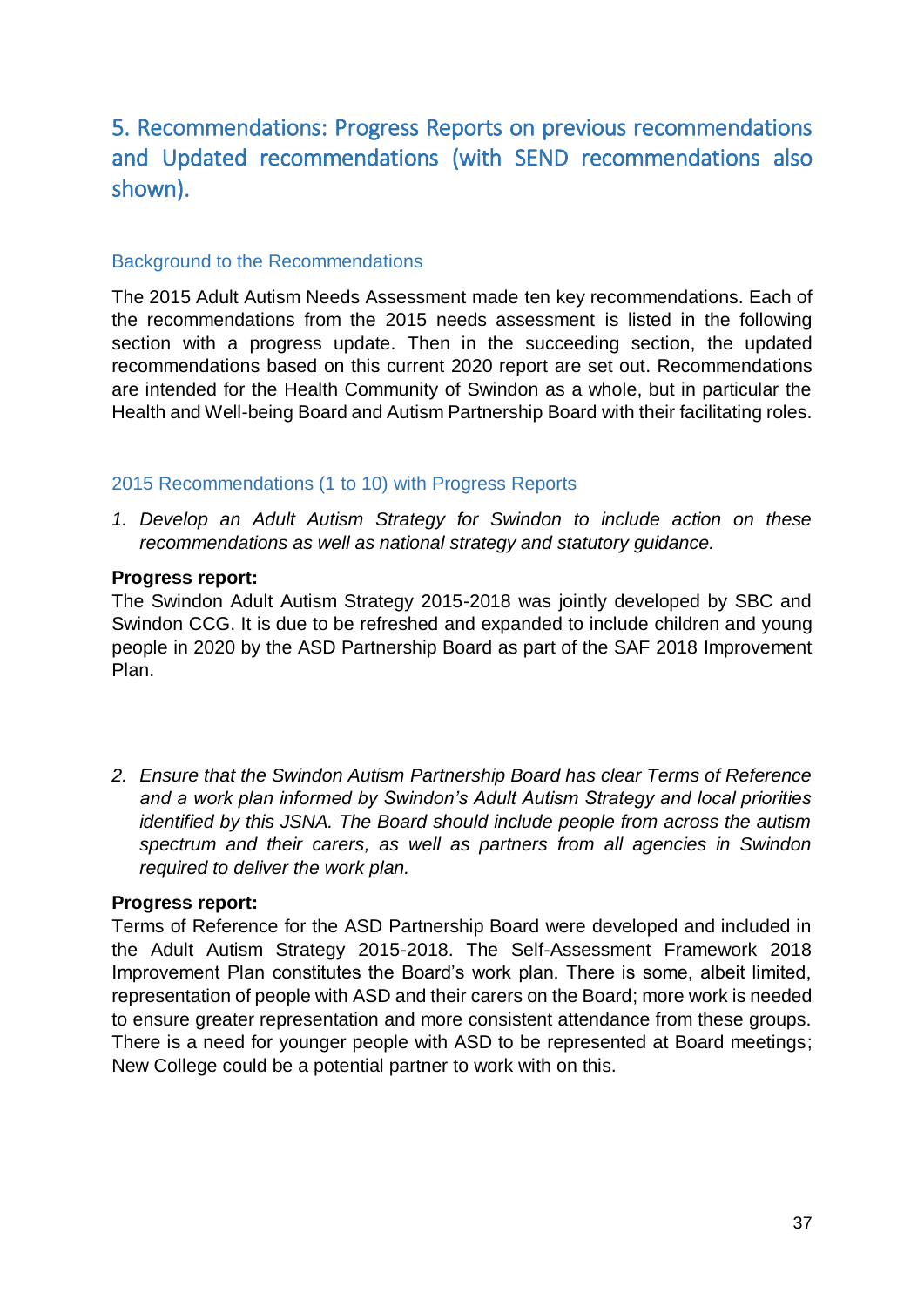*3. Ensure that the right support for people with autism is available at the right time during their life time. This should include good transition support for young people with autism moving to adult services, and that the changing needs of people with autism are planned for as they grow older.*

#### **Progress report:**

Improving transition support and communication between Children's and Adult Services is a focus in the SAF 2018 Improvement Plan.

*4. Work with community and voluntary sector partners to promote access to 'lower level' local preventative support and activities that enable people with autism to be connected with peers and local community groups.*

#### **Progress report:**

No voluntary sector services are currently commissioned by Swindon CCG or SBC to support people with ASD specifically. There is a need for more partnership working with key organisations in the voluntary sector to promote and maximise the impact of community-based support, including DASH and the National Autistic Society (though the latter does not have an active local branch).

*5. Ensure that the information about support services in Swindon available to people*  with autism is up-to-date and accessible in a way that is appropriate and *identifiable. This includes maintaining the Autism Directory of Services and ensuring information is easily accessible on the Swindon My Care, My Support website.*

#### **Progress report:**

The Autism Directory of Services was maintained by SEQOL, the community services social enterprise which has now ceased to exist. SBC's MyCareMySupport site is was relaunched in 2019; the new site is called the 'Swindon Local Offer'. This represents a key opportunity to ensure that clear and up-to-date information on services and support for adults and children with ASD is provided on the new site. Engagement work with parents of children with ASD has been undertaken to support this aim. In the consultation carried out in June 2019 with parents of children with ASD as part of this needs assessment, parents emphasised how helpful it would be to be able to access information on services, support groups, and entitlements (e.g. Disability Living Allowance for children and council tax relief) in one place; the new Local Offer website will be able to fulfil this role.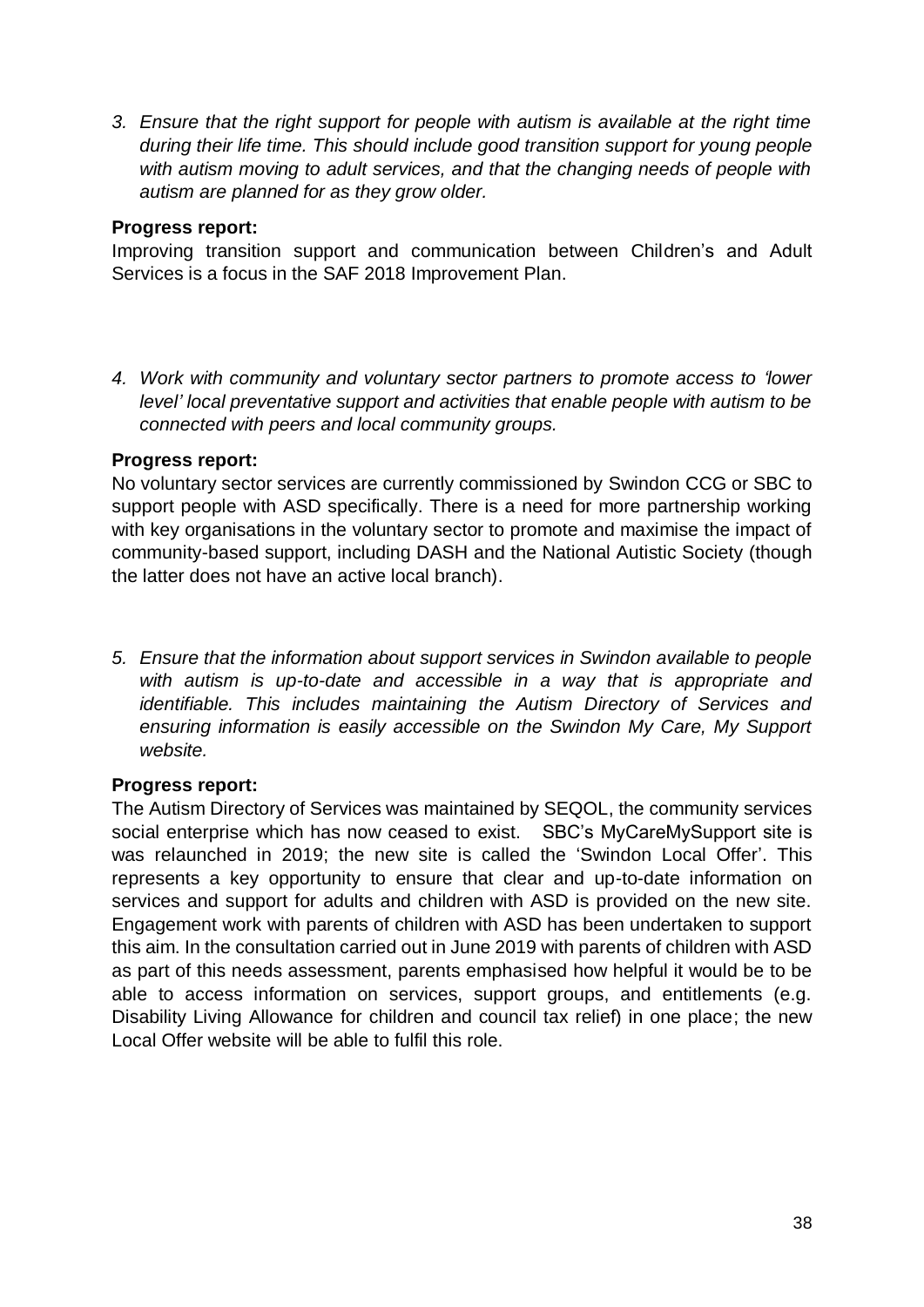*6. Ensure that autism awareness training is available to all frontline staff so that they are able to identify potential signs of autism and understand how to make reasonable adjustments in their behaviour and communication. This may be as part of equality and diversity training. In addition ensure plans are in place to provide specialist training for those in roles that have a direct impact on access to services for adults with autism.*

#### **Progress report:**

AWP provides basic ASD awareness training; however, there is no regular reporting on the delivery of training. This is an intelligence gap that must now be addressed

*7. Ensure that GPs, as the gatekeepers to diagnostic services, have adequate training and information available so that they have a good understanding of the whole autistic spectrum and the local diagnostic pathway and how to refer.*

#### **Progress report:**

As above, more information is needed from AWP on the ASD awareness training that they provide to assess how many GPs have received the training. The assessment and diagnostic pathway for children with ASD has been re-designed and the new Neurodevelopmental Conditions Pathway was due to be launched in 2019; information on the new pathway will be provided to GPs.

*8. Work towards achieving NICE best practice for access to diagnostic services; where people seeking an autism diagnosis have a first appointment within three months of their referral as set out in the NICE Quality Standard on autism [QS51].*

#### **Progress report:**

Waiting times for assessment for many adults and children in Swindon clearly remain above the three-month guideline from NICE. The re-design of the assessment and diagnostic pathway for children in Swindon was undertaken with the key aim of reducing wait times; the new Neurodevelopmental Conditions Pathway was due to be launched in 2019. Engagement work with parents of children with ASD highlighted that, currently, there is no signposting or support offered while parents are waiting for an assessment for their child. This is a potential 'quick win' in terms of improving support for parents, while longer-term work to reduce wait times is ongoing. The Council's new Local Offer website will be a key resource for providing information. Work is ongoing to reduce wait times for the adult diagnostic service at AWP. The CCG is funding the use of an online diagnostic tool to increase the service's capacity.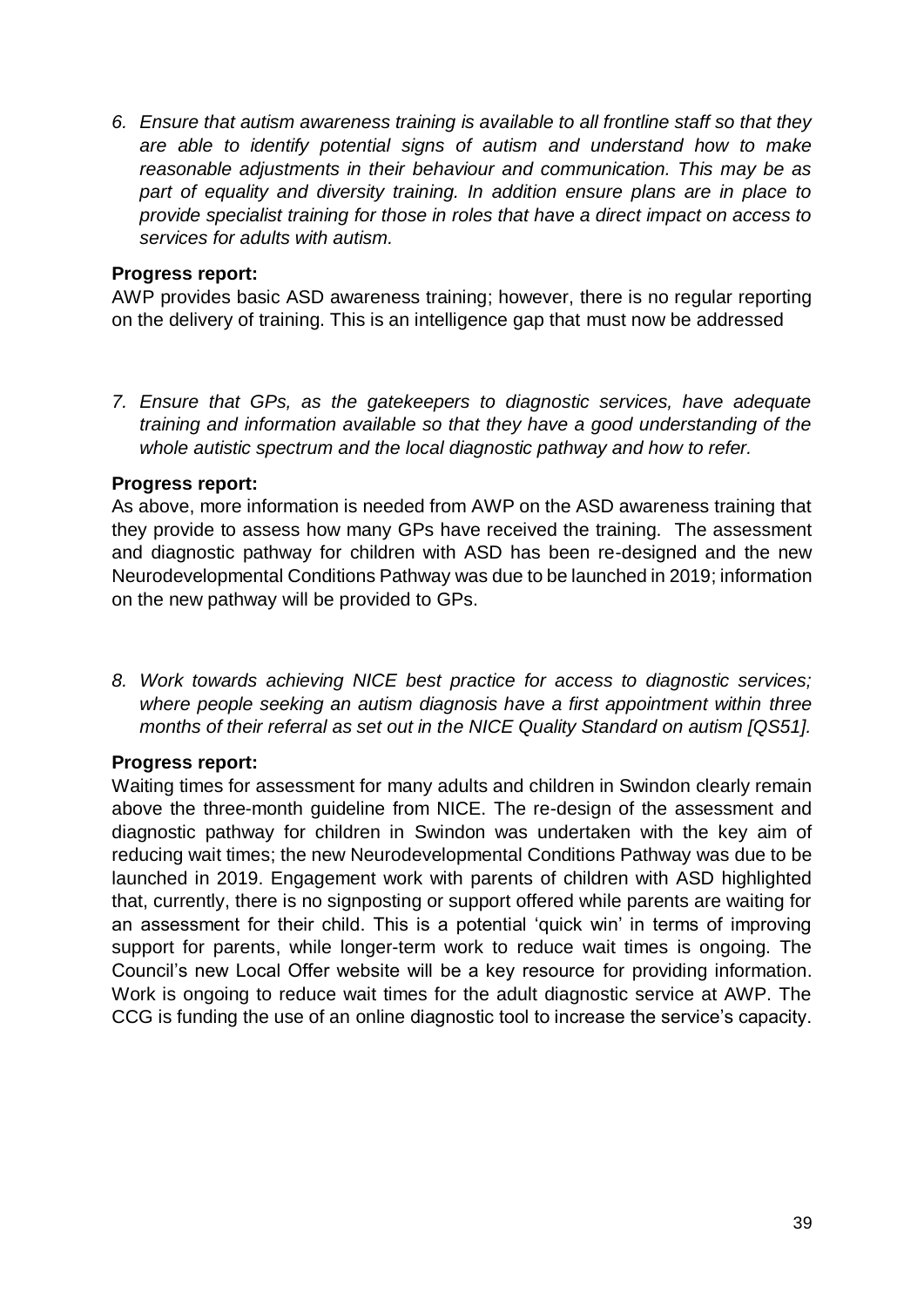*9. Work with all local service providers to develop and improve methods of data collection to ensure that the numbers of people with autism in their area of responsibility are appropriately recorded and analysed, and information about need (health, social care, education, employment, housing) is captured. Commissioners and service providers should use this information to develop and improve services.*

#### **Progress report:**

Use of health and social care services by people with ASD is not routinely reported, and in general, data collection is not robust. Improving data collection and sharing on service use by people with ASD is an area of focus for the ASD Partnership Board in the SAF 2018 Improvement Plan. A multi-agency working group will take this forward during 2020.

*10. Work with local employers, colleges and support services to ensure that there are employment opportunities for people with autism in Swindon and that appropriate support is available to help people with autism to find and keep a job.*

#### **Progress report:**

SBC has produced a Supported Employment Strategy for Swindon for 2018-2022, which sets out a vision that all young people and adults with care and support needs in Swindon have the opportunity and support to gain sustained paid employment or a volunteering post. The needs of people with ASD need to be borne in mind in the implementation of the action plan for this strategy.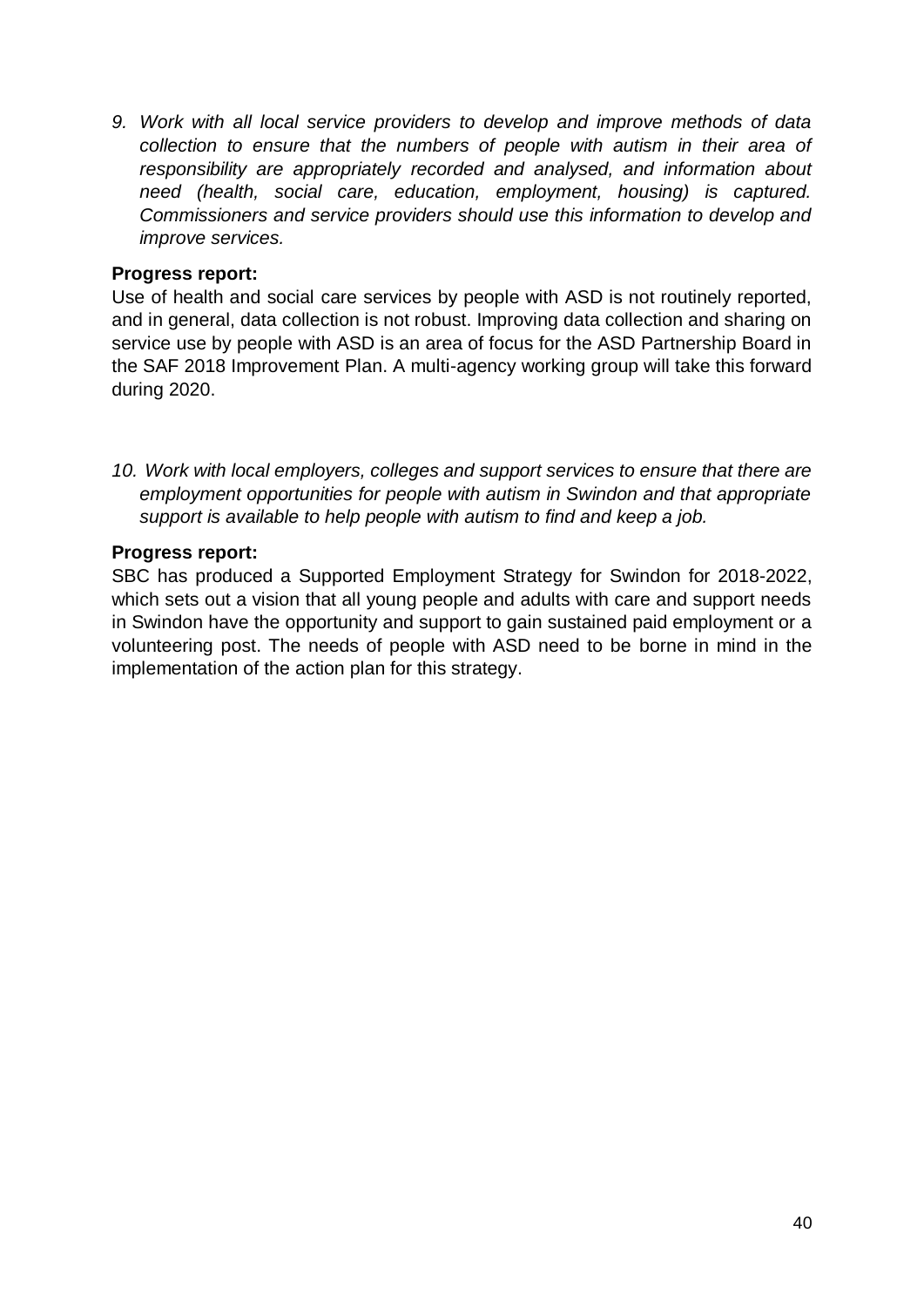#### 2020 Updated Recommendations (1 to 10, with new Recommendation 11)

#### **Updated Recommendation 1:**

*Ensure that the present needs assessment is used to inform the planned refresh of the Autism Strategy, and that people with ASD and their carers are consulted as part of the process of refreshing the strategy.* 

#### **Updated Recommendation 2:**

*Ensure there is greater representation of people with ASD, including young people, and their carers on the ASD Partnership Board. Consider working with New College in Swindon to involve more young people with ASD in Board meetings.*

#### **Updated Recommendation 3:**

*In line with the objectives of the SAF 2018 Improvement Plan, improve communication between Children's Services and Adult Social Care services and data collection concerning young people with ASD transitioning to adulthood.*

#### **Updated Recommendation 4:**

*Develop partnerships with key ASD organisations in the voluntary sector (e.g. the DASH and National Autistic Society) to promote access to and maximise the impact of community-based support and activities for adults and children with ASD.*

#### **Updated Recommendation 5:**

*Ensure that comprehensive, up-to-date and accessible information about services and support for adults and children with ASD is continuously provided on SBC's new Local Offer website (launched in autumn 2019).* 

#### **Updated Recommendation 6:**

*Put arrangements in place to ensure regular reporting from AWP on the delivery of ASD training. Once this intelligence gap has been addressed, identify training needs among agencies and health and social care professionals in Swindon.*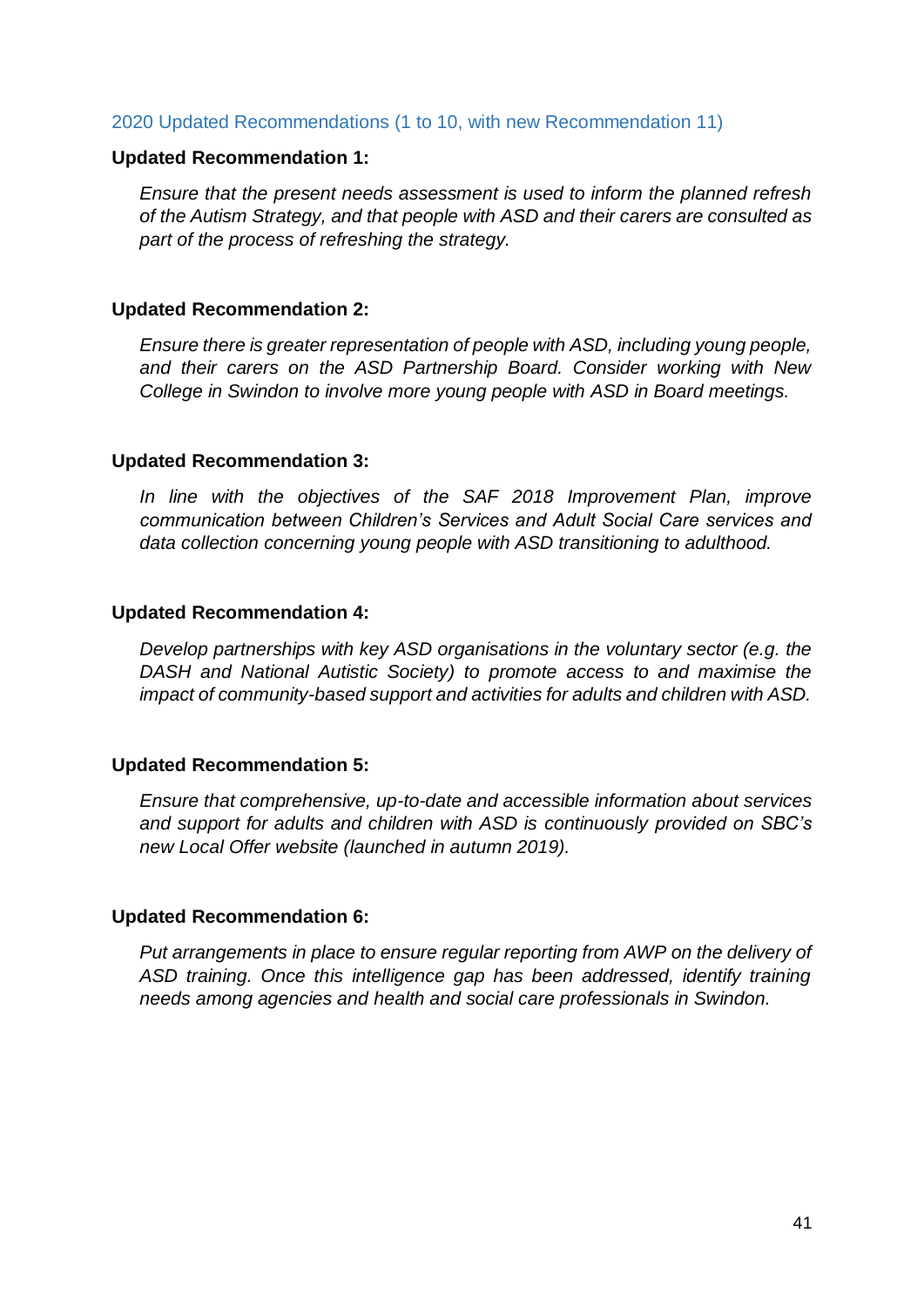#### **Updated Recommendation 7:**

*Continue to work with GPs as the gatekeepers to diagnostic services (for adults, sometimes for children) to ensure they have adequate training and information available so that they have a good understanding of the whole autistic spectrum and the new local diagnostic pathway and how to refer.*

#### **Updated Recommendation 8:**

*Continue to work towards achieving NICE best practice for access to diagnostic services; where both adults and children seeking an autism diagnosis have a first appointment within three months of their referral. Put arrangements in place to ensure that adults and parents of children seeking a diagnosis are signposted to services and support while they are waiting for an assessment. The Council's new Local Offer website is a key resource as a means of signposting.*

#### **Updated Recommendation 9:**

*In line with the objectives of the SAF 2018 Improvement Plan, form a multi-agency working group to drive forward improvements in data collection and data sharing on health and social care service use by people with ASD.*

#### **Updated Recommendation 10:**

*Ensure that the needs of young people and adults with ASD are advocated in the implementation of the action plan associated with the Supported Employment Strategy for Swindon 2018-2022.*

One further new recommendation regarding mental health support is made here based on the findings of the present needs assessment:

Engagement work with parents of children with ASD and with adults with ASD, presented earlier in this needs assessment, has highlighted the need for more mental health support, especially for anxiety, and easier access to such support for both children and adults with ASD. The most recent Adult Psychiatric Morbidity Survey showed that adults with ASD are less likely than those without to use health services for a mental or emotional reason (NHS Digital, 2016). This is probably due to a lack of recognition of the mental health needs, such as anxiety and depression, of people with ASD (National Autistic Society, 2019).

The ASD Partnership Board recognises the need for mental health support for people with ASD and has included the following objective in the Self-Assessment Framework (SAF) 2018 Improvement Plan: People with Autism need to be able to access local mental health services post- diagnosis and have a clear pathway available.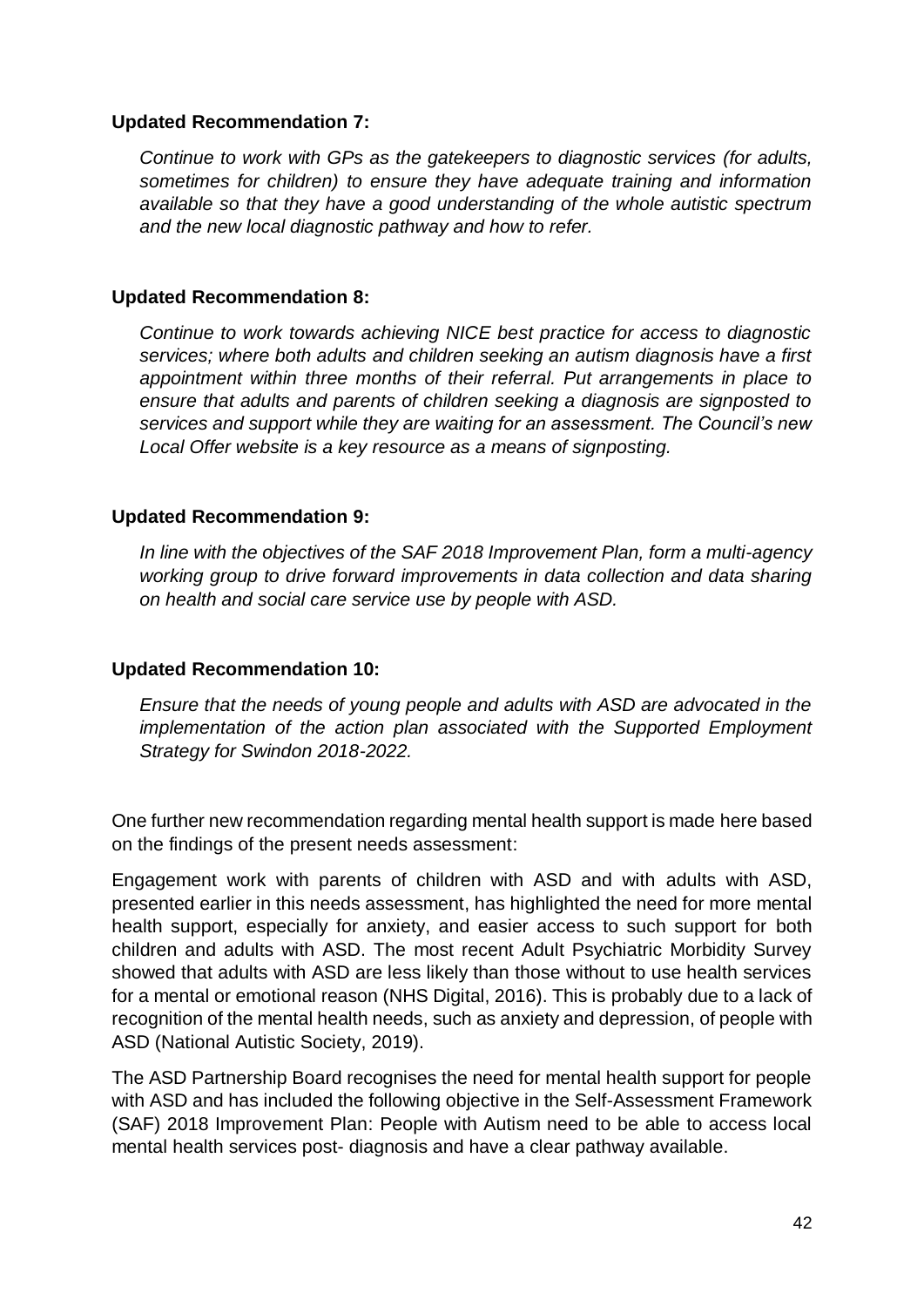In line with this objective, the new recommendation below is made as part of the present needs assessment:

#### **New Recommendation 11:**

*Commission services as appropriate and develop specific pathways for children and adults with ASD in order that they might access mental health support from CAMHS and AWP respectively.*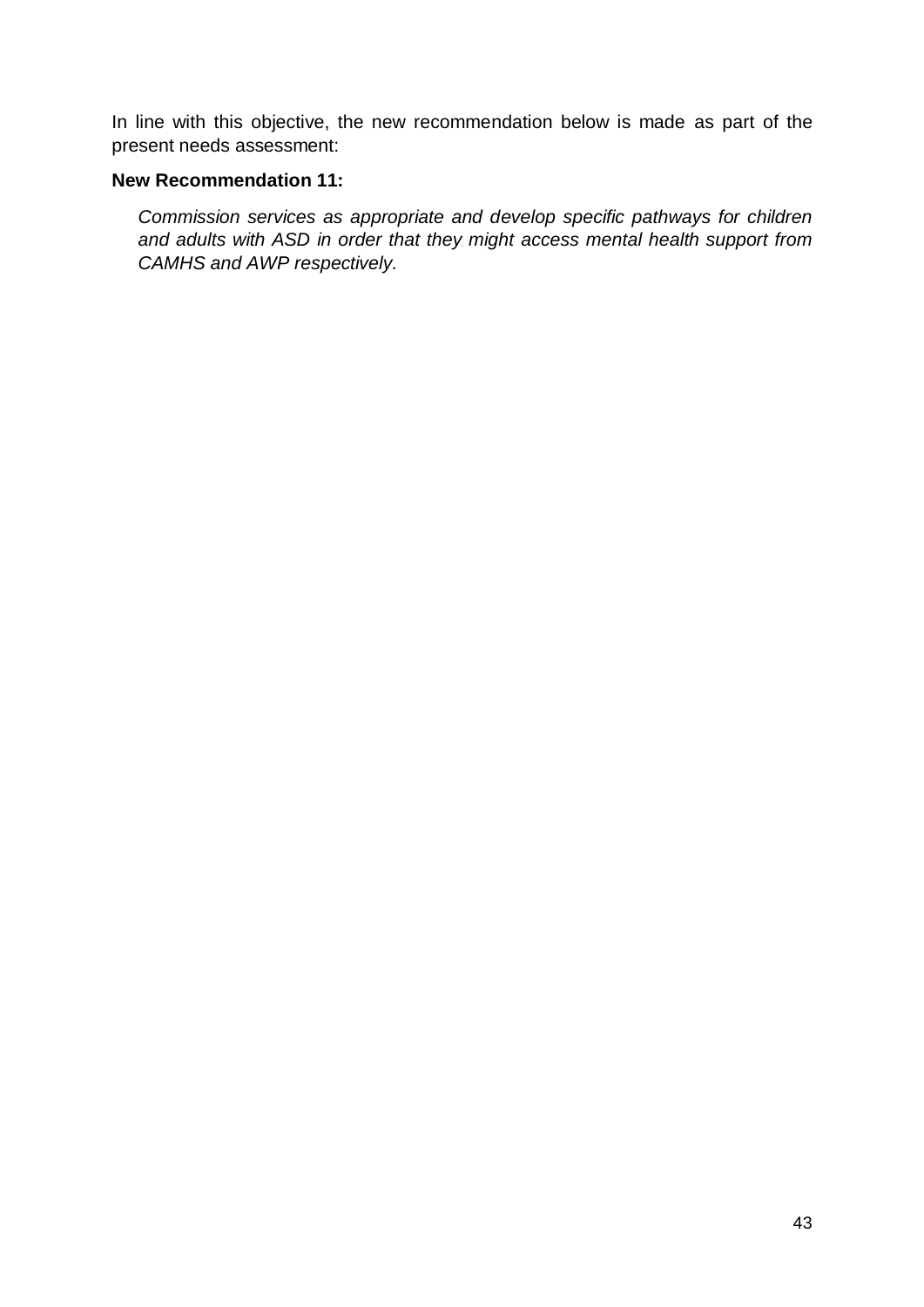#### Recommendations from the SEND JSNA Bulletin 2019

(Because ASD is a common form of SEND, the recommendations from SBC's SEND JSNA Bulletin 2019 are also set out below. Cross-references to the ASD JSNA Recommendations above have been added for the convenience of the reader where this seems to be applicable.)

#### **Joint Commissioning Priorities**

1. *Autistic Spectrum Disorder: 30.2% of students with an EHC plan had ASD as a primary need in 2019. Early identification, support and provision to meet the needs and improve the outcomes of children and young people with ASD should be a commissioning priority for the LA and CCG.* 

#### **(See ASD Recommendation 8).**

2. *Speech, Language and Communication Difficulties: 11.9% of the Swindon school population have Speech, Language and Communication identified as their primary need. Demand for the Speech and Language Therapy Service remains high and the service receives around 900 referrals per year and an increased number of students have required therapeutic input in recent years. Early identification, support and provision to meet the needs and improve outcomes for children and young people with such difficulties should be a joint commissioning priority for SBC and the CCG.*

3. *Social, Emotional and Mental Health Difficulties: 17.1% of students have a primary need of Social, Emotional and Mental Health. The rate of hospital admissions for selfharm in young people aged 10 to 24 years is significantly higher in Swindon than in England as a whole. Early identification, support and provision to meet the needs and improve the outcomes of children and young people with such difficulties should be a joint commissioning priority for SBC and the CCG.*

**(See ASD Recommendations 8 and 11).**

4. *Specialist provision and services need to work alongside colleagues across SBC and the CCG when commissioning and/or decommissioning specialist provision and services in Swindon to meet the needs of children and young people with SEND and improve their outcomes.*

**(Implied in ASD Recommendations but related to ASD Recommendations 2,4,9,11).**

5. *Employment for SEND: Alongside colleagues from the employment and training workstream, review current provision and options and outcome measures for young people to increase the percentage of young people with SEND in sustainable paid employment. Identify support and provision options and pathways for future commissioning priorities for SBC and the CCG.*

**(See ASD Recommendation 10).**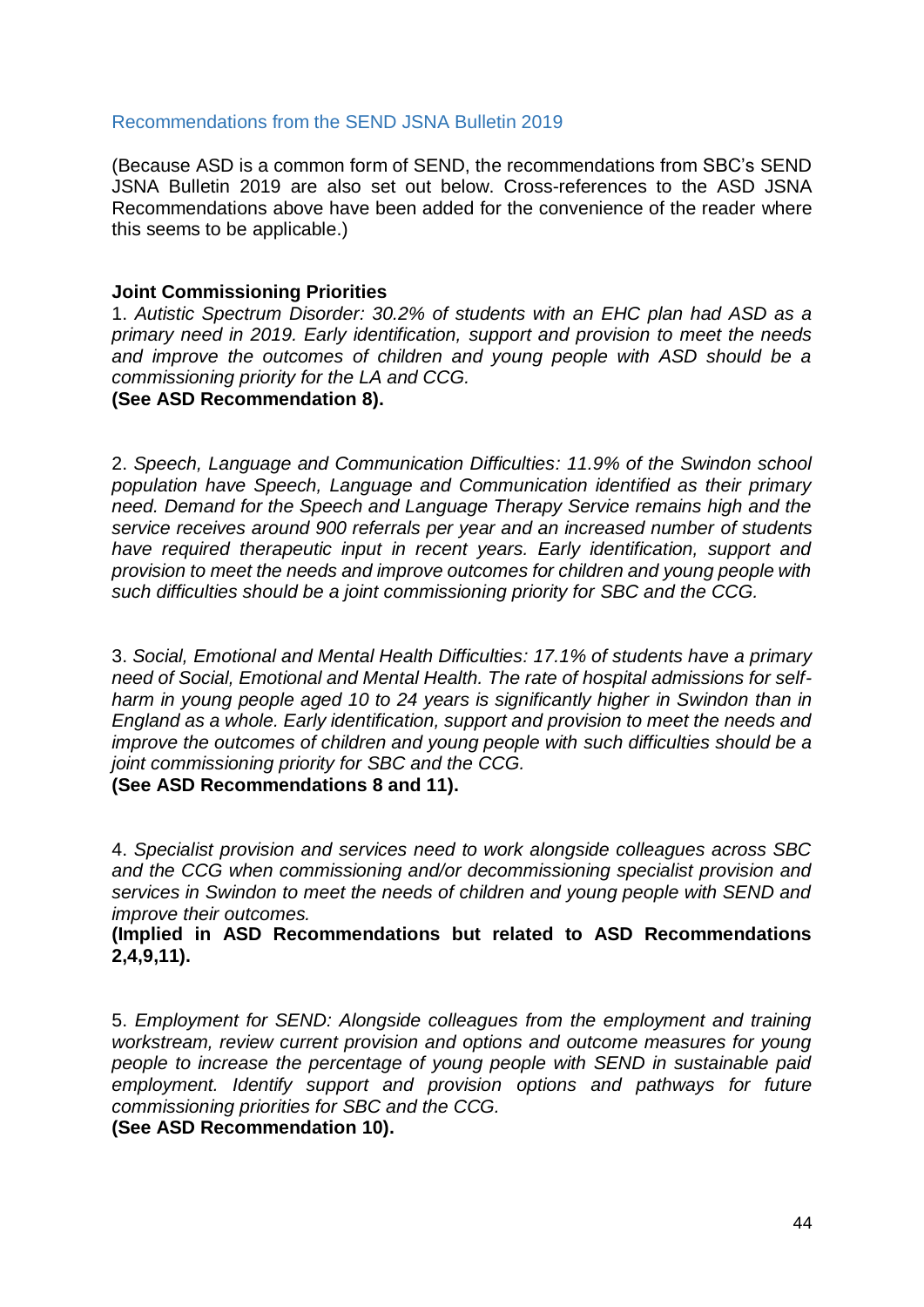#### **Data Monitoring**

6. *SEND Population and demographics: SBC should continue to closely monitor the overall SEND population to ensure that the percentage of the school population with an EHC plan continues to remain stable and that the proportion at each age group is stable and in line with national and comparable areas.* 

#### **(See ASD Recommendation 9).**

7. *Requests for Statutory Assessment and EHC plans issued: Since 2012 the number of EHC plans (or previously statements) issued annually has been on an upward trajectory. SBC should continue to closely monitor by age range the proportion of requests per 10,000 of the population and against national and regional benchmarks to ensure that this remains stable and begins to reduce over time. The impact of early support and improved pathways to employment should be monitored for the impact on total numbers of EHCPs.*

#### **(Partially related to ASD Recommendation 9).**

#### **Further Research and Analysis**

8. *Children in Care with SEND: Children in Care in Swindon are more likely to have SEND. Further research and analysis is required of the SEND cohort of children in care to identify why there is a disproportionate number of children in care with SEND and their outcomes. Once this is better understood, the findings should inform a joint commissioning priority for SBC and the CCG to ensure there is early identification, support and provision in place to meet the needs and improve the outcomes of children in care with SEND.*

9. *The participation of children and young people with SEND as indicated by attendance, absence and exclusion figures should be a commissioning priority in Swindon within the context of national developments and local developments such as the mental health trailblazer programme.*

**(See ASD Recommendations 8 and 11).**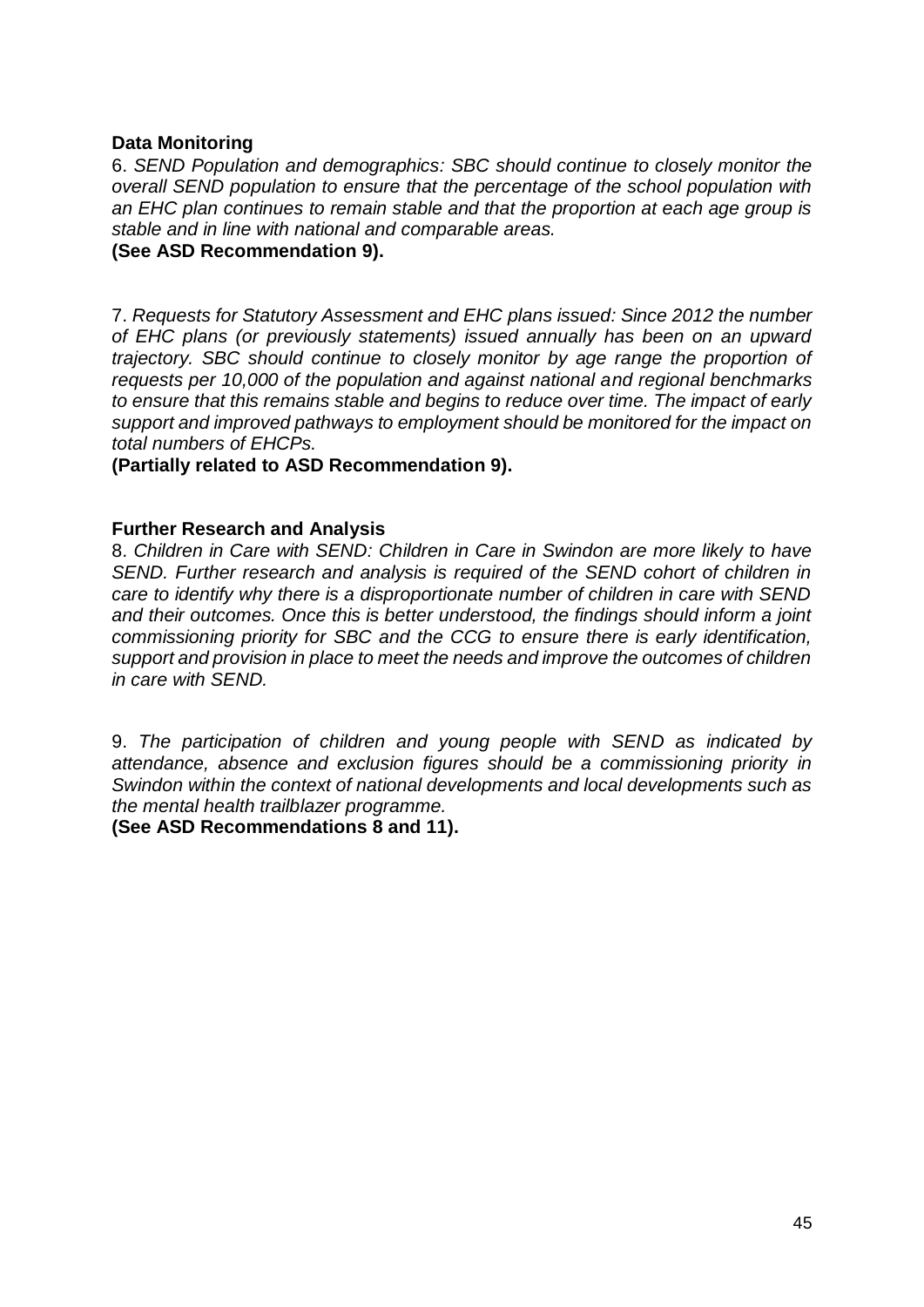### 6. Concluding Remarks

This JSNA Report gives an overview of the prevalence of Autism Spectrum Disorders (ASD) in Swindon UA, the services available, the experiences of people with ASD and their carers, together with progress on previous recommendations and meanwhile presenting refreshed recommendations for the future. The JSNA has noted that the schools-based prevalence of children with ASD in Swindon is higher than we would anticipate, but the disparity between this and the schoolsbased prevalence in England as a whole is not large. That said, the challenge for services has continued to grow locally. Adults with ASD and the parents of children with ASD have expressed concerns about wait times for diagnosis and support, as well as about achieving access to mental health services. Data emanating from local diagnostic services confirms that their capacity is not on a par with the local need; the situation is also made more complex, since the numbers of people with ASD or possible ASD who make contact with services locally are not always routinely recorded by those services.

The updated recommendations of the JSNA include: ensuring that there is greater representation of people with ASD, including young people and their carers on the ASD Partnership Board; continuing to work with GPs who act as gatekeepers to adult diagnostic services, (and sometimes for children) to ensure they have adequate training and information available so that they have a good understanding of the whole autistic spectrum and the new local diagnostic pathway; continuing to work towards achieving the NICE best practice standard for access to diagnostic services, with both adults and children seeking an autism diagnosis having a first appointment within three months of their referral; commissioning services as appropriate and developing specific pathways for children and adults with ASD in order that they might more easily access mental health support from CAMHS and AWP respectively.

A number of issues were beyond the scope of this JSNA and so could not be addressed. These include the fuller social implications of ASD including participation in society and school exclusion, the possible effects on health and lifespan of ASD, the ramifications for services of ageing in people with ASD, some of the complex educational needs of young people with ASD, especially those in young people beyond statutory school age. The new Bath Swindon Wiltshire CCG (BSW CCG) comes into being on 1st April 2020 and could possibly lead to services being commissioned in forms that differ from current patterns. Swindon's multiagency ASD Partnership Board should be supported so that it continues to contribute vital insights and have a pivotal role in the new situation.

Swindon's ASD Partnership Board is now due to revise and extend its existing ASD strategy to include children and young people, informed by the findings of this JSNA.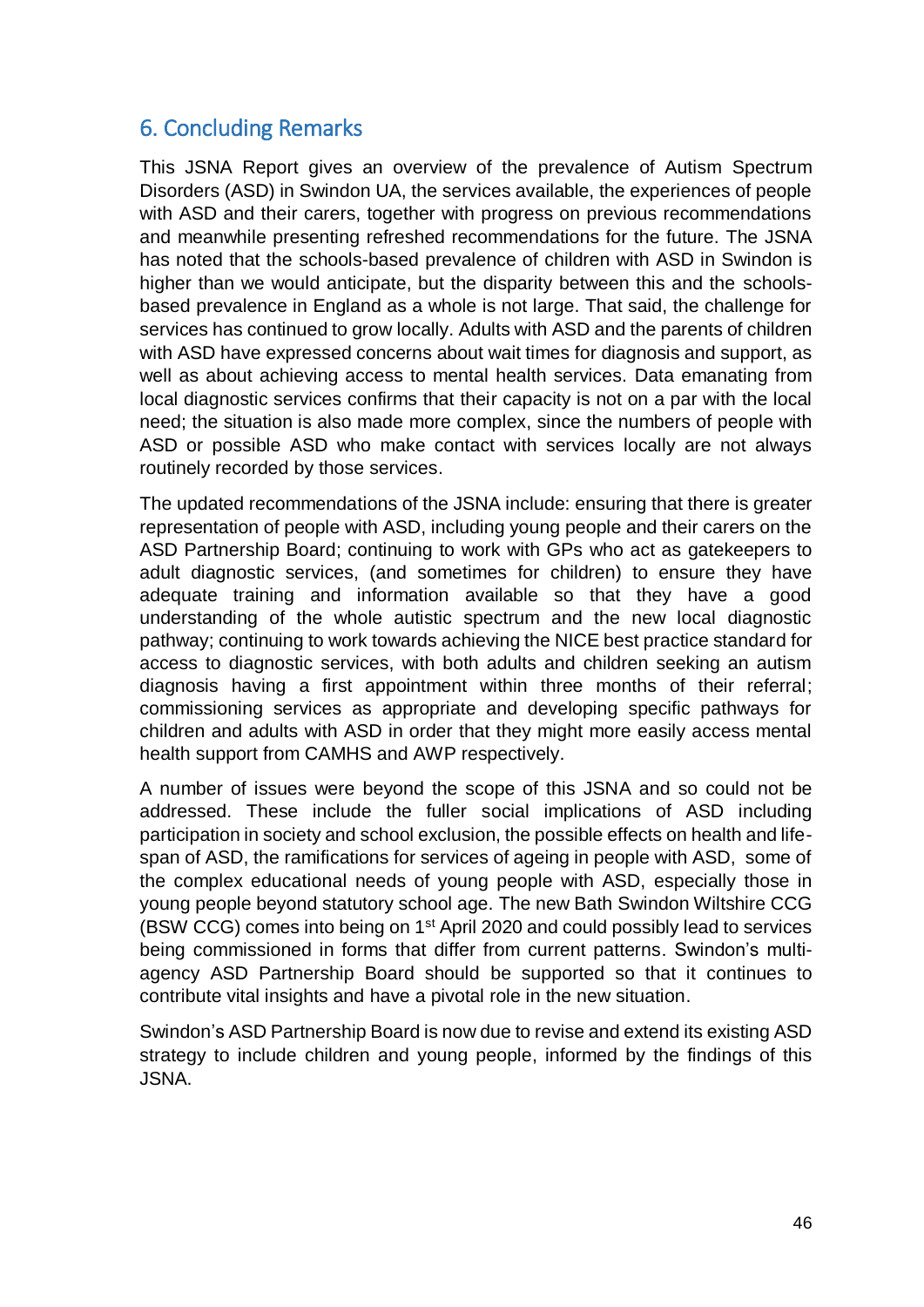#### References

Baird, G., Simonoff, E., Pickles, A., et al., 2006. Prevalence of disorders of the autism spectrum in a population cohort of children in South Thames: the Special Needs and Autism Project (SNAP). *The Lancet*, 368(9531): 210-215.

Buescher A., Cidav Z., Knapp M., Mandell D. 2014. Costs of autism spectrum disorders in the United Kingdom and the United States. *JAMA Pediatratrics.* 168 (8):721-728.

Delobel-Ayoub, M., Ehlinger, V., Klapouszczak, D., et al., 2015. Socioeconomic Disparities and Prevalence of Autism Spectrum Disorders and Intellectual Disability. *PLoS One*, 10(11): e0141964. doi: 10.1371/journal.pone.0141964.

Department for Education, 2018. *Statistics: Special educational needs (SEN).* [online] Available at: [https://www.gov.uk/government/collections/statistics-special](https://www.gov.uk/government/collections/statistics-special-educational-needs-sen)[educational-needs-sen](https://www.gov.uk/government/collections/statistics-special-educational-needs-sen) [Accessed 31 May 2019].

Department for Education, 2019. *Statistics: Special educational needs (SEN).* [online] Available at: [https://www.gov.uk/government/collections/statistics-special](https://www.gov.uk/government/collections/statistics-special-educational-needs-sen)[educational-needs-sen](https://www.gov.uk/government/collections/statistics-special-educational-needs-sen) [Accessed 01 November 2019].

HM Government, 2014. *'Think Autism': an update to the government adult autism strategy.* [online] Available at: [https://www.gov.uk/government/publications/think](https://www.gov.uk/government/publications/think-autism-an-update-to-the-government-adult-autism-strategy)[autism-an-update-to-the-government-adult-autism-strategy](https://www.gov.uk/government/publications/think-autism-an-update-to-the-government-adult-autism-strategy) [Accessed 14 June 2019].

Kelly, B., Williams, S., Collins, S. et al., 2019. The association between socioeconomic status and autism diagnosis in the United Kingdom for children aged 5–8 years of age: Findings from the Born in Bradford cohort. *Autism*, 23 (1). 131-140.

Mencap, 2019. *What is a learning disability?* [online] Available at: <https://www.mencap.org.uk/learning-disability-explained/what-learning-disability> [Accessed 31 May 2019].

Mental Health Foundation, 2019*. Learning disability statistics: autism*. [online] Available at: [https://www.mentalhealth.org.uk/learning-disabilities/help](https://www.mentalhealth.org.uk/learning-disabilities/help-information/statistics/learning-disability-statistics-/187690)[information/statistics/learning-disability-statistics-/187690](https://www.mentalhealth.org.uk/learning-disabilities/help-information/statistics/learning-disability-statistics-/187690) [Accessed 31 May 2019].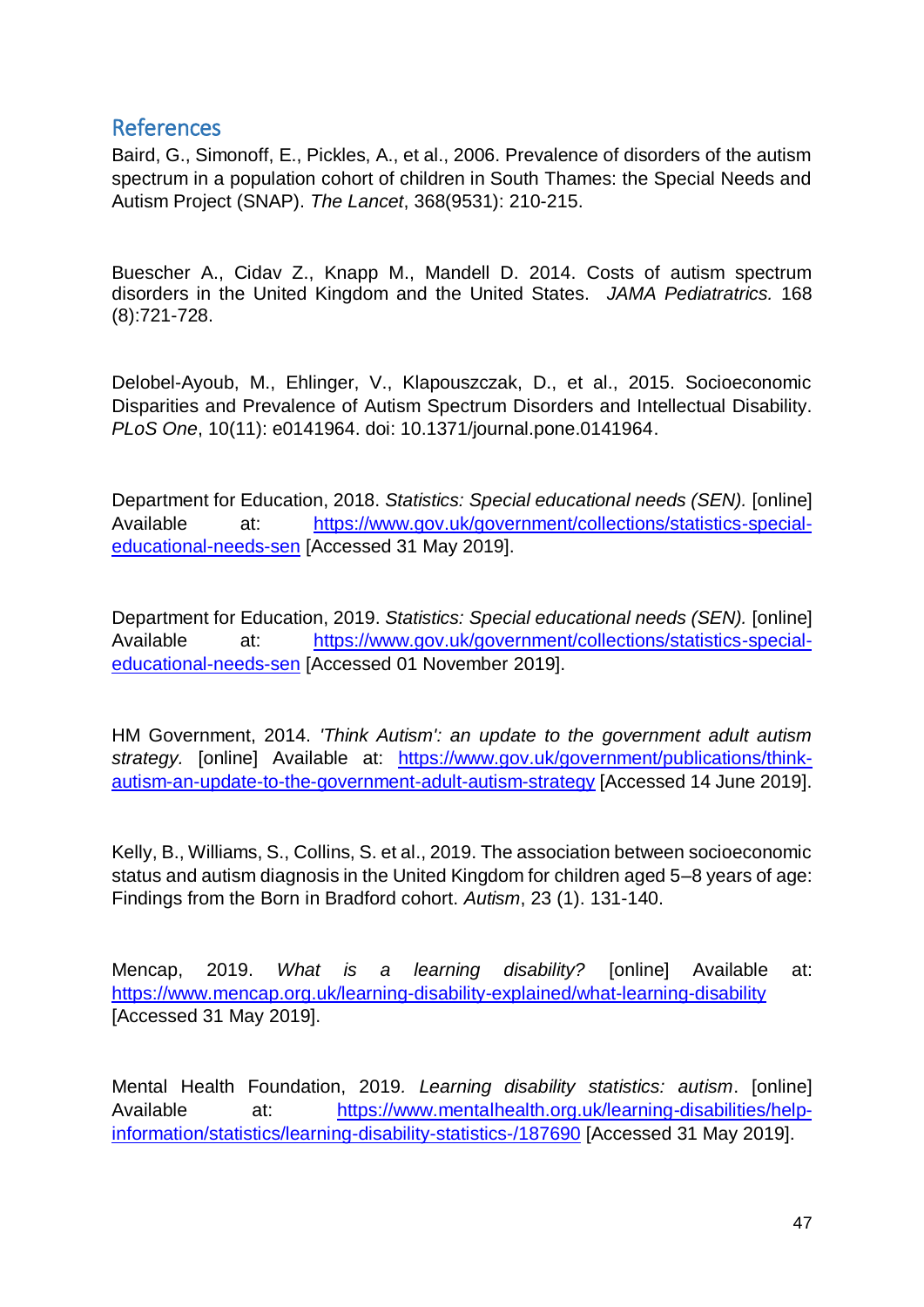National Autistic Society, 2018. *Related conditions*. [online] Available at: <https://www.autism.org.uk/about/what-is/related-conditions.aspx> [Accessed 31 May 2019].

National Autistic Society, 2019. *Mental health and autism*. [online] Available at: <https://www.autism.org.uk/about/health/mental-health.aspx> [Accessed 14 June 2019].

NHS Digital, 2016. *Adult Psychiatric Morbidity Survey 2014*. London: NHS Digital. Available at: [https://digital.nhs.uk/data-and-information/publications/statistical/adult](https://digital.nhs.uk/data-and-information/publications/statistical/adult-psychiatric-morbidity-survey/adult-psychiatric-morbidity-survey-survey-of-mental-health-and-wellbeing-england-2014)[psychiatric-morbidity-survey/adult-psychiatric-morbidity-survey-survey-of-mental](https://digital.nhs.uk/data-and-information/publications/statistical/adult-psychiatric-morbidity-survey/adult-psychiatric-morbidity-survey-survey-of-mental-health-and-wellbeing-england-2014)[health-and-wellbeing-england-2014](https://digital.nhs.uk/data-and-information/publications/statistical/adult-psychiatric-morbidity-survey/adult-psychiatric-morbidity-survey-survey-of-mental-health-and-wellbeing-england-2014) [Accessed 14 June 2019].

NHS Digital, 2018*. Mental Health of Children and Young People in England, 2017*. London: NHS Digital. Available at: [https://digital.nhs.uk/data-and](https://digital.nhs.uk/data-and-information/publications/statistical/mental-health-of-children-and-young-people-in-england/2017/2017)[information/publications/statistical/mental-health-of-children-and-young-people-in](https://digital.nhs.uk/data-and-information/publications/statistical/mental-health-of-children-and-young-people-in-england/2017/2017)[england/2017/2017](https://digital.nhs.uk/data-and-information/publications/statistical/mental-health-of-children-and-young-people-in-england/2017/2017) [Accessed 30 May 2019].

NICE, 2011. Clinical Guideline 128: *Autism spectrum disorder in under 19s: recognition, referral and diagnosis.* [online] Available at: [https://www.nice.org.uk/guidance/cg128/chapter/Recommendations#local-pathway](https://www.nice.org.uk/guidance/cg128/chapter/Recommendations#local-pathway-for-recognition-referral-and-diagnostic-assessment-of-possible-autism)[for-recognition-referral-and-diagnostic-assessment-of-possible-autism](https://www.nice.org.uk/guidance/cg128/chapter/Recommendations#local-pathway-for-recognition-referral-and-diagnostic-assessment-of-possible-autism) [Accessed 3 June 2019].

NICE, 2015. *Eyes on Evidence Newsletter,* Issue 73, June 2015.

ONS, 2015. *Chapter 3: Equivalised income*. [online] Available at: [https://www.ons.gov.uk/peoplepopulationandcommunity/personalandhouseholdfinan](https://www.ons.gov.uk/peoplepopulationandcommunity/personalandhouseholdfinances/incomeandwealth/compendium/familyspending/2015/chapter3equivalisedincome) [ces/incomeandwealth/compendium/familyspending/2015/chapter3equivalisedincome](https://www.ons.gov.uk/peoplepopulationandcommunity/personalandhouseholdfinances/incomeandwealth/compendium/familyspending/2015/chapter3equivalisedincome) [Accessed 30 May 2019].

South West Children and Young People's Mental Health Strategic Clinical Network, 2018. *Autistic Spectrum Disorder and Mental Health in Children and Young People – Masterclass.* NHS South West Clinical Networks, 27<sup>th</sup> September 2018.